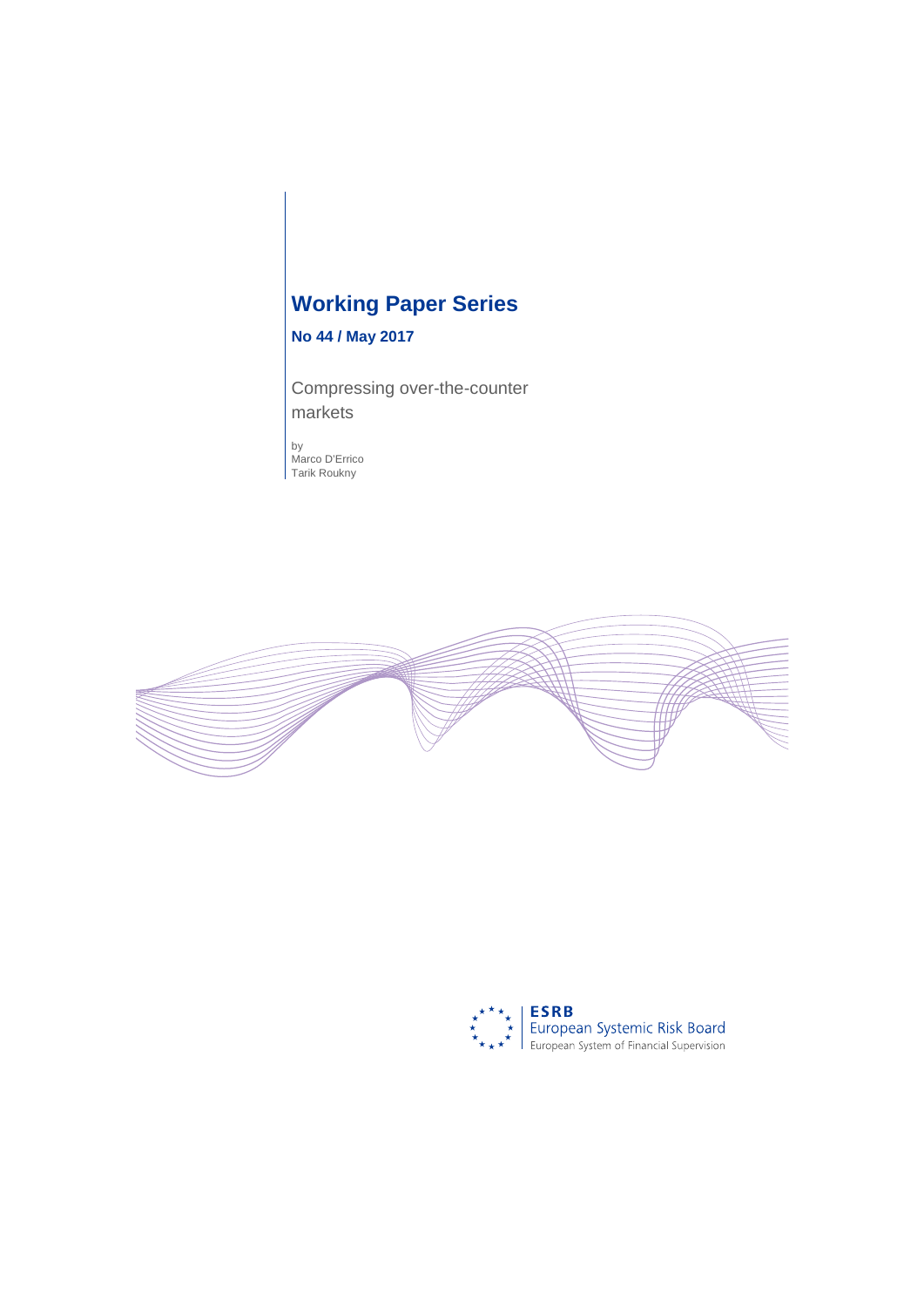#### Abstract

In this paper, we show both theoretically and empirically that the size of over-the-counter (OTC) markets can be reduced without affecting individual net positions. First, we find that the networked nature of these markets generates an excess of notional obligations between the aggregate gross amount and the minimum amount required to satisfy each individual net position. Second, we show conditions under which such excess can be removed. We refer to this netting operation as compression and identify feasibility and efficiency criteria, highlighting intermediation as the key element for excess levels. We show that a tradeoff exists between the amount of notional that can be eliminated from the system and the conservation of original trading relationships. Third, we apply our framework to a unique and comprehensive transaction-level dataset on OTC derivatives including all firms based in the European Union. On average, we find that around 75% of market gross notional relates to excess. While around 50% can in general be removed via bilateral compression, more sophisticated multilateral compression approaches are substantially more efficient. In particular, we find that even the most conservative multilateral approach which satisfies relationship constraints can eliminate up to 98% of excess in the markets.

Keywords: OTC markets, compression, intermediation, derivatives, networks, optimization JEL codes: C61, D53, D85, G01, G10, G12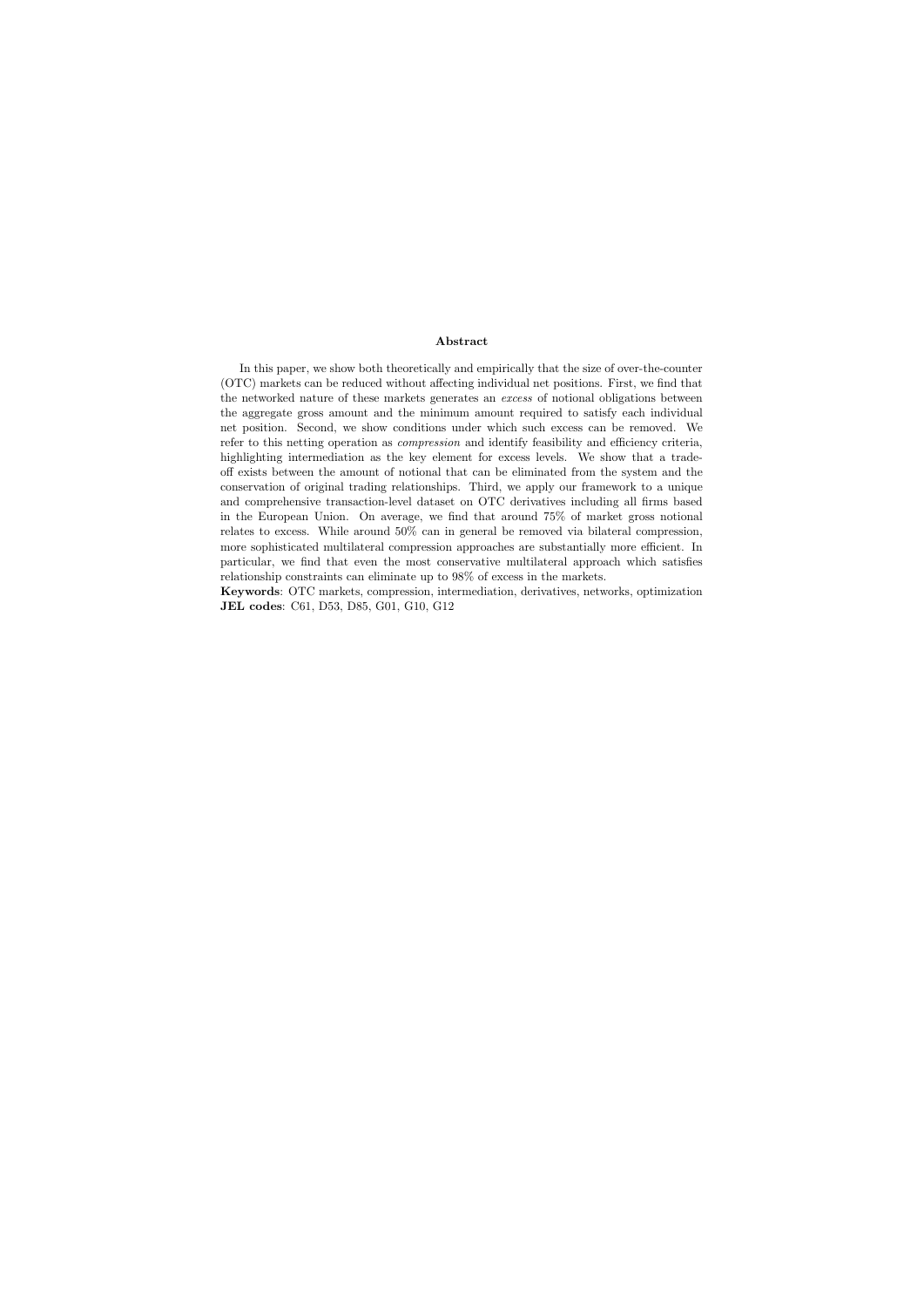# **Contents**

| 1              | Introduction<br>$\mathbf 1$                                                                                                                                                                                                                            |                                                          |  |  |  |
|----------------|--------------------------------------------------------------------------------------------------------------------------------------------------------------------------------------------------------------------------------------------------------|----------------------------------------------------------|--|--|--|
| $\bf{2}$       | Literature review<br>7                                                                                                                                                                                                                                 |                                                          |  |  |  |
| 3              | The market<br>3.1<br>3.2<br>3.3                                                                                                                                                                                                                        | 9<br>11<br>13<br>14                                      |  |  |  |
| $\overline{4}$ | Compression<br>4.1<br>4.2<br>4.3<br>4.4<br>4.5<br>4.6<br>4.7<br>4.8<br>Efficiency dominance among compression benchmarks<br>4.9                                                                                                                        | 15<br>16<br>16<br>17<br>18<br>18<br>20<br>27<br>28<br>29 |  |  |  |
| $\bf{5}$       | <b>Empirical application</b><br>31<br>31<br>5.1<br>32<br>5.2<br>33<br>5.3<br>Quantifying excess and the efficiency of compression in original markets<br>34<br>5.4<br>Quantifying excess and the efficiency of compression in bilaterally<br>5.5<br>36 |                                                          |  |  |  |
| 6              | Closing remarks<br>44                                                                                                                                                                                                                                  |                                                          |  |  |  |
|                | A Proofs<br>50                                                                                                                                                                                                                                         |                                                          |  |  |  |
|                | B A simple example with 3 market participants<br>62                                                                                                                                                                                                    |                                                          |  |  |  |
|                | C Compression Algorithms<br>C.1<br>C.2                                                                                                                                                                                                                 | 64<br>64<br>65<br>66                                     |  |  |  |
|                | D Programming characterization and optimal algorithm<br>67                                                                                                                                                                                             |                                                          |  |  |  |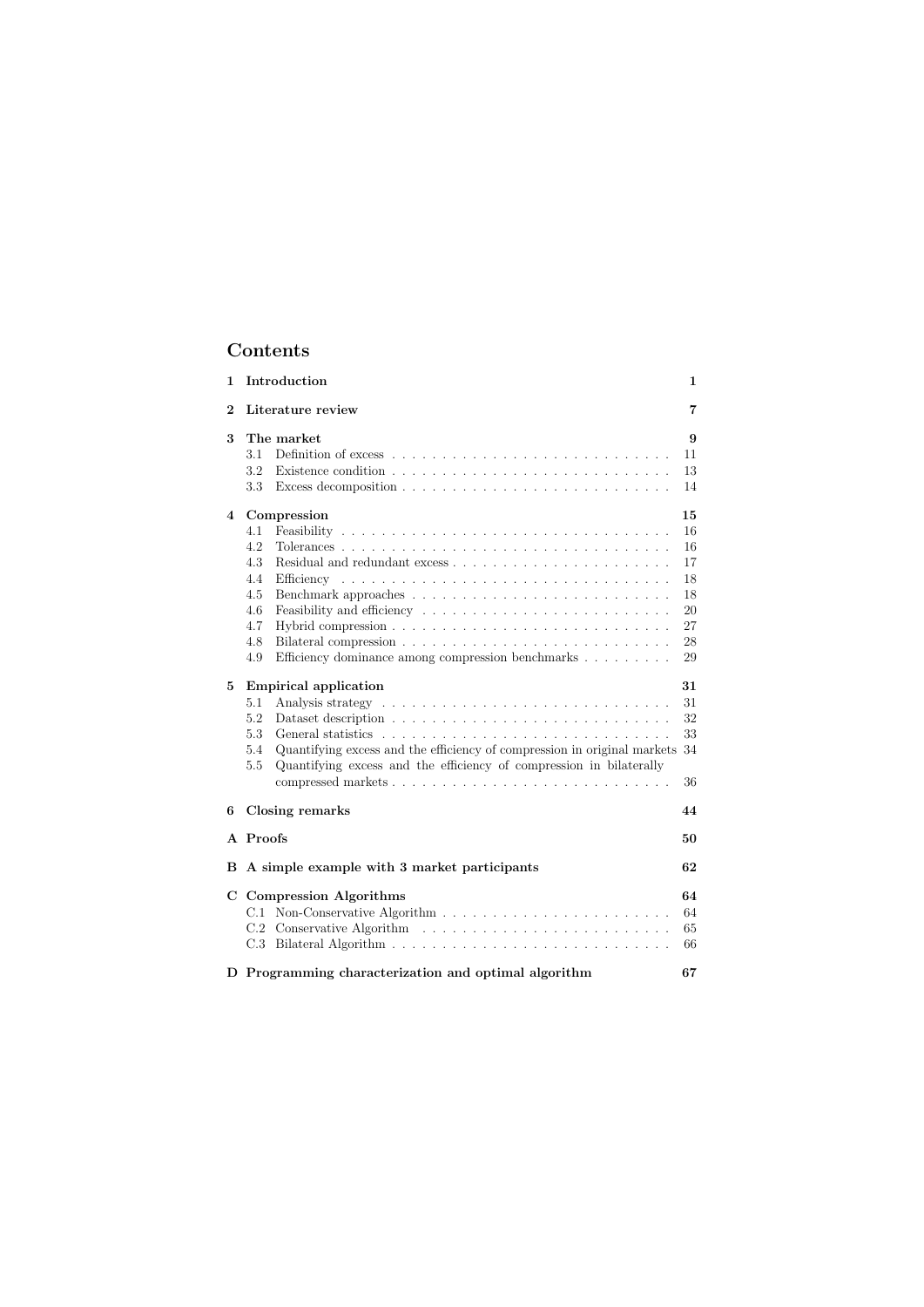# 1 Introduction

In contrast to centrally organized markets where quotes are available to all market participants and exchange rules are explicit, participants in over-the-counter (OTC) markets trade bilaterally and have to engage in search and bargaining processes. The decentralized nature of these markets makes them opaque as market information is often very limited for most agents. As a result of search frictions, dealers play the role of market makers and intermediate between buyers and sellers of a given asset (Duffie et al., 2005). Several OTC markets have an important role in the economy (Duffie, 2012) and, as in the case of OTC derivatives, can be large.<sup>1</sup> The size and lack of transparency of these markets have become an important concern for policy makers.<sup>2</sup>

In this paper, we show that the networked nature of decentralized markets where trading takes place over-the-counter generates excess of notional when trades are fungible and contingent. Formally, we define the excess of a market as the positive difference between the total outstanding gross notional of the market and the minimum aggregate amount required to satisfy every participants' net position. Intuitively, the excess of a market measures the amount of notional resulting from redundant trades, that is, trades that offset each other.

In turn, the existence of excess makes OTC markets compressible, i.e., the web of outstanding trades can be modified in order to remove redundant trades and, by doing so, reduce its excess. The main contribution of this paper is to provide a theoretical framework to understand and quantify the redundancy of trades leading to excess, propose methods to remove excess and provide an empirical quantification of the efficiency of each approach by applying the framework to a unique, transaction-level dataset on over-the-counter derivatives.

From an accounting perspective, the existence of a large excess in a market implies that an important gap exists between net and gross balance sheet based measures. Relying on one measure or the other thus leads to a distorted view of the market (Gros, 2010). Figure 1 illustrates the situation by mapping the network of obligations of an actual OTC market for Credit-Default-Swap (CDS) contracts. CDS buyers are on the left hand-side (green), sellers are on the right hand-side and dealers are in the middle (blue and purple). We observe two separate sets of obligations: customer-dealer obligations and dealer-to-dealer obligations. The first line below the figure retrieves the share of gross notional per set of market participants. The second line retrieves the average ratio between net and gross

<sup>1</sup>OTC derivatives markets amounted to \$ 553 trillion of outstanding gross notional at end of June 2015 (BIS, 2015).

<sup>&</sup>lt;sup>2</sup>In September 2009, the G20 leaders committed to make OTC derivatives markets more transparent by mandating central clearing for certain derivative classes alongside mandatory reporting to trade repositories.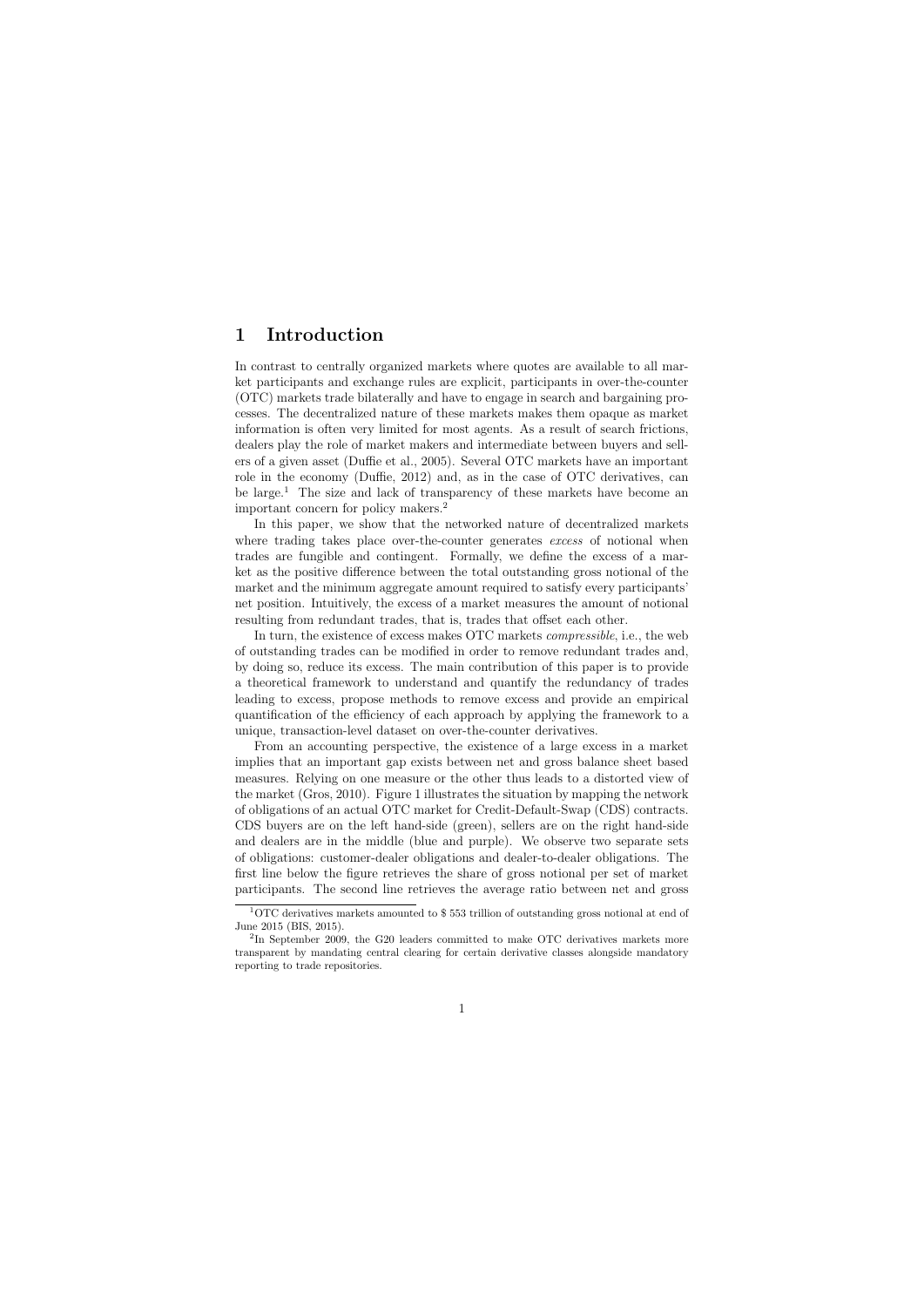individual positions for participants in each set. While buyers and sellers have a combined gross share of less than 5%, their net position is equal to their gross position. In contrast, the set of dealers concentrates more than 95% of gross market share while, on average, only one fifth is covered by net positions. This characteristic shows that, on average, 80% of the notional flowing through the dealers is the result of offsetting trades.

In practice, some markets are already implementing mechanisms to reduce their excess levels. Indeed, firms engaging in certain derivatives markets eliminate some of the excess through the use of so-called portfolio compression. Portfolio compression is a post-trade netting technique through which market participants can modify or remove outstanding contracts and create new ones in order to reduce their overall market gross position without modifying their net positions.<sup>3</sup> In other words, compression aims at reducing counterparty risks of derivatives portfolios without changing their market risks. The methods we present in this paper follow the same principle.

Let us illustrate portfolio compression with the stylized example shown in Figure 2(a) of a market consisting of 4 institutions  $(i, j, k, l)$  selling and buying the same asset with different notional values:  $i$  has an obligation of notional value 5 to j, j has an obligation to k of notional value 10, k has obligations 20 and 10 towards k and l respectively.

The aggregate gross notional of the market is thus the sum of the individual contracts:  $x = 5 + 10 + 20 + 10 = 45$ . At the individual level, the gross notional position of i is equal to the sum of trades in which each i is involved:  $5+20=25$ . Instead, the net notional position of i is the difference between the amount due by i and the amount due to i:  $5 - 20 = -15$ . A way to compress the market is, for example, to remove the contract between  $i$  and  $j$  and accordingly reduce the obligations that both firms have with  $k$  by an amount of 5. The result is illustrated in Figure2(b). In such "compressed" market, the net position of each firm is the same as in Figure2(b) while the gross notional of the market is now given by:  $x' = 5 + 15 + 10 = 30$ . We have thus removed 15 units of notional from the market without modifying participants' net positions.

The above example represents a case of multilateral compression, i.e., several counterparties are involved and the exercise is run over the whole set of fungible

<sup>3</sup>Formally, the Markets in Financial Instrument Regulation (MiFIR, EU Regulation No 600/2014, Article 2 (47)) defines portfolio compression as follows: "Portfolio compression is a risk reduction service in which two or more counterparties wholly or partially terminate some or all of the derivatives submitted by those counterparties for inclusion in the portfolio compression and replace the terminated derivatives with another derivatives whose combined notional value is less than the combined notional value of the terminated derivatives".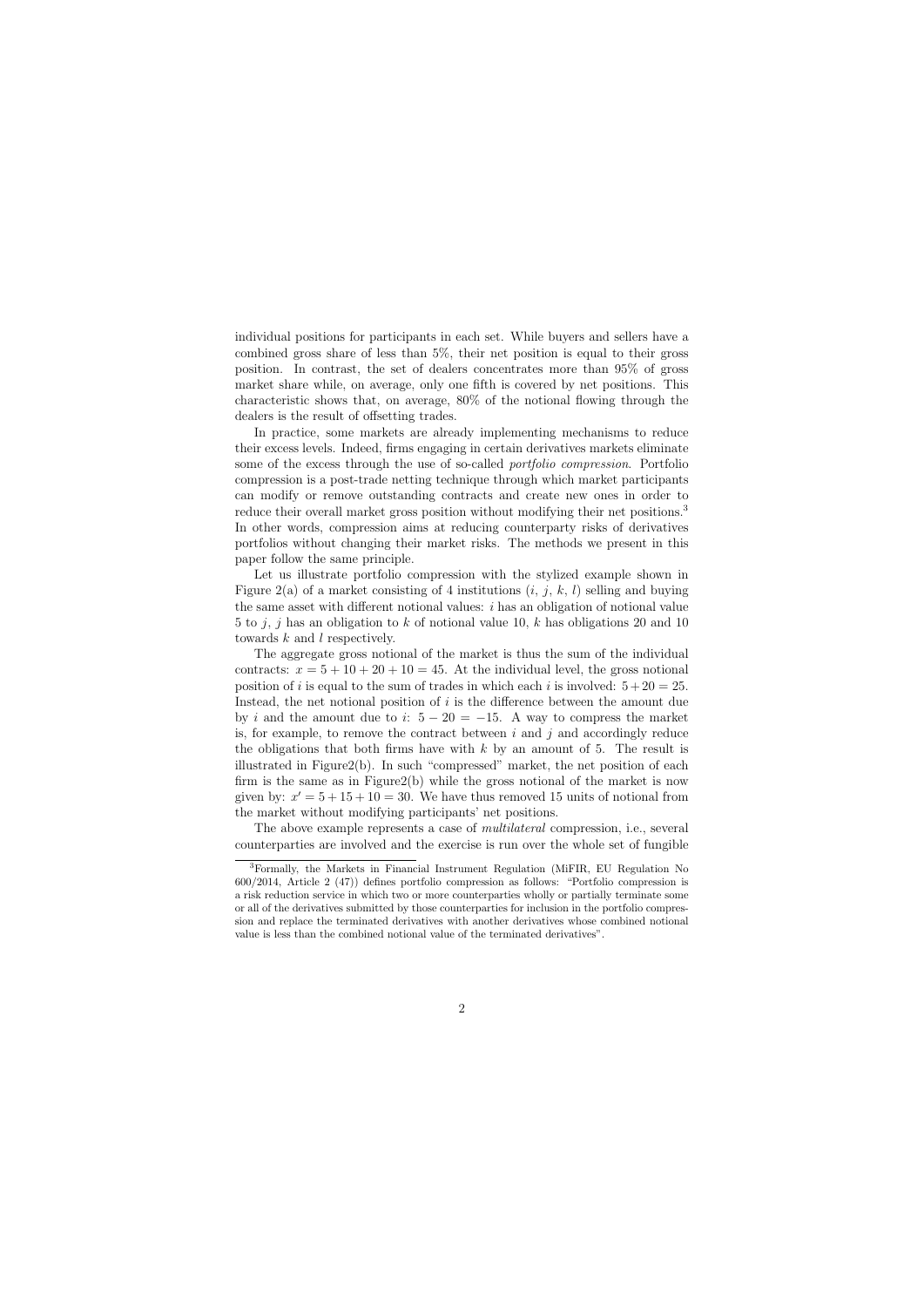

Figure 1: Network illustration of a real OTC derivative market, which maps all outstanding trades for credit default swap (CDS) contracts written on the same sovereign government reference entity for the month of April 2016. The data were collected under the EMIR reporting framework and thus contain all trades where at least one counterparty is legally based in the EU. Green nodes correspond to buyers. Red nodes correspond to sellers. Purple nodes are G16 dealers. Blue nodes are dealers not belonging to the G16 dealers set. The first line below the network report the share of gross outstanding notional based on individual positions for the segments: buyers, dealers, sellers. The second line reports the average net-to-gross ratio for each segment with the standard deviation in parenthesis for the dealer segment.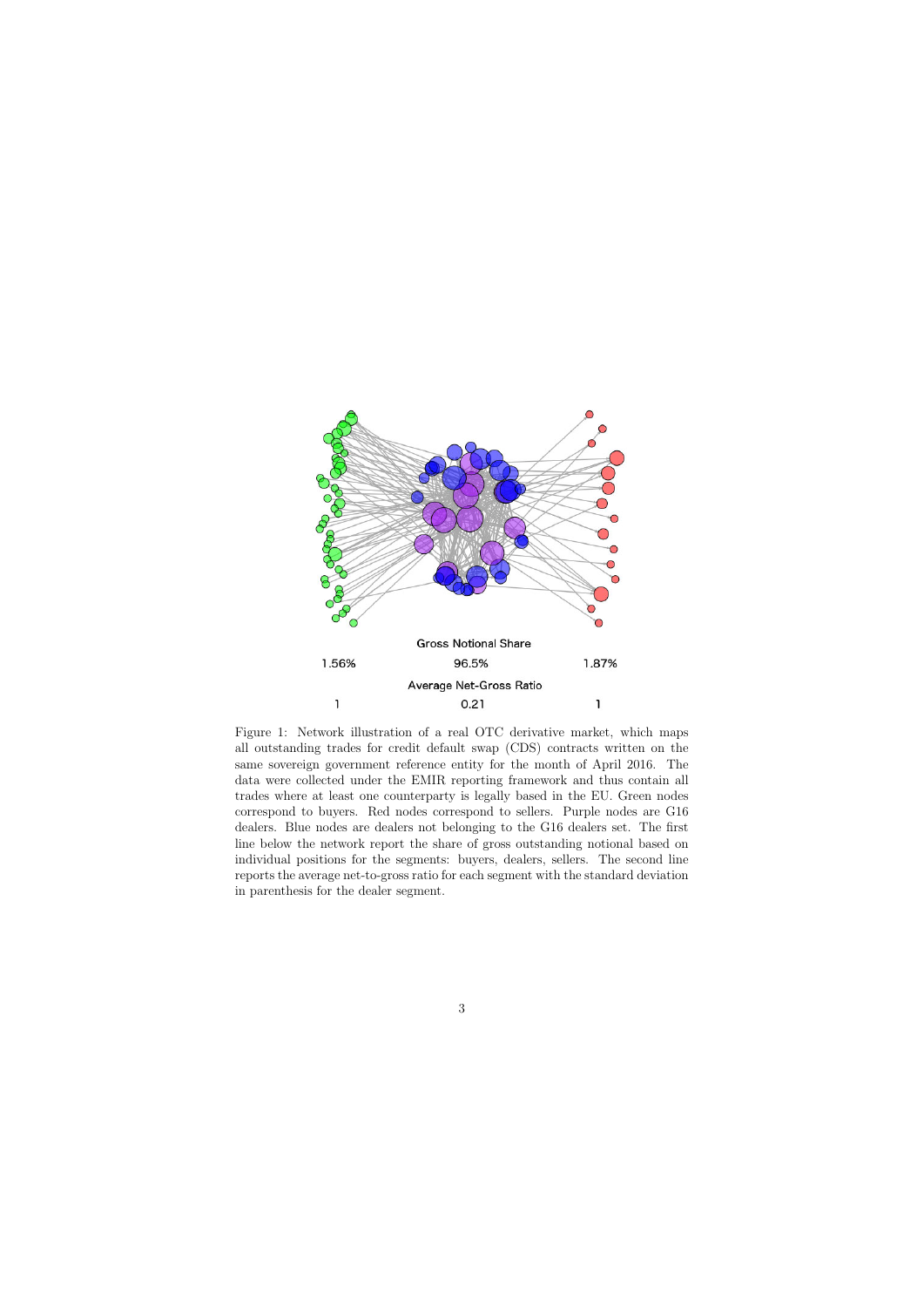

Figure 2: A graphical example of compression

trades outstanding between all counterparties.<sup>4</sup> Naturally, information disclosure is needed in order to run such process. Individual counterparties might not know the exact presence and amount of trades they are not directly involved in. In case institutions are reluctant to disclose their positions to other participants while still seeking to compress, a solution is to involve a third party (for instance, a dedicated service provider) that would be required to run the compression analysis. Such entity would recover portfolio information from each market participant seeking to compress their positions, reconstruct the web of trades, and propose a global compression procedure that satisfies every stakeholder.<sup>5</sup>

Despite portfolio compression being born out of the regulatory perimeter (Duffie et al., 2016), several regulatory bodies and post-crisis regulations have

<sup>&</sup>lt;sup>4</sup>In the bilateral case where two institutions share several fungible trades that go in both directions, the exercise is much simpler as it merely consists of removing all bilateral contracts and creating a new contract between the two same institutions with a notional value equal to the net value of all original outstanding contracts.

<sup>&</sup>lt;sup>5</sup>While the set of participants is theoretically heterogeneous (e.g., banks, insurances, funds, etc.), the list of existing service providers is limited. TriOptima, LMRKTS, Markit, Catalyst and SwapClear are among the most active compression service provider in OTC markets. Most compression operations are run on cleared and uncleared Interest Rate Swaps (IRS) and index and single-name Credit Default Swaps (CDS). Central Clearing Counterparties are increasingly involved in compression as well. Other instruments are also starting to be compressed: cross currency swaps, commodity swaps, FX forward, inflation swap. According to the International Swaps and Derivatives Association (ISDA), portfolio compression is responsible for a total of \$448.1 trillion of IRS derivatives elimination between 2003 and 2015 (ISDA, 2105). According to TriOptima, their portfolio compression service TriReduce has eliminated over \$861 trillions in notional until September 2016 (continuous updates are reported in http://www.trioptima. com/services/triReduce.html).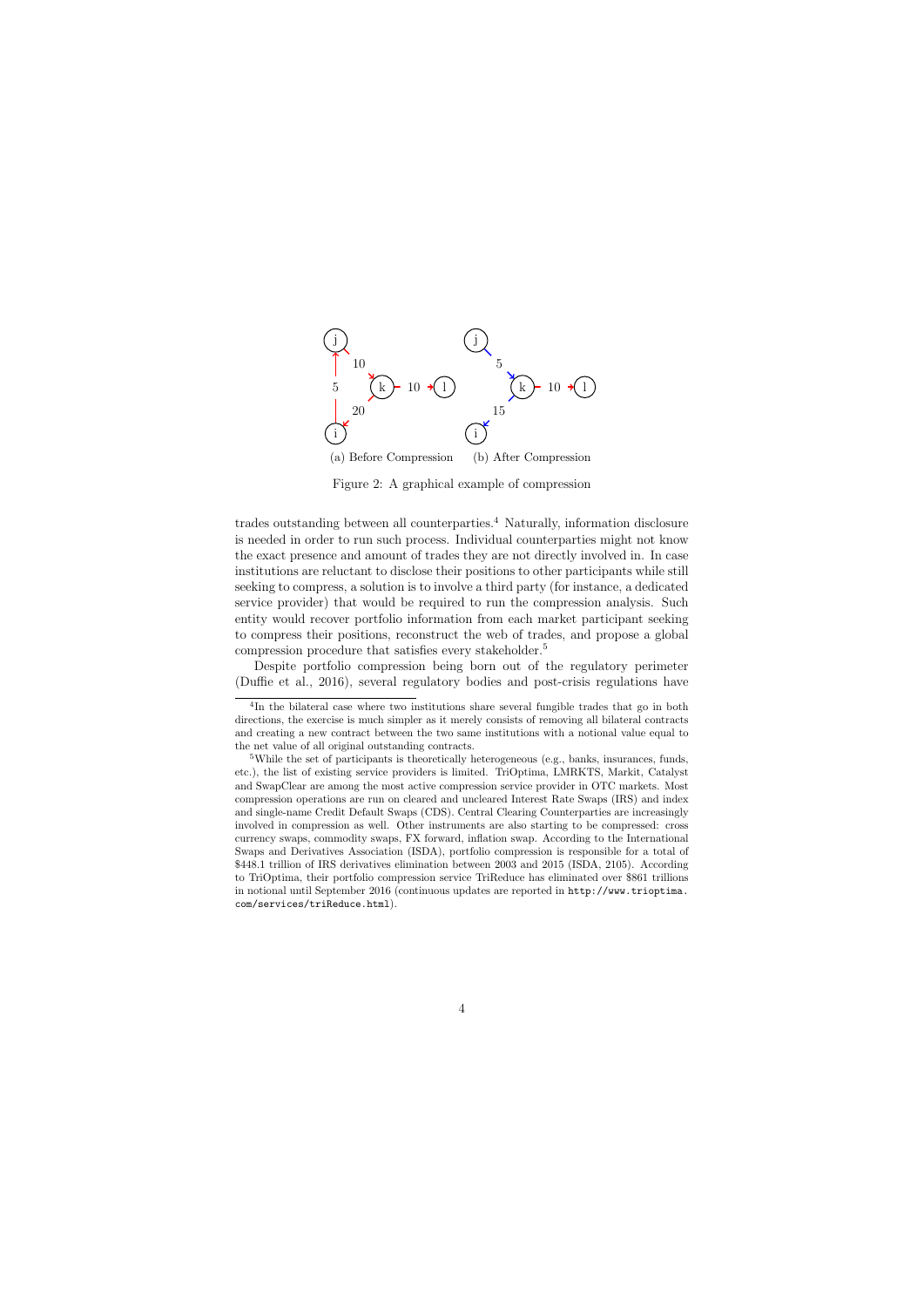recently supported its adoption.<sup>6</sup>

As advertised by compression providers<sup>7</sup>, the increasing interest for compression results from several benefits at the level of the individual market participant. Overall, we can distinguish between three major incentives for institutions to engage in compression. First, compression reduces counterparty risk. As contracts are removed and replaced by new contracts with lower notional amounts, counterparty risk deriving from the gross exposures to those trades is reduced. Second, compressing portfolios alleviates some regulatory constraints. For instance, banks' capital rules for derivatives are computed on the basis of gross exposures.<sup>8</sup> Hence, reducing the notional amounts of contracts can help reducing the corresponding capital needs of market participants. Third, by reducing the number of contracts, compression leads to a reduction of operational risks and an improvement of management, including trade count reduction, speed to auction in case of default, lower cash-flow needed to settle obligations, fewer reconciliations, lighter burden of settlement, lowered collateral and margin requirements, etc.

Despite the growing use of portfolio compression, limited policy and academic work has been devoted to understanding the determinants of excess, compression operations and the subsequent externalities. A more elaborated view of those aspects is indeed relevant to ensure a proper design and implementation of compression in OTC markets. Furthermore, compression affects market dynamics in ways that can distort the liquidity and risk analysis. In particular, contracts being terminated or created because of compression are subject to specific accounting and economic forces which should not be confused with other types of contract termination and creation processes. As monitoring markets in terms of both liquidity and counterparty risk is paramount to both micro and macro-prudential policy, the effects of compression must be explicitly accounted for. The current work seeks to fill in this gap by providing analytical and empirical insights at the individual and systemic level.

In this paper, we show that intermediation, determined by the existence of chains of fungible and outstanding trades, is per se a sufficient condition to observe

<sup>6</sup>For example, under the European Market Infrastructure Regulation (EMIR), institutions that trade more than 500 contracts with each other are required to seek to compress their trades at least twice a year. Article 14 of Commission Delegated Regulation (EU) No 149/2013 of 19 December 2012 supplementing Regulation (EU) No 648/2012 of the European Parliament and of the Council with regard to regulatory technical standards on indirect clearing arrangements, the clearing obligation, the public register, access to a trading venue, non-financial counterparties, and risk mitigation techniques for OTC derivatives contracts not cleared by a CCP (OJ L 52, 23.2.2013, p. 11- 'Commission Delegated Regulation on Clearing Thresholds' or 'RTS')

<sup>7</sup>See for example the advertising brochure by Swapclear: http://www.swapclear.com/ Images/lchswapcompression.pdf

<sup>8</sup>For example capital requirements under the Basel framework are computed including gross derivatives exposures (BIS, 2016)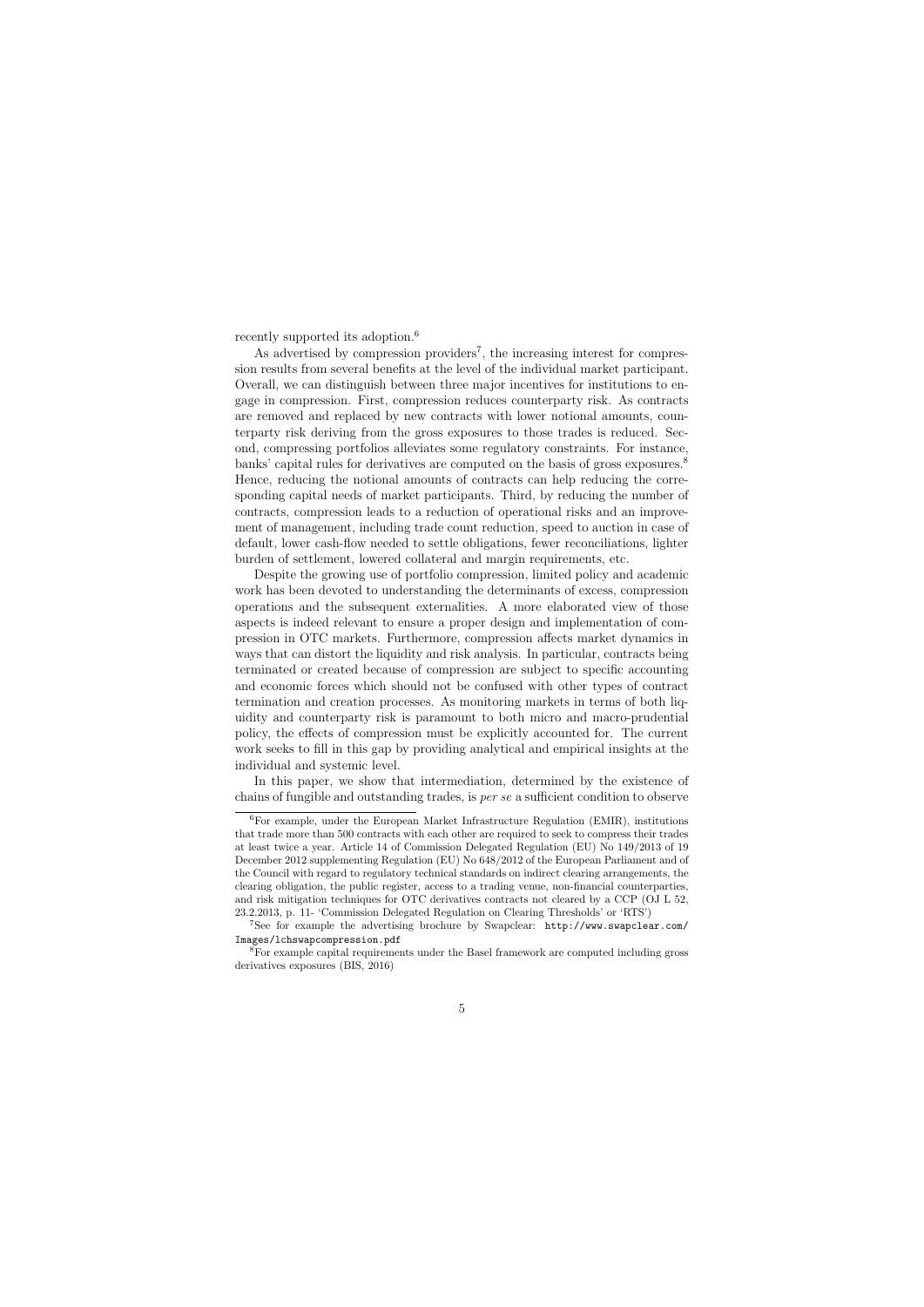positive excess levels in markets. Dealers are thus at the heart of the generation of redundant trades. However, the share of excess that can be removed (i.e., redundant excess) is a function of potential constraints, which we refer to as compression tolerances, set by both individual participants and regulators. Hence, compression does not always remove the total amount of excess (i.e., there can be some residual excess after compression). We introduce a spectrum of benchmark compression tolerances settings and investigate their feasibility and efficiency. More precisely, we consider approaches that differ in the conservation of counterparties' trading relationships existing before compression. We show that a trade-off exists between the efficiency of compression and the levels of compression tolerance.

Finally, we provide an empirical assessment of our framework. Using a unique and granular dataset comprising all CDS contracts traded by institutions based in the European Union (EU) between 2014 and 2016, we are able to quantify the levels of excess exhibited by real OTC markets as well the efficiency of the different compression approaches. We find that the vast majority of markets defined as the set of transactions written on the same reference entity with the same maturity, exhibit levels of excess accounting for 75% or more of the total gross notional. While around 50% can in general be removed via bilateral compression, multilateral compression approaches can remove almost all the excess. In particular, we find that even the most conservative approach which satisfies preexisting relationship constrains can eliminate up to 98% of excess in the markets. Nevertheless, we find that the efficiency conservative multilateral compression is impaired if market participants first seek to bilaterally compress their positions. This sensitivity is dampened when the constraints on compression are relaxed on the intra-dealer segment of markets.

Despite the application of our framework on derivatives markets, our findings and methods can similarly be applied to other OTC markets. Indeed, as long as a market exhibits fungibility, contingency and intermediation, our framework identifies levels of excess and offers ways of reducing it. Hence markets such as credit or bond markets are other potential candidates for such exercise.

The rest of the paper is organized as follows. We provide an overview of the relevant literature for this work in Section 2. In Section 3, we introduce the general setting for our analysis describing a model of an OTC market and the formal definition of excess. Section 4 provides the core of the paper. It describes compression as a network operation over the market; discusses the issues of compression tolerances; proposes benchmark cases; analyses the feasibility and efficiency of each approach. In Section 5, we report the results of our empirical analysis of excess and compression efficiency in real OTC derivatives markets. Last, we conclude and discuss avenues for further research as well as comments on some operational and regulatory aspects of compression in Section 6. The appendices provide proofs of the propositions and lemmas as well as the analytical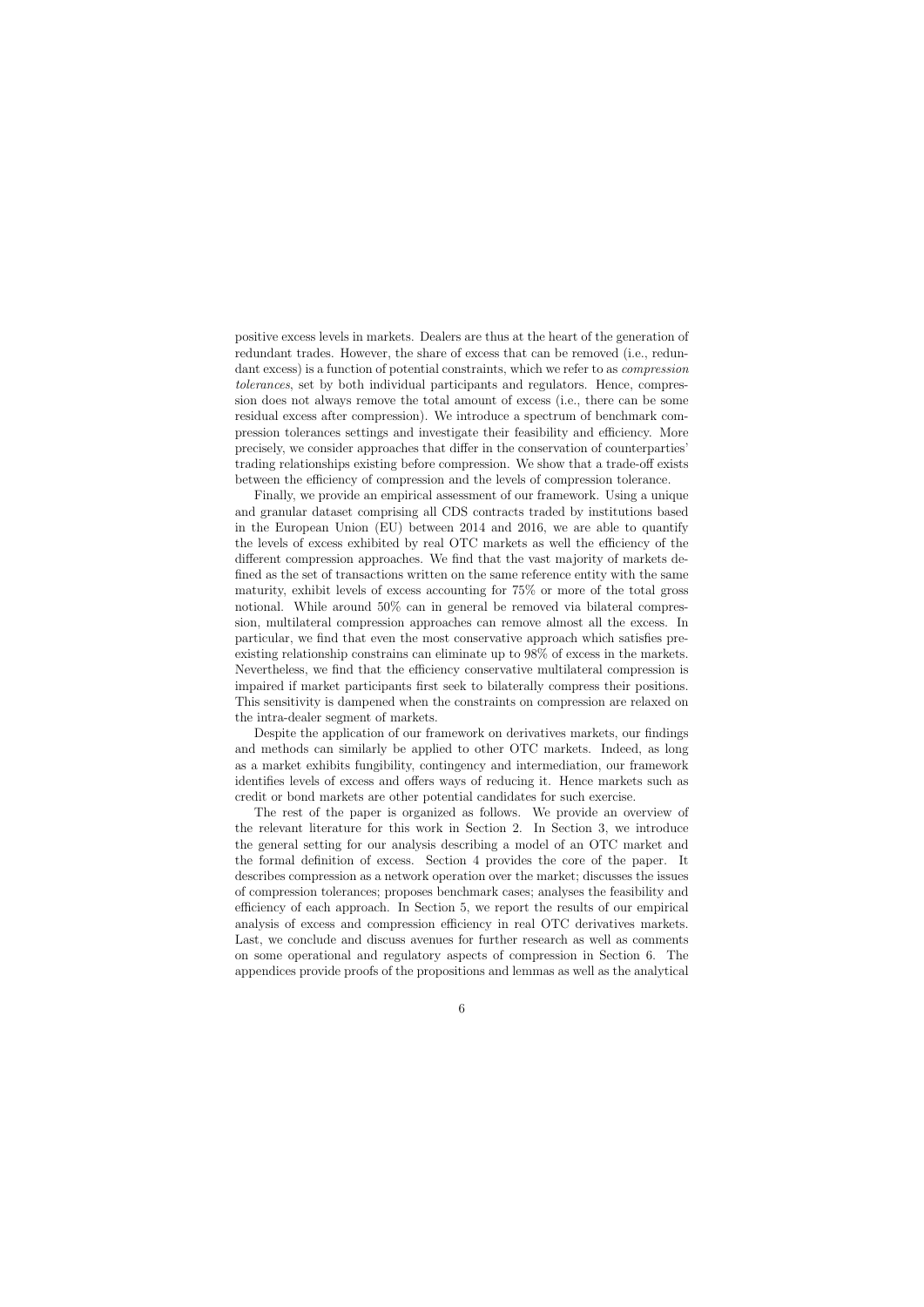details for the algorithms used in the paper.

# 2 Literature review

The study of the structure of OTC markets has gained attention in the last decade prompted by both their role in the 2008 financial crisis and the increased data availability for these previously opaque markets (Duffie, 2012; Abad et al., 2016).

Despite the use of different datasets and the focus on different instruments, many contributions show similar findings. First, there are typically two types of market participants: dealers and customers. Customers enter the market either to buy or sell a particular product while dealers act as intermediaries by concomitantly buying and selling and tend to keep balanced positions (i.e., they seek to have a relatively low net balance of contracts bought and sold with respect to their gross amount). In particular, this feature has been well documented for derivatives markets by Shachar (2012); Benos et al. (2013); Peltonen et al. (2014); D'Errico et al. (2016); Abad et al. (2016); Ali et al. (2016). To a larger extent, this same feature is in line with the core-periphery structure of OTC credit markets reported by Craig and Von Peter (2014); in't Veld and van Lelyveld (2014); Fricke and Lux (2015). In general, Craig and Von Peter (2014) show that institutions acting as dealers are typically large banks.

Atkeson et al. (2015) propose a parsimonious theoretical model which generates the above described feature for derivatives markets: they show that banks entering an OTC derivatives market for incentives stemming from intermediation profit need to be larger to bear the entry cost while not benefiting from a long or short position in the market. D'Errico et al. (2016) empirically observe that in the global OTC CDS market these intermediaries form a very tight structure which entails closed intermediation (exposure) chains. The authors report that this structure occurs on almost all reference entities and suggest its relation to "hot potato" trading, a feature of OTC derivatives observed and modeled by Burnham (1991); Flood (1994); Lyons (1995, 1997).

Furthermore, these markets are characterized by large concentration of notional within the intra-dealer segment. For the CDS market, Atkeson et al. (2013) report that, in the US, on average, about 95% of OTC derivatives gross notional held on banks' balance sheet is concentrated in the top five banks; D'Errico et al. (2016) show that between 70% and 80% of the notional in CDS markets is in the intra-dealer market across all reference entities. Abad et al. (2016) report similar levels for IRS markets and FX markets in the EU market.

Overall, this large amount of intra-financial exposures relates to a deeper role of financial intermediation, as detailed by Allen and Santomero (1997), who find that certain derivative markets have mainly become "markets for intermediaries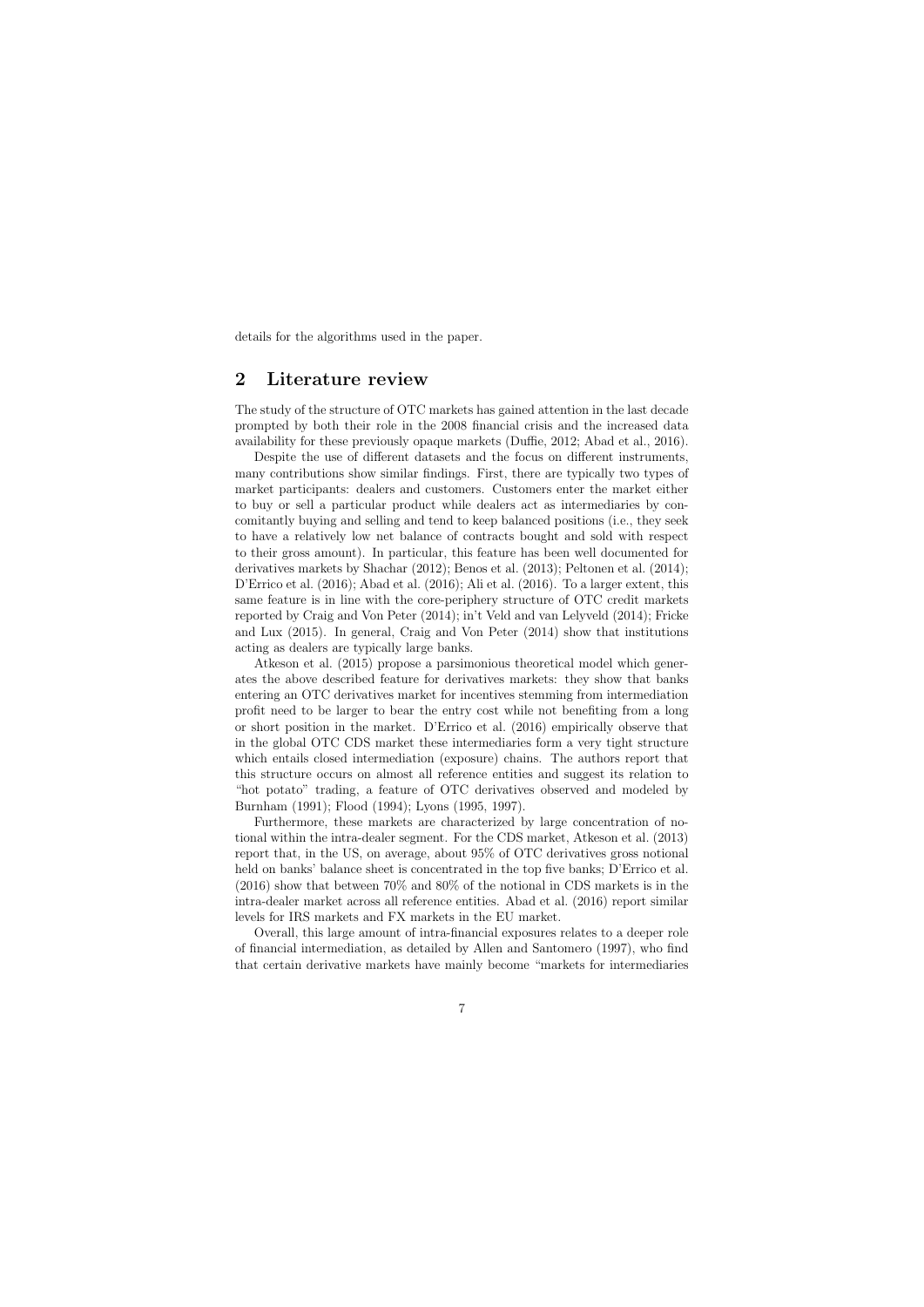rather than individuals or firms". Furthermore, the authors note that standard intermediation theories could not explain the large surge in intermediation as merely a result of reduced transaction costs and informational asymmetries.

In contrast to research efforts cited above to better understand OTC markets, limited attention has been devoted to market compression in the literature. This reflects both the novelty of this financial innovation and the recent adoption by market participants due to the contemporary regulatory changes (e.g., the Basel III leverage ratio framework which accounts for derivative gross exposures).

On the theoretical side, O'Kane (2014) stands as the main contribution. The author analyses, by means of simulations, the performances of different compression algorithms on a synthetic network where all banks are connected. The benchmark algorithm is in the spirit of the approach followed by compression service providers to the author's claim and is based on a depth-first search algorithm. The author shows that, if performed optimally, compression mitigates counterparty risk and suggests compression be encouraged by regulators. On the empirical side, Benos et al. (2013) use CDS transaction data from the UK to show that reduction breaks in dealers' gross positions are due to compression, suggesting the monthly frequency of compression cycles. The Bank for International Settlements highlighted the role of compression in the global reduction of the gross notional size of OTC derivatives markets (Schrimpf, 2015; Ehlers and Eren, 2016).

Compression is a particular method to net exposures. Other works have looked at ways of netting liabilities via the introduction of Central Clearing Counterparties (CCPs). Duffie and Zhu (2011) provide the ground work of this approach. The authors show that, while central clearing helps reduce exposures at the asset class level, differentiating asset classes in clearing design can rip of the benefits of netting. Interestingly, the authors also suggest that compression reduces the needs and benefits of central clearing. Cont and Kokholm (2014) build on the model developed by Duffie and Zhu (2011) and explore the effect of heterogeneity across asset classes. The authors show that a more risk sensitive approach to asset classes can alleviate the need to concentrate all netting activities in one single CCP. Our paper shows the extent to which exposure reduction is feasible without the introduction of new market players (e.g., CCP).

In spirit, this paper is also related to works on the *gridlock problem* in payments system as discussed by Flannery (1996). In particular, Rotemberg (2011) analyzes the issues of minimal settlements and models a system of payments interconnected via due payments. The author identifies conditions under which the market can be cleared with minimal endowments of liquid assets. This approach is relevant as compression can also be seen as a procedure that seeks to reduce the conditional payments without affecting the expected net flow from each market participant. Importantly, the author shows that in the absence of closed chains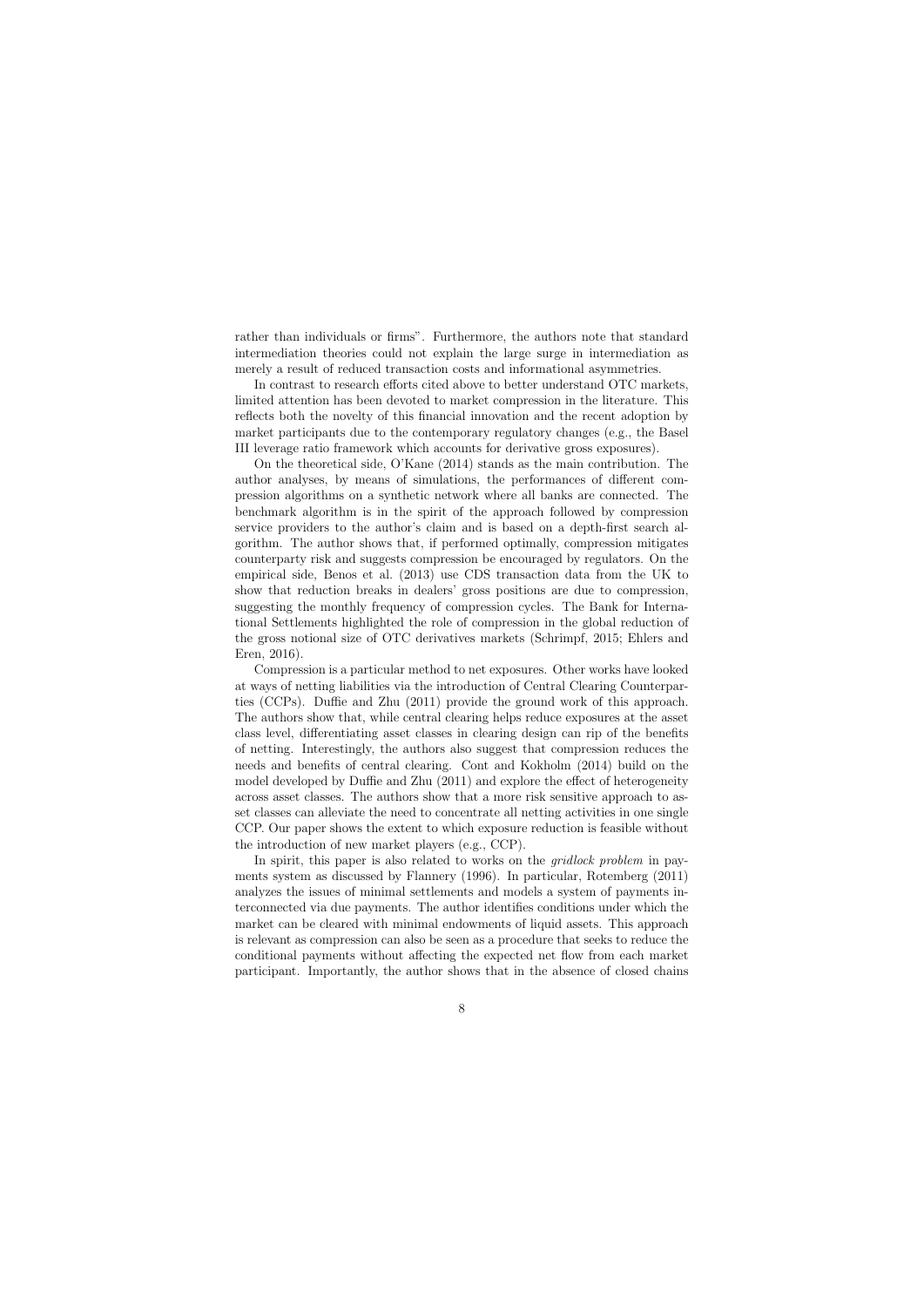of intermediation, solvency necessarily implies the settlements of all obligations.

From a policy perspective, our work relates to ongoing debates on the adequacy of the regulatory framework. In particular, the way net and gross positions information are currently used under different accounting rules is subject to concerns as they do not allow to fully capture the risks associated (see Blundell-Wignall and Atkinson, 2010). In particular, Gros (2010) shows that under different legislation (i.e., US and Europe), the same financial institutions can exhibit very different profiles. Compression, by affecting the gross levels without changing the net levels, can therefore have an effect on the accounting approach followed by policy makers and other market analysts.

Finally, our work relates to the growing stream of works highlighting the important relationship between interconnectedness and systemic risk in financial markets (see Allen and Babus, 2009; Yellen, 2013). These works explore the role of interdependencies on the propagation of distress at different levels: link formation (Babus, 2016; Gofman, 2016), default cascades (Allen and Gale, 2000; Elliott et al., 2014; Acemoglu et al., 2015) and regulatory oversight (Roukny et al., 2016). This paper contributes to this literature by showing how post-trade practices can affect the network profile of a financial market. Intuitively, compression affects counterparty risk which has held a central role in the unfolding of the 2007-2009 financial crises together with OTC derivatives markets (Haldane, 2009; European Central Bank, 2009).

However, in this work, we do not build explicit links between compression and systemic risk. The focus we take is rather on providing a first comprehensive framework to understand the mechanics underlying the possibilities to reduce gross notional: future work will be dedicated to the effects of compression on systemic risk. Nevertheless, the results of this work provide way to understand how counterparty risk reduction, collateral demand and capital requirements can be modified in post-trade situations which play a role in financial stability.

# 3 The market

We consider an Over-The-Counter (OTC) market made of n market participants (institutions) denoted by the set  $N = \{1, 2, ..., n\}$ . These institutions trade contracts with each other and establish a series of bilateral obligations. While we keep the contract type very general, we assume that these obligations are fungible, that is, the traded contracts have the same payoff structure from the market participants' perspective and can thus be algebraically summed. The whole set of outstanding obligations in the market constitutes the financial network. Formally, we have the following definition:

**Definition** (Financial Network). The network or graph G is the pair  $(N, E)$  where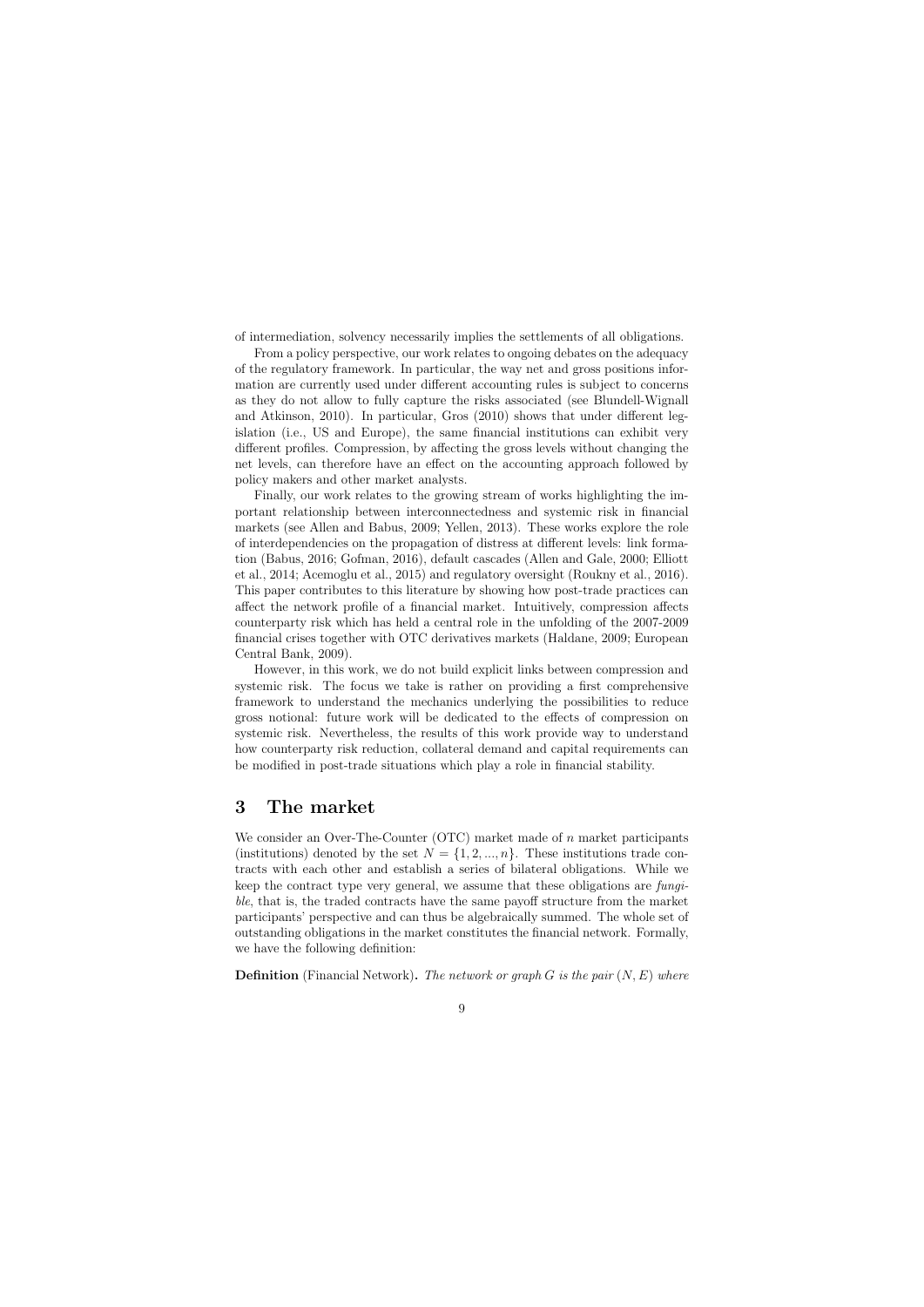N is a set of institutions present in the market and E is a set of directed outstanding fungible obligations (i.e., edges) between two institutions in the market. An outstanding obligation is represented by  $e_{ij}$  whose value corresponds to the notional value of the obligation and the directionality departs from the seller i to the buyer j with  $i, j \in N$ .

From the financial network, we infer two measurements of an individual's position in the OTC market: the gross position and the net position. On the one hand, the gross position of an institution  $i$  is the sum of all obligations' notional value involving this institution on any side of the trade (i.e., buyer and seller).

**Definition** (Gross position). The gross position of i is given by:

$$
v_i^{gross} = \sum_j e_{ij} + \sum_j e_{ji} = \sum_j (e_{ij} + e_{ji})
$$

On the other hand, the net position of an institution  $i$  is the difference between the sum of the notional values all  $i$ 's obligations' towards other nodes in the network and the sum of the notional values of the obligations from other nodes in the network to i:

**Definition** (Net position). The net position of i is given by:

$$
v_i^{net} = \sum_j e_{ij} - \sum_j e_{ji} = \sum_j (e_{ij} - e_{ji})
$$

We also define the *total gross notional* of the market as the sum of the notional amounts of all trades:

**Definition** (Total gross notional). The total gross notional of a market  $G =$  $(N, E)$  is given by:

$$
x = \sum_{i} \sum_{j} e_{ij}
$$

We further classify market participants according to their activity in the market. A market can contain two types of institutions: customers and dealers. Customers only enter the market to buy or sell a given contract and are active on one side of each trade. In contrast, dealers also intermediate between other market participants and, thus, act both as buyers and sellers of the same contract type. We use the following indicator to identify dealers in the market<sup>9</sup>:

<sup>9</sup>Note that this definition would consider two participants selling and buying from each as dealers (i.e.,  $e_{ij}$ ,  $e_{ij} > 0$ ) which can be misleading. However, our framework accounts for those cases in the same way and the same result hold. Hence, we employ in the first part of we will employ the notion of dealer in a general way. In the second part, which analyses empirical data, we will define dealers as intermediaries between different market participants (i.e., after having bilaterally netted all contracts). While, the results remain the same, this more elaborated definition will help the interpretation of the empirical findings.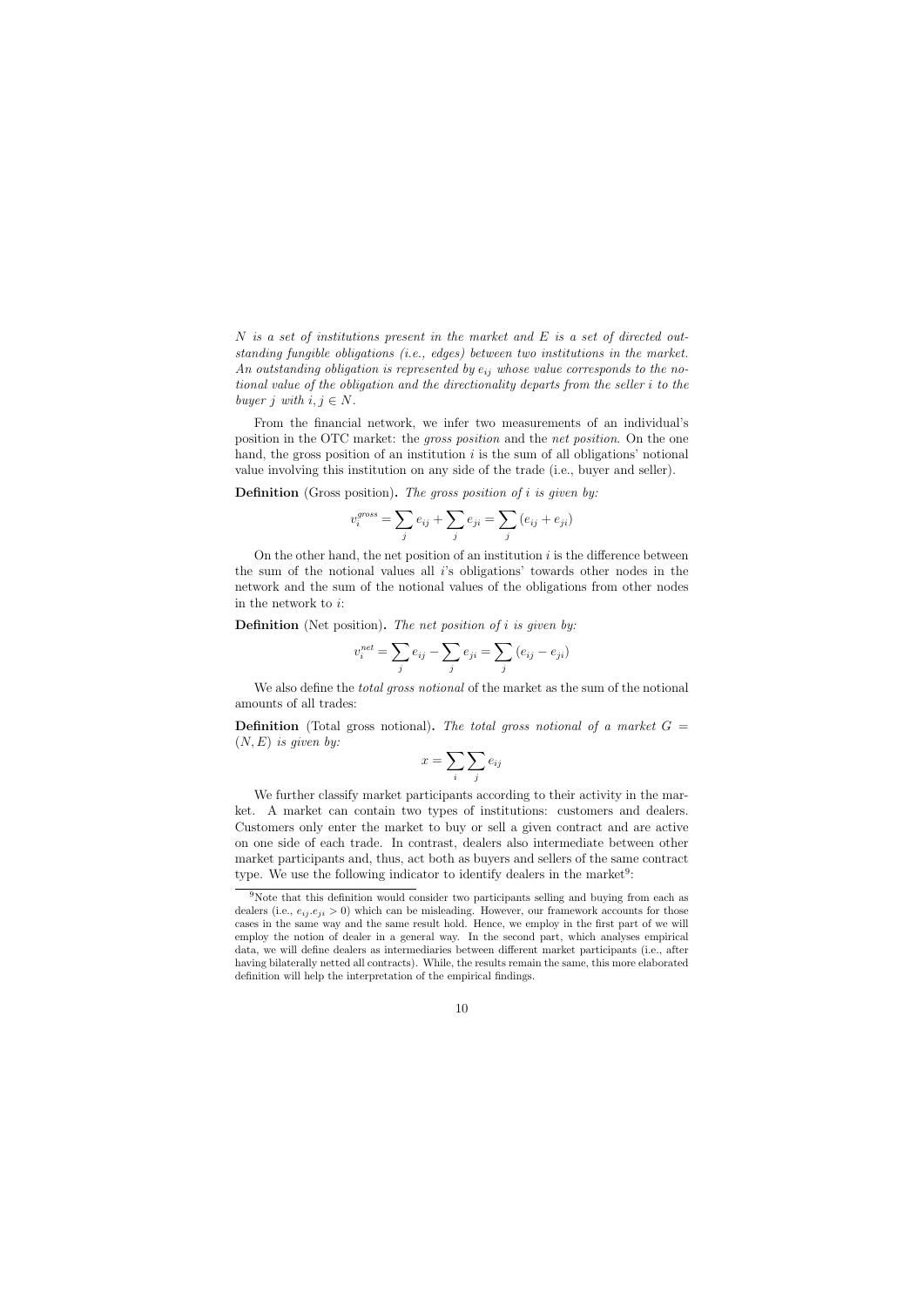**Definition** (Dealer indicator). Given a market  $G = (N, E)$ , let  $\delta()$  indicate whether a market participant is a dealer in the market in the following way:

$$
\delta(i) = \left\{ \begin{array}{cc} 1 & \textit{if $\sum e_{ij}$.} \sum e_{ji} > 0 & \textit{(dealer)}\\ 0 & \textit{otherwise} & \textit{(customer)} \end{array} \right.
$$

In a sense, we generalize the modeling approach of Atkeson et al. (2015) with regard to market participant types. Note that, as a result, only three types of trading relationships can exist in the market: dealer-customer, dealer-dealer and customer-customer.

### 3.1 Definition of excess

We now elaborate on the concept of excess and the condition for markets to exhibit positive levels.

Let us start by introducing a post-trade mathematical operator that acts upon an extant market in order to modify the set of outstanding liabilities. Such operation can be subject to different types of constraints. Here we focus on the concept of net-equivalence. In our framework, an operation on a networked market is net-equivalent if, despite exhibiting a different set of edges, the resulting market keeps the net position of each institution equal to its original value (i.e., before the operation). Formally, we have:

**Definition** (Net-Equivalent Operation). Given a market  $G = (N, E)$  an operation  $\Omega()$  such that  $G' = \Omega(G) : (N, E) \to (N', E')$  is net-equivalent if

$$
N=N'
$$

and

$$
v_i^{net} = v_i^{'net} \qquad \forall i \in N
$$

where  $v_i^{net}$  and  $v_i^{'net}$  are the net positions of i in G and G' respectively.

Notice that the networks  $G$  and  $G'$  differ by the configuration of their obligations which could be due to changes in the notional value of existing trades or creation and removal of trades. Furthermore, the aggregate gross notional of each net-equivalent market does not need to be equal.

We now show that, given an original market, it is possible to compute the minimum level of gross notional that can be obtained from a net-equivalent market.

**Proposition 1.** Given a market  $G = (N, E)$ , if a net-equivalent operator  $\Omega$  on G is such that:

$$
G' = \Omega(G) = \min_{x'}(\Omega(G) : (N, E) \to (N', E'))
$$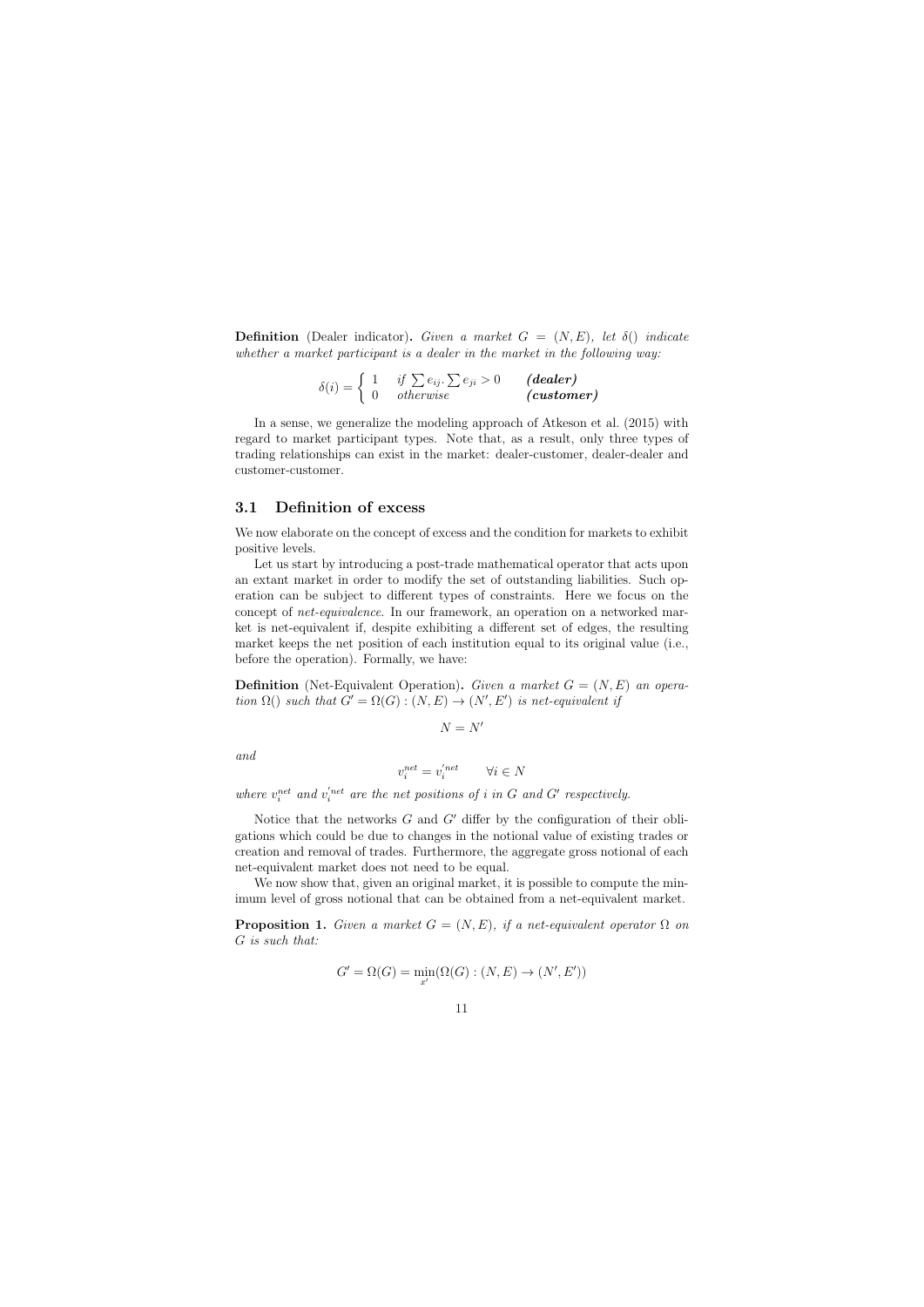then

$$
x' = \frac{1}{2} \sum_{i=1}^{n} |v_i^{net}| = \sum_{i: \ v_i^{net} > 0}^{n} v_i^{net}
$$
 (1)

#### Proof. See Appendix

In fact, as the market we defined is a closed system (i.e., both sides of all the trades are market participants,  $\forall e_{i,j} \in E, i \in N$  and  $j \in N$ , the sum of all net positions must be equal to zero  $(\sum_i v_i^{net} = 0)$ . Nevertheless, looking only at the institutions with a positive net position (i.e., institutions for which total selling outbalances total buying), we obtain the total out-flow of the market. This total out-flow is necessarily equal, in absolute values, to the total in-flow obtained from all the institutions with a negative net notional. The out-flow is also equal to half the absolute sum of all net notional positions as the sum of all positive and all negative net positions are equal. If the total amount of notional in the market is smaller then the total out-flow, there will be no configuration of trades such that the resulting market is net-equivalent because there will exist at least one market participant with  $\sum_{j} (e'_{ij} - e'_{ji}) < v_i^{net}$ . Hence, in order to be net-equivalent, the resulting market's gross notional must be at least equal to the total out-flow. Note that there can exist several G' but they all share the same level of gross notional  $(i.e., v'$ <sup>gross</sup> =  $\frac{1}{2}$  $\frac{1}{2} \sum_{i=1}^{n} |v_i^{net}|$ .

We can now formally define the excess of a market. In fact, if, for a given market, there exists a net-equivalent operation that reduces the aggregated gross notional, we conclude that the original market exhibits trades that can be removed or modified without affecting the net positions of any market participant.

Given the previous result, we can quantify the total level of excess in a market as the difference between the aggregate gross notional of a given market and the aggregate gross notional of the net-equivalent market with the minimum market aggregate gross notional. Formally, we define and quantify the excess in a market as follows:

Definition (Excess). The excess in the market is defined as

$$
\Delta(G) = x - x' \tag{2}
$$

$$
= \left(\sum_{i=1}^{n} \sum_{j=1}^{n} e_{ij} - \frac{1}{2} \sum_{i=1}^{n} |v_i^{net}| \right) \tag{3}
$$

$$
= \left( \sum_{i=1}^n \sum_{j=1}^n e_{ij} - \sum_{i: \ v_i^{net} > 0}^n v_i^{net} \right)
$$

Note that Equation 2 and Equation 3 are equivalent as long as the market under study is a closed-system. The excess in the market is thus the amount of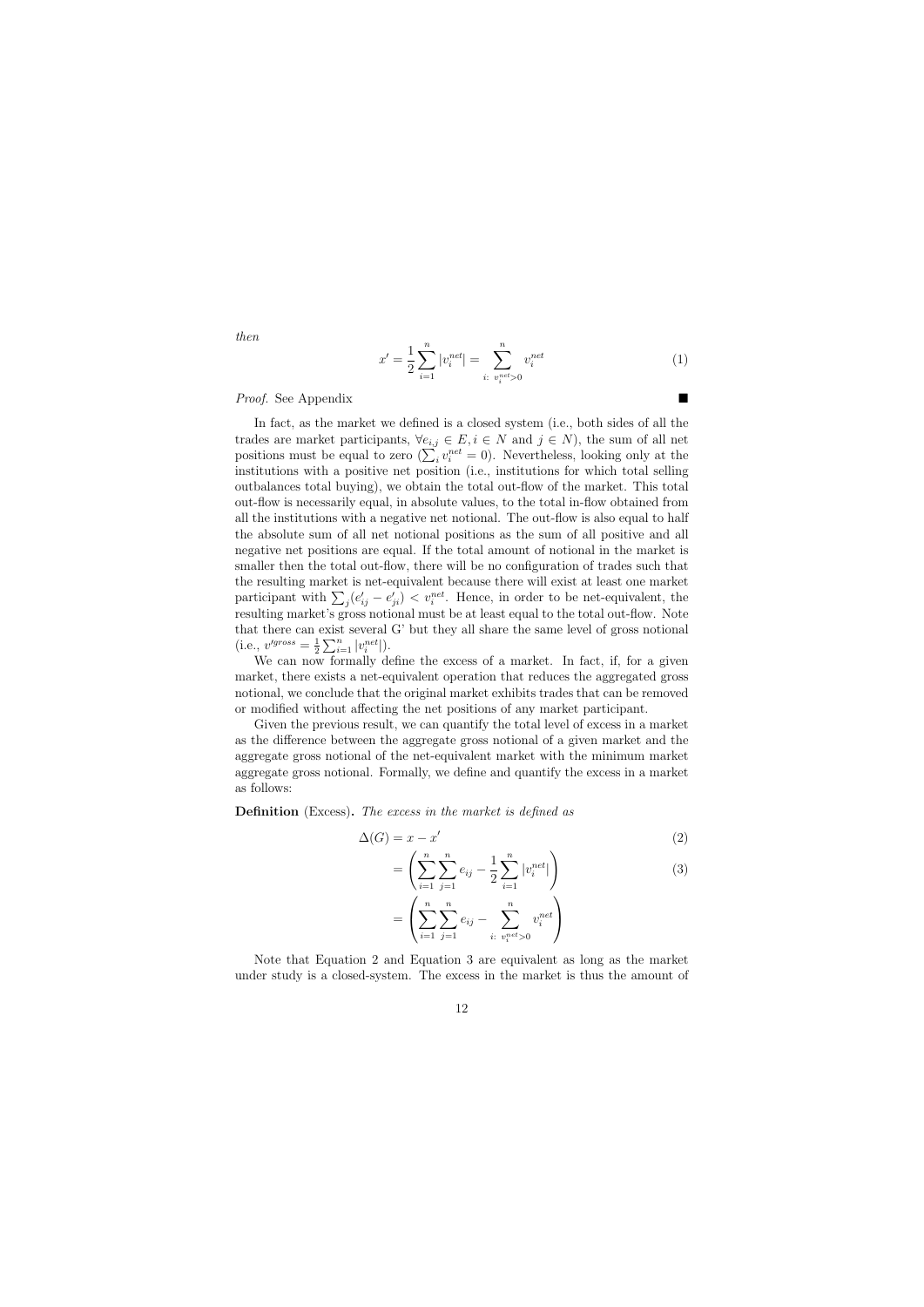notional generated by trades that offset each other: it corresponds to the amount of notional that can be removed without affecting the net position. Note that, at this stage, we are not accounting for the potential positive value of some offsetting outstanding contracts for market participants or market regulators. We elaborate on that aspect in Section 4.2.

## 3.2 Existence condition

Not all markets exhibit notional excess. As mentioned above, the existence of excess is due to the existence of a difference between net and gross positions of (some) individual positions. In the following, we identify a necessary and sufficient condition for excess to emerge in a market: the existence of intermediation. In fact, for excess to exist in the market, we need at least one institution to have its gross position larger than its net position. As we show below, such case only exists if the institution is selling and buying the same type of contract at the same time (even if done at different levels of notional), that is, if the institution is a dealer. From a network perspective, this situation is present when there exists at least two edges where the same institution is found at each ends. More formally, we define intermediation as follows:

**Definition** (Intermediation). A market  $G = (N, E)$  exhibits intermediation i.i.f.

$$
\exists i \in N \quad s.t. \quad \delta(i) = 1
$$

At the market level, we thus have the following result:

**Lemma 1.** Given a market  $G = (N, E)$ , if

$$
\sum_{i\in N}\delta(i)>0
$$

then

$$
\Delta(G) > 0
$$

In fact, if there is no intermediation, net positions are equal to gross positions as every participant is active only on the buy or sell side (i.e., only customers in the market). As a result, markets with no intermediation do not exhibit notional excess. This result provides a global market view on the effect of intermediation in distorting gross and net measurements. It generalizes measurements at the individual level as shown in the entry-exit model of Atkeson et al. (2015). This result also explicitly shows why the existence of notional excess is intrinsic to OTC markets: the presence of dealer institutions is the source of notional excess in those markets. We conclude that the two main types of market organizations (i.e., over-the-counter and centralized exchange-traded markets) have different levels of notional excess,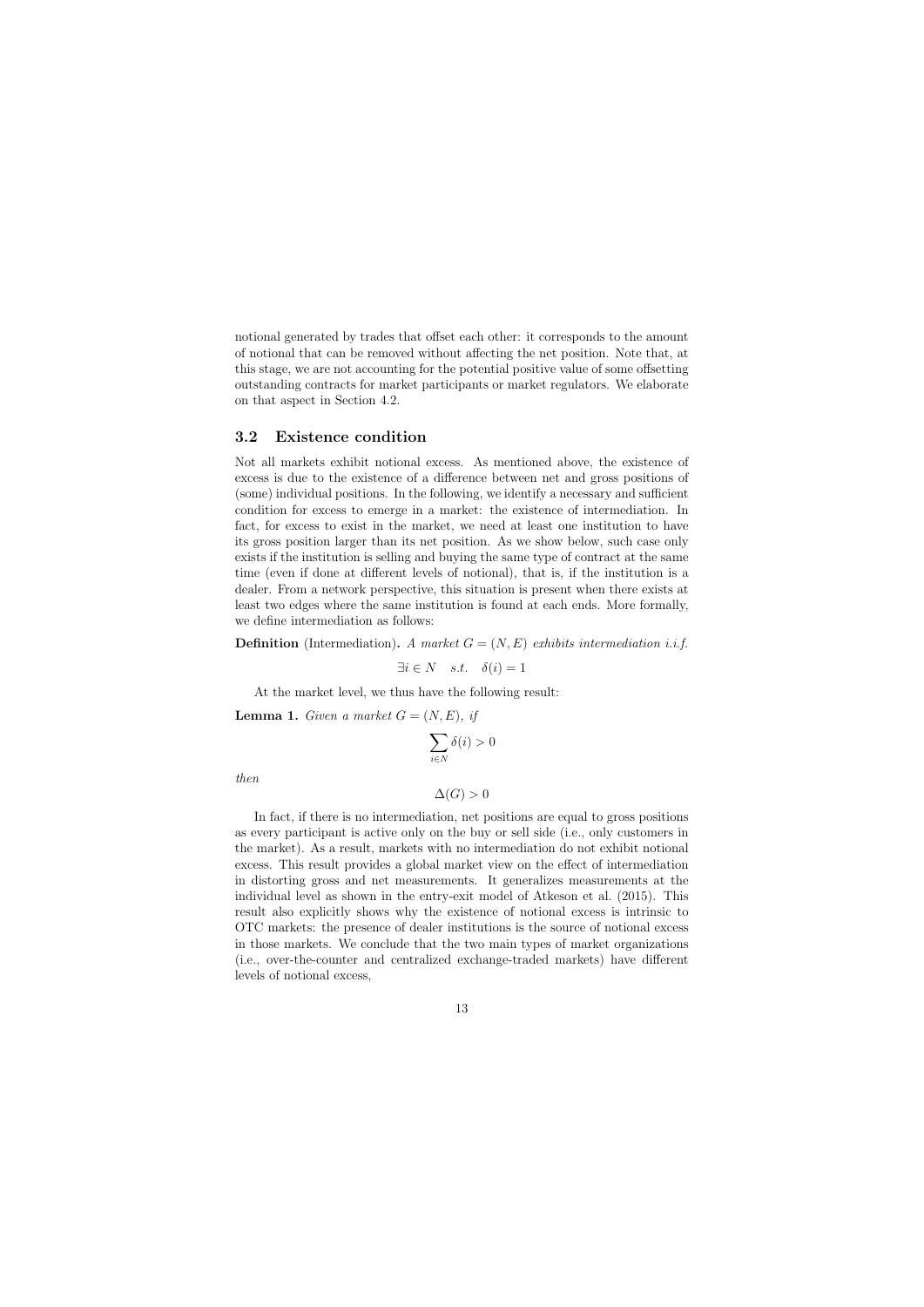#### Corollary 1. Centralised exchange-traded markets exhibit no excess.

Centralized exchange-traded market markets can indeed be framed as bipartite networks consisting of customers exclusively interacting with each other on the buy and sell spectrum and thus  $v_i^{net} = v_i^{gross}$  $i^{gross}, \forall i \in N.$ 

Corollary 2. In the presence of dealers, over-the-counter markets always exhibit positive notional excess.

Even if some OTC markets exhibit customer-customer trading relationships, those interactions do not contribute to notional excess. It is the activity of dealers that generates notional excess both in the intra-dealer segment and in the dealercustomer segment. Several studies have stated the prevalent role of dealers in over-the-counter markets (Duffie et al., 2005) and others have shown the high levels of notional concentration in the dealers segment of OTC markets (Atkeson et al., 2013; Abad et al., 2016; D'Errico et al., 2016) as illustrated in Figure 1. We also document these feature in the empirical section of this paper.

Finally, note the special case of bilaterally netted positions. It often happens that two institutions having an outstanding trade decide to terminate this trade by creating an offsetting trade (i.e., contract of similar characteristics in the opposite direction). Such a situation also generates excess as trades are accounted for in the gross position while they do not contribute to the net position of each counterparty. While those mechanisms cannot be framed as intermediation, the formal network definition still applies (i.e., both institutions are active on the buy and sell side) and the related results are unchanged (i.e., existence of notional excess).

## 3.3 Excess decomposition

We now explore the decomposition of excess with respects to two segments of the market: the intra-dealer market and the customer market.

The intra-dealer (sub-)market only contains obligations between dealers while the customer (sub-)market contains obligations where at least one counterparty is a customer. Formally we have:

Definition (Intra-dealer and customer market). The set of contracts E can be segmented in two subsets  $E^D$  and  $E^C$  such that

$$
\delta(i).\delta(j) = 1 \quad \forall e_{ij} \in E^D
$$

$$
\delta(i).\delta(j) = 0 \quad \forall e_{ij} \in E^C
$$

Where  $E^D$  is the intra-dealer market and  $E^C$  is the customer market and  $E^D$  +  $E^C = E.$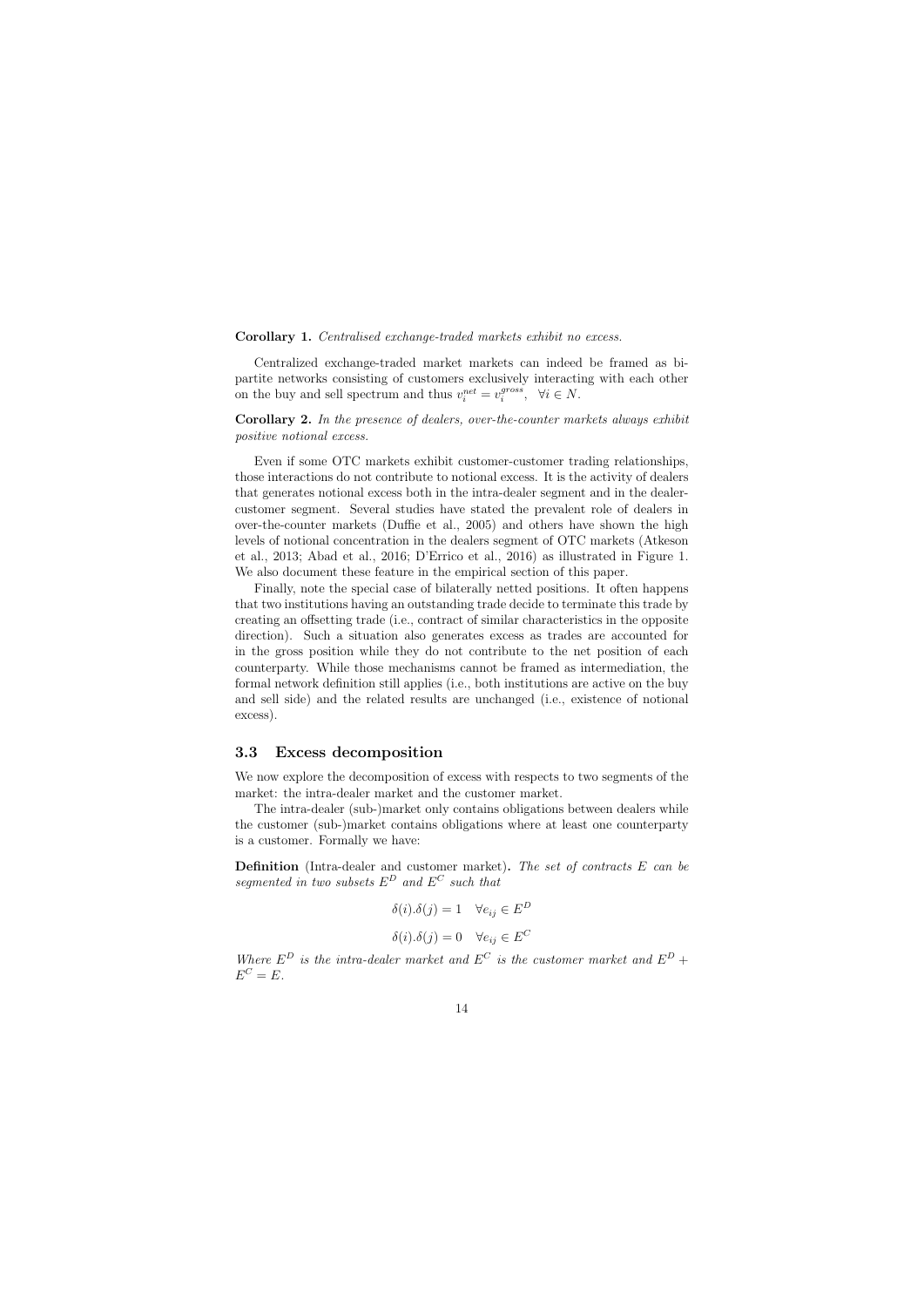In general, the excess is not additive: quantifying the excess of each segment separately does not lead to excess of the entire market. Special cases of excess additivity are presented in the following result:

**Proposition 2** (Additivity of excess). Given a market  $G = (N, E)$ , and the two markets  $G^1 = (N, E^1)$  and  $G^2 = (N, E^2)$  obtained from the partition  $\{E^1, E^2\}$  of E, then:

$$
\Delta(G) \ge \Delta(G^1) + \Delta(G^2)
$$

which implies that:

 $\Delta(N, E) \geq \Delta(N, E^D) + \Delta(N, E^C)$ 

In particular, we have additivity,  $\Delta(N, E) = \Delta(N, E^D) + \Delta(N, E^C)$  if

1.  $\sum_{h}^{dealer}(e_{dh} - e_{hd}) = 0$ ,  $\forall d \in D$ , or 2.  $\sum_{c^{+}}^{customer^{+}} e_{dc^{+}} - \sum_{c^{-}}^{customer^{-}} e_{c-d} = 0, \quad \forall d \in D$ 

Proof. See Appendix.

The above results state that if all dealers have a zero net position w.r.t. to all their outstanding trades with (1) their dealer counterparties or (2) their customer counterparties, then the excess can be decomposed between the intra-dealer excess and the dealer-customer excess. In general, we have  $\Delta(E) \geq \Delta(E^D) + \Delta(E^C)$ . The insights from this results will become useful when we consider applying different methods of excess reduction for the different segments of the market.

# 4 Compression

Building on the framework introduced in the previous section, we now focus on ways to reduce the excess of markets, that is, we investigate the extent to which the excess of OTC markets can be compressed. In particular, we adopt an analogous concept as that of portfolio compression already in place in some derivatives markets. Portfolio compression is a technique that aims at terminating outstanding trades and creating new ones in order to reduce gross individual positions without affecting net positions.

In our framework, compression is an operation over the market's underlying network of outstanding trades that effectively reduces the excess of notional. Formally, we have the following definition of compression in OTC markets:

**Definition** (Compression). Given a market  $G = (N, E)$  and a market  $G' =$  $(N, E') := c(N, E)$  is compressed w.r.t. to G if and only if

$$
v_i^{'net} = v_i^{net} \ and \ v_i^{'gross} \le v_i^{gross} \quad \textit{ for all } i \in N
$$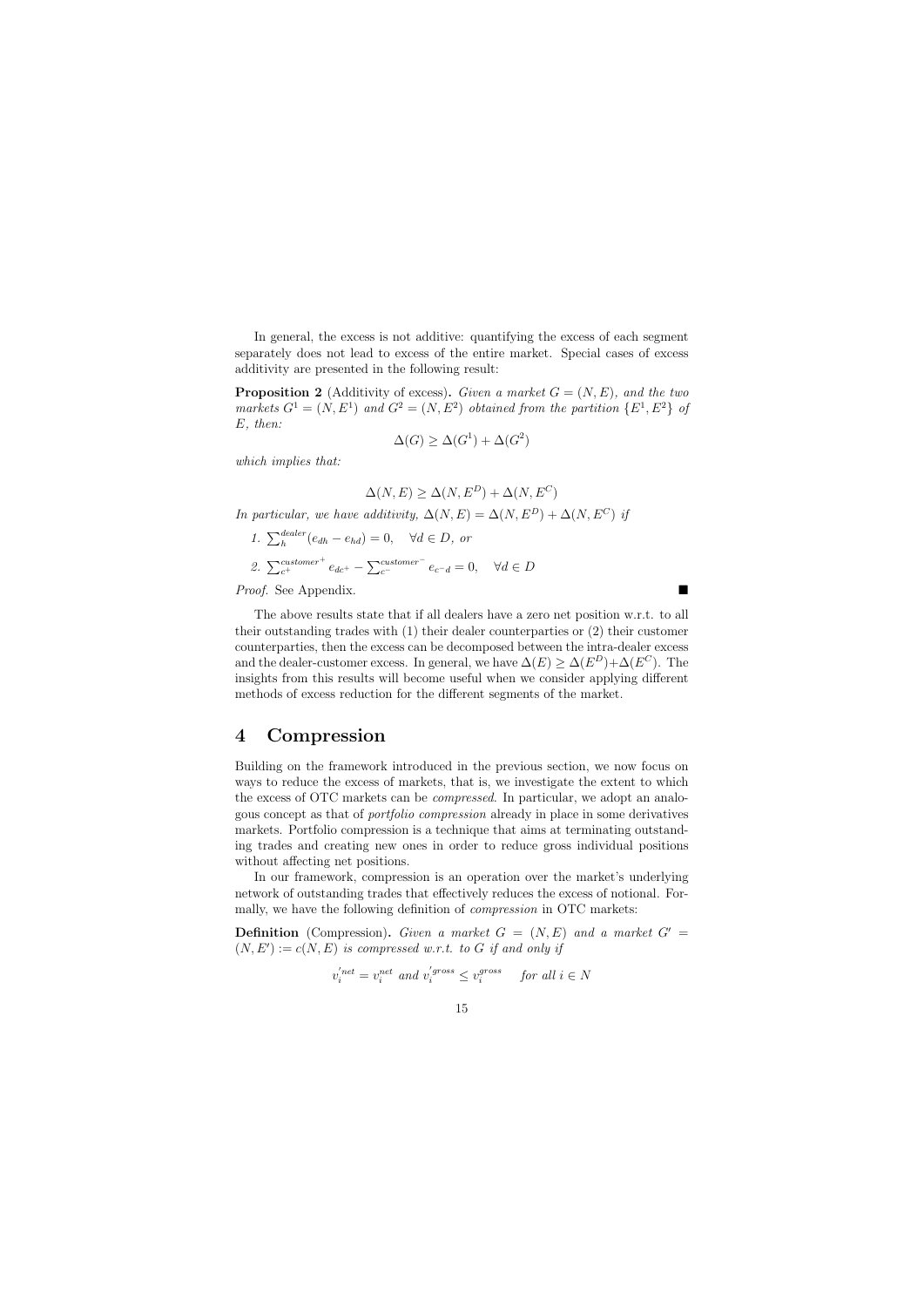with at least one strict inequality and where  $c()$  is a net-equivalent network operator.

Compression, at the market level, is thus an operation on the network of outstanding trades (i.e.,  $c(N, E)$ ) that reconfigures the set of edges  $((N, E') :=$  $c(N, E)$ ) while (i) keeping all net positions constant (i.e. net-equivalence) and (ii) reducing the individual gross notional of at least one node. By construction, this latter property leads to a reduction of gross notional at the market level (i.e,  $x' < x$ ). As a result, compression on a market always reduces the excess. The above definition is a canonical definition of compression. Several refinements can be added to the compression operator. We discuss these aspects in Section 4.2.

# 4.1 Feasibility

As, by definition, compression acts upon market excess, a direct consequence of Lemma 1 is that compression can only take place if there is intermediation in the market:

Corollary 3 (Necessary condition for compression). Compression can only take place if there is intermediation in the market.

Similar to the excess conditions, such result informs us that centralized exchangetraded markets are not candidate for compression. Note that the intermediation condition is necessary but not sufficient as additional factors can be accounted for to determine the sufficiency of compression. Those factors, called compression tolerances, can limit the capacity to compress the excess of a market.

# 4.2 Tolerances

In realistic settings, designing a compression operator also includes factors such as individual preferences or regulatory restrictions. For instance, at the individual level, market participants might not be willing to compress certain trades; at the regulatory level, policy makers might refuse that new trades be created between specific counterparties in the market. We call these additional constraints compression tolerances, as they define the extent to which modifications can be applied to the set of portfolios during the compression exercise both in terms of change in currently existing contracts and creation of new ones with new counterparties. Compression tolerances thus determine the degrees of freedom for a compression operation to take place.

Formally, compression tolerances form a set of constraints at the bilateral level of each potential edge in the networked market.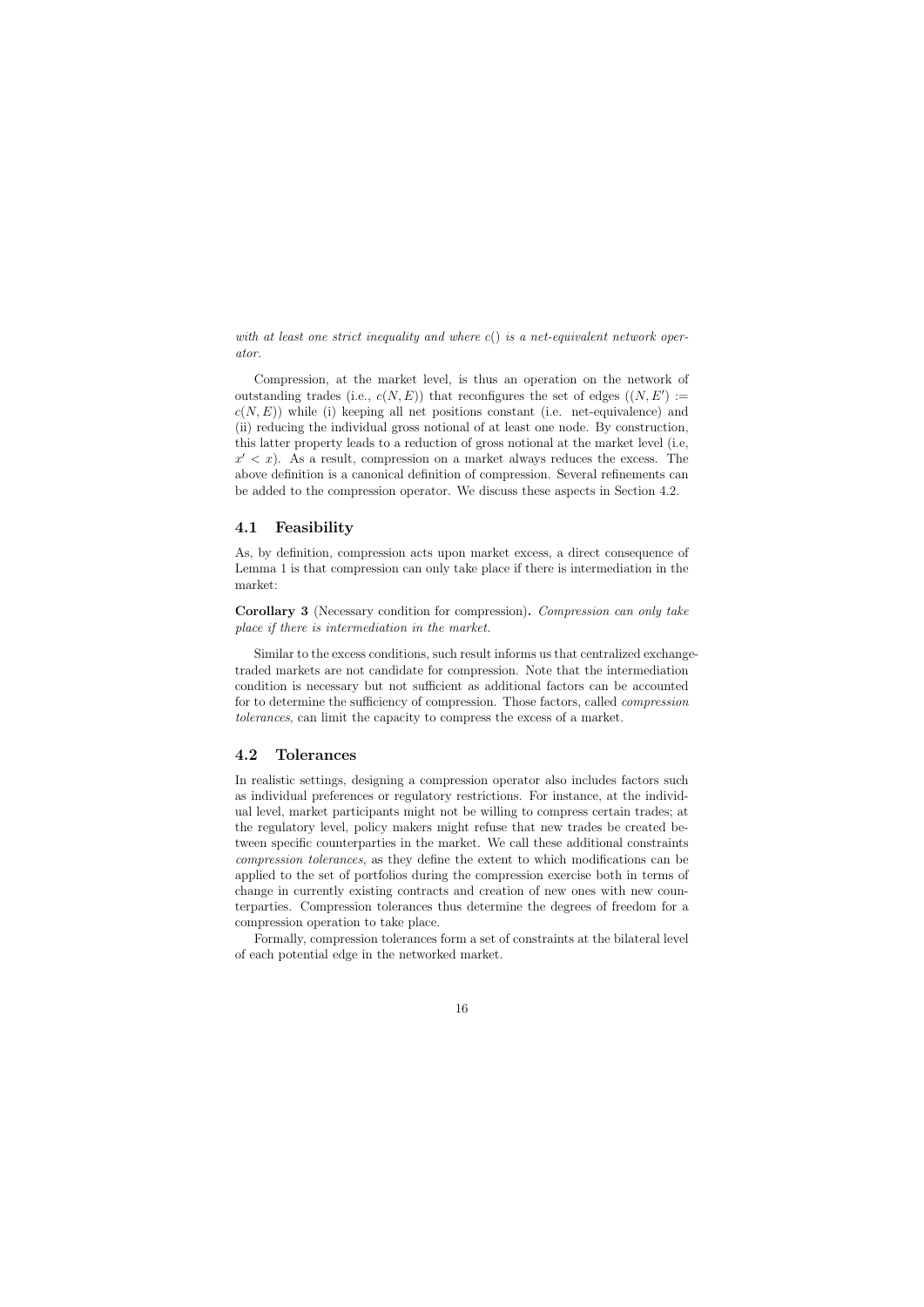**Definition** (Compression tolerances). A compression operator c() s.t.  $G' =$  $(N, E') := c(N, E)$  satisfies the set of compression tolerances  $\Gamma = \{(a_{ij}, b_{ij}) | a, b \in$  $\mathbb{R}, i, j \in N$  if

$$
a_{ij} \le e'_{ij} \le b_{ij} \quad \forall i, j \in N
$$

with  $0 \leq a_{ij} \leq e_{ij}, e_{ij} \leq b_{ij} \ \forall (i, j) \in N$ .

For each potential contract between two counterparties in the resulting compressed market, there exist a lower (i.e.,  $a_{ij}$ ) and upper bound (i.e.,  $b_{ij}$ ). Those constraints are tolerances and hence cannot force an expected value for the resulting obligation, that is why lower bound (resp. upper bound) cannot be higher (resp. lower) than the original obligation notional, i.e.,  $a_{ij} \leq e_{ij}$  (resp.  $e_{ij} \leq b_{ij}$ ).

The levels of compression tolerances affect how much excess can be removed from compression: there is a potential opportunity cost in the efficiency of compression resulting from how participants' portfolios can be modified<sup>10</sup>.

Finally, note that compression tolerances on a bilateral obligation  $(i, j)$  are set from the combination of both participants  $i$  and  $j$  constraints, as they must satisfy each participant's individual sets of constraints (both on the asset and the liability side).

# 4.3 Residual and redundant excess

The set of all individual compression tolerances determines the trades that can be deemed redundant and thus modified. Hence, the total excess of a market as in Definition 3.1 can be divided in two levels: *redundant* excess and *residual* excess. The former is the excess that can be compressed while the latter is the excess that remains after compression. The determination of those levels is conditional upon (1) the underlying network of outstanding fungible contracts and (2) the set of compression tolerances set by the market participants or the market regulator. Formally, we have:

**Definition** (Residual and redundant excess). A compression operator  $c()$  s.t.  $G' = (N, E') := c(N, E)$  satisfying the set of compression tolerances  $\Gamma = \{(a_{ij}, b_{ij}) | a, b \in$  $\mathbb{R}, i, j \in N$  generates:

 $\bullet \ \Delta_{res}(G) = \Delta(G') \qquad \text{(residual excess)}$ 

 $10$ In the context of clients to a compression service provider, compression tolerances determine how much the compression participants clients are willing not to alter their original positions. In derivatives markets, service providers such as TripOptima refer to these constraints as risk tolerances. As they can reduce the efficiency of a compression exercise, bargaining can also take place between the service provider and its clients in order to modify those constraints. Dress rehearsals are steps in the compression exercise where the service provider informs all the clients on a candidate compression solution and seeks their confirmation. Several iterations can be needed before an optimal solution satisfying all participants is reached.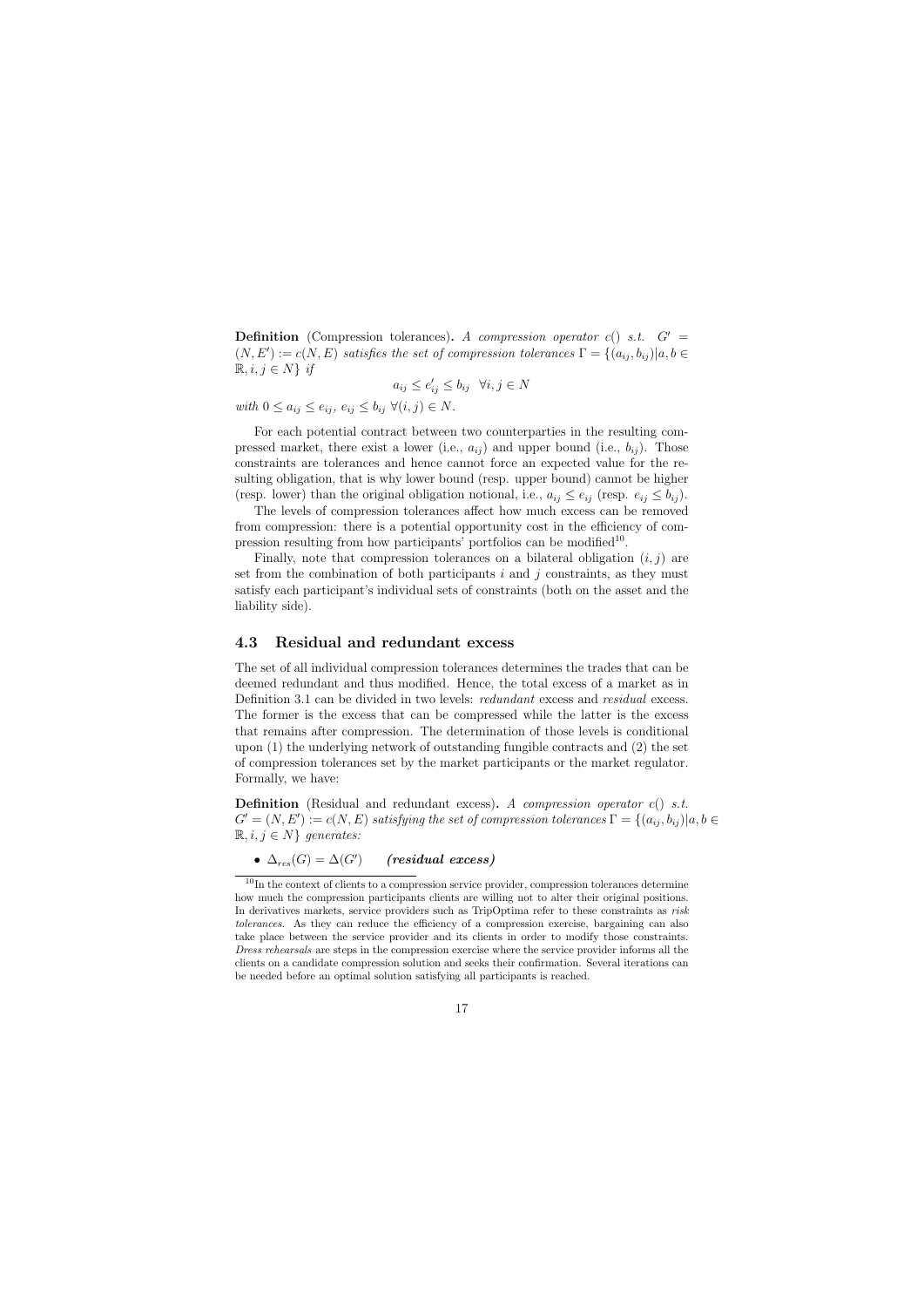$\bullet \ \Delta_{red}(G) = \Delta(G) - \Delta(G') \quad \quad (redundant \ excess)$ 

We have the following relationship:  $\Delta(G) = \Delta_{res}(G) + \Delta_{red}(G)$ 

# 4.4 Efficiency

Given a market, there exist many possible compression operations. In order to compare them, we associate each compression operator  $c_k(N, E)$  with its redundant excess. We can thus assess the *efficiency* of different compression operations using the associated levels of excess reduction.

Definition (Efficiency of Compression). A compression operator over a network G,  $c_s(N, E)$  is more efficient than another compression operator,  $c_t(N, E)$  if

$$
c_s(N, E) \succ c_t(N, E) \Leftrightarrow \Delta_{red}^s(G) > \Delta_{red}^t(G)
$$

From this definition it appears that a compression operator that yields a complete reduction of the overall excess achieves the highest level of efficiency (i.e.,  $\Delta_{res}(G) = 0.$ 

The definition can be re-expressed in relative terms by introducing a compression ratio, i.e.:

$$
c_s(N, E) \succ c_t(N, E) \Leftrightarrow \rho_s > \rho_t
$$

Where  $\rho_s = \frac{\Delta_{red}^s(G)}{\Delta(G)}$  $\frac{\Delta_{red}^s(G)}{\Delta(G)}$  and  $\rho_t = \frac{\Delta_{red}^t(G)}{\Delta(G)}$  $\frac{C_{red}(G)}{\Delta(G)}$  are the compression ratios of  $c_s$  and  $c_t$ respectively, i.e., the fraction of notional obligation eliminated via the compression operation. The ratio provides a natural way to compare different compression operators when applied to networks where obligations are of a dissimilar type (e.g. expressed in different currencies or with different underlying in case of a derivative).

## 4.5 Benchmark approaches

In practice, compression tolerances are set to cover a wide range of heterogeneous preferences from market participants and regulators. As a result, the space of possible compression tolerance combinations is infinite. Nevertheless, in the following, we study specific compression benchmarks as ways to define the conditions and maximum levels of compression that can be achieved according to some standardized set of preferences. As such, we consider the two following case:

1. 
$$
(a_{ij}, b_{ij}) = (0, e_{ij}) \quad \forall i, j \in N
$$

2.  $(a_{ij}, b_{ij}) = (0, +\infty) \ \forall i, j \in N$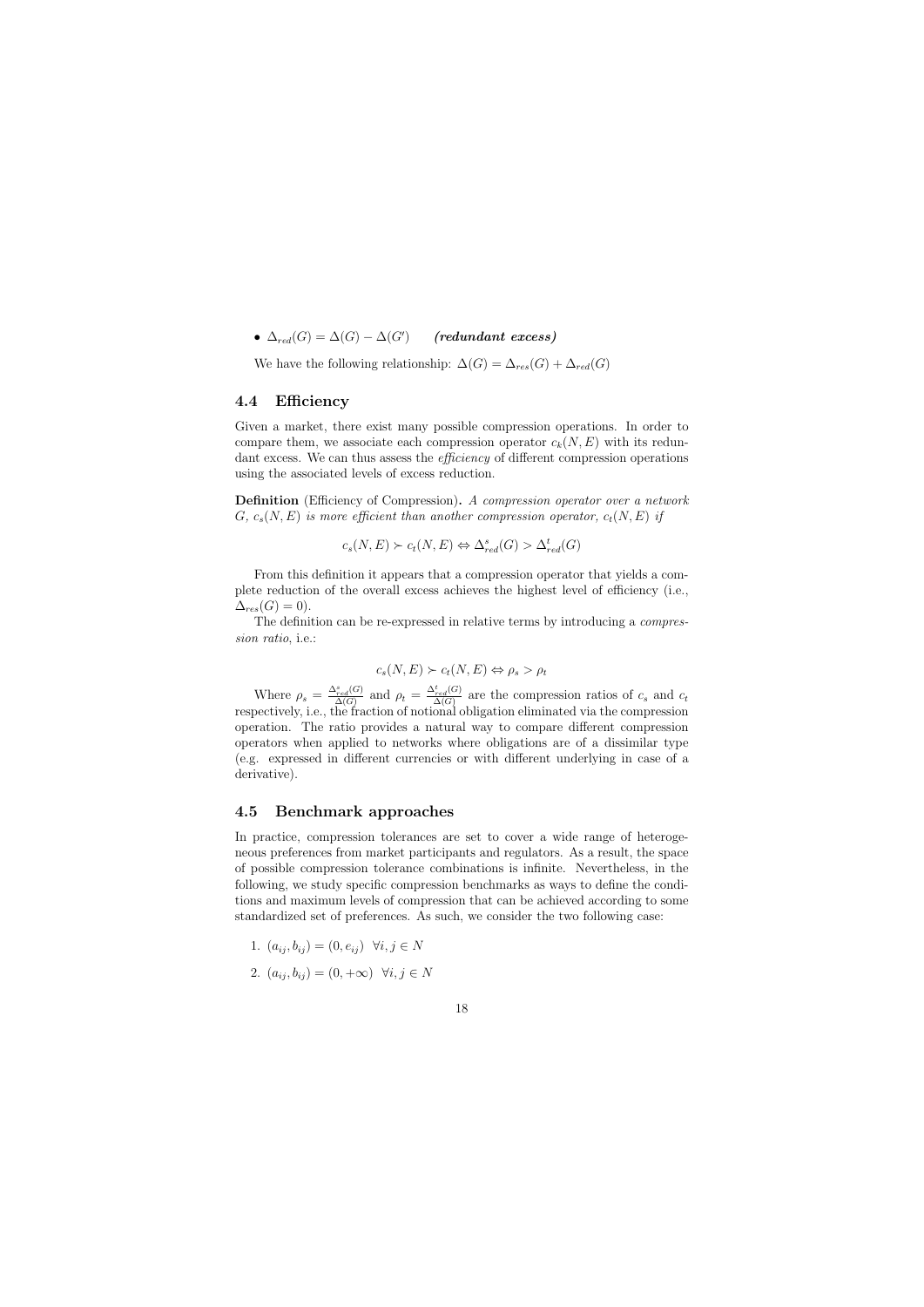Those two benchmarks incorporate different preferences with regards to previously existing trading relationships. As such we call these approaches conservative and non-conservative. Intuitively, the non-conservative case has the highest levels of compression tolerance: it discards all counterparty constraints. The approach is deemed non-conservative with respect to the original web of contracts in the market. In the conservative case: compression tolerances are such that  $e'_{ij} \leq e_{ij}$ for all links. The compression tolerances are such that all original dependencies can be reduced or removed but no new relationships can be created. It is conservative with respect to the original trading relationships of the market. Below, we formalize those two approaches.

#### 4.5.1 Non-conservative compression

In the non-conservative compression approach: the resulting set of new trades  $E'$ is not determined in any way by the previous configuration of trades  $E$ .

**Definition** (Non-Conservative Compression).  $c(N, E)$  is a non-conservative compression operator i.f.f.  $c()$  is a compression operator that satisfies the compression tolerances set Γ:

$$
a_{ij} = 0
$$
 and  $b_{ij} = +\infty$ ,  $\forall (a_{ij}, b_{ij}) \in \Gamma$ ,

In practice, such benchmark approach is unlikely to be the default modus operandi. However, it is conceptually useful to study as it sets up the bar for the most compression tolerant case.

#### 4.5.2 Conservative compression

The second compression approach is defined as conservative. A compression operation is conservative if the set of new trades resulting from the compression is strictly obtained from the reduction in notional values of previously existing trades. Trades can be removed (i.e., complete reduction of notional) but no new trade can be introduced. Formally, we have:

**Definition** (Conservative Compression).  $c(N, E)$  is a conservative compression operator i.f.f. c() is a compression operator that satisfies the compression tolerances set Γ:

 $a_{ij} = 0$  and  $b_{ij} = e_{ij}$ ,  $\forall (a_{ij}, b_{ij}) \in \Gamma, e_{ij} \in E$ 

The resulting graph  $G' = (N, E')$  is a 'sub-graph' of the original graph  $G = (N, E)$ .

Such benchmark approach is arguably close to the way most compression takes place in derivatives markets (O'Kane, 2014).

We provide a simple example of a market consisting of 3 market participants in the Appendix B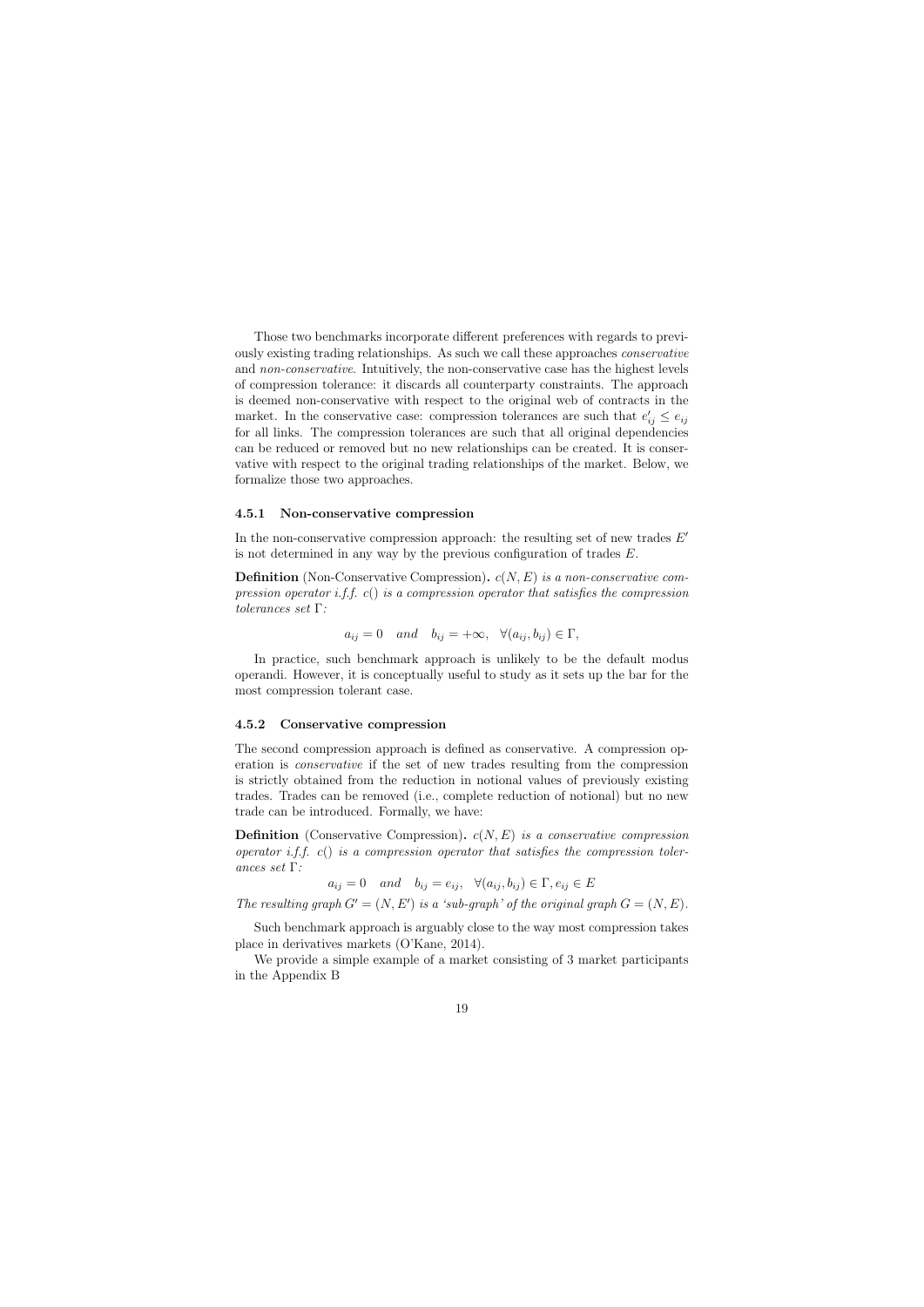## 4.6 Feasibility and efficiency

For each compression approach, we identify the conditions under which compression can take place and the efficiency of each approach. We conclude by proving the existence of a trade-off between the approaches and the level of efficiency.

#### 4.6.1 Non-conservative compression

With non-conservative compression operators, the set of trades prior to compression does not matter for determining the new set of trades, only the net and gross positions of each individual does. We can thus generalize the Corollary 3 as follows:

**Proposition 3.** Given a market  $G(N, E)$  and compression  $c^n()$  satisfying a nonconservative compression tolerance set Γ:

$$
\Delta_{red}^{c^n}(G) > 0 \Leftrightarrow \sum_{i \in N} \delta(i) > 0
$$

Furthermore, once non-conservative compression is possible, we can analyze the efficiency of such compression operation. The efficiency criterion is solely based on the amount of excess notional that is successfully removed after compression is applied. Given the role of intermediation in generating excess, removing chains of intermediation present in the network directly reduces the excess. Recall from Lemma 1 that if all intermediation chains are broken, the market exhibits zero excess. Moreover, the resulting market is composed of two kinds of participants: selling customers on one side and buying customers on the other side. No institution combines both activities anymore, that is, non-conservative compression either removes dealers from the market (if their net position is zero) or makes them buying customers (resp., selling customers) if their net position is negative (resp., positive). Such market is thus necessarily characterized by a directed bipartite underlying network structure:

**Definition** (Directed Bipartite Graph). A graph  $G=(N,E)$  is bipartite if the set of nodes can be decomposed into 2 subsets  $N^{out}$  and  $N^{in}$  where each set is strictly composed of only one kind of node: respectively, nodes with only outgoing edges and nodes with only incoming edges. The edges are characterized as follows:  $e_{ij}$ with  $i \in N^{out}$  and  $j \in N^{in}$ . Also, a bipartite graph has no dealers:

$$
\sum_{i\in N}\delta(i)=0
$$

Note that any compression operator that transforms a market with intermediation into a market that is bipartite is necessarily non-conservative. More importantly, any compression operation leading to a bipartite structure is also a perfectly efficient compression as all the excess becomes redundant: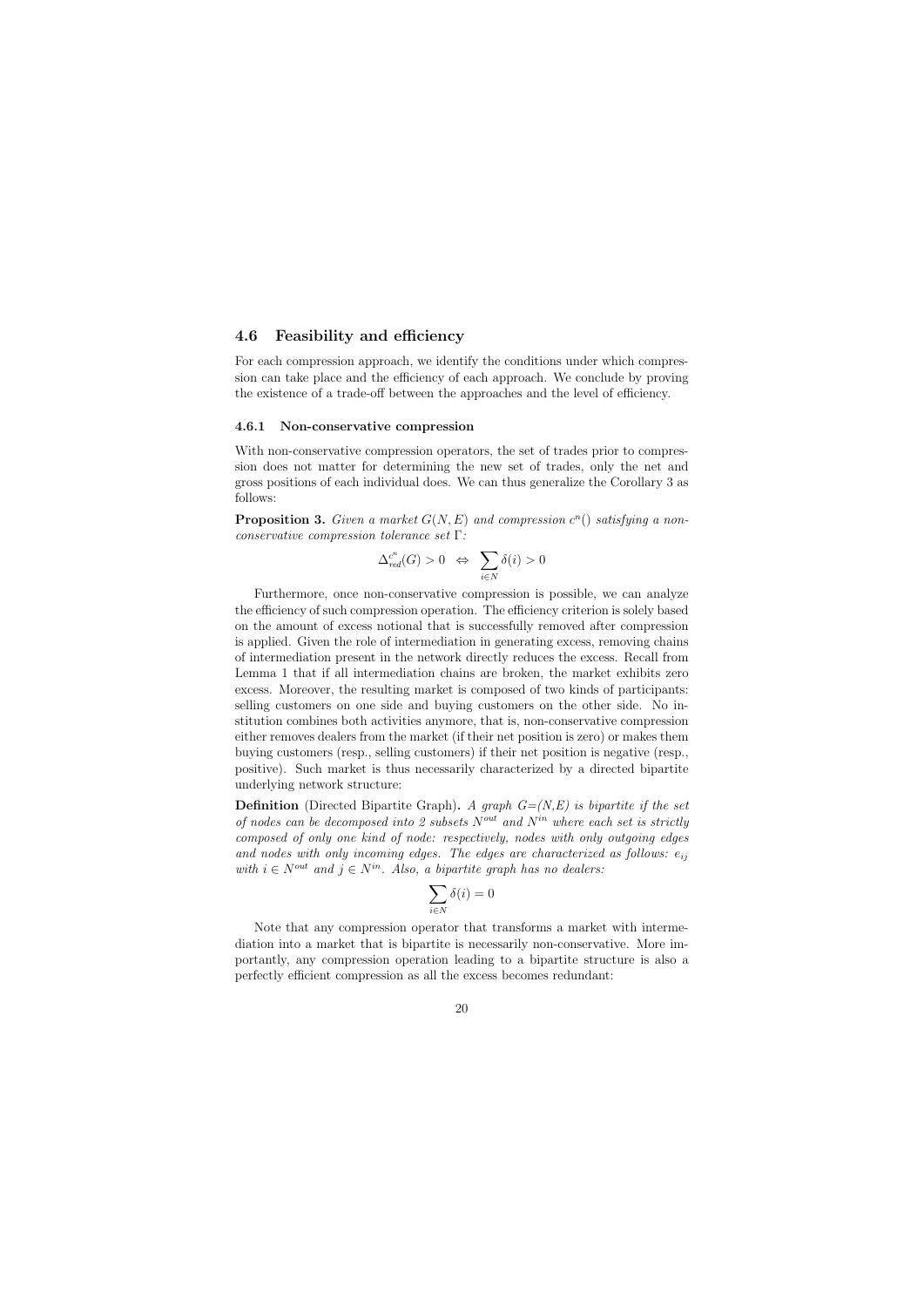**Proposition 4.** Given a market  $G = (N, E)$ , there exists a set of non-conservative compression operators C such that

$$
C = \{c^n | \Delta_{res}^{c^n}(G) = 0\} \neq \emptyset
$$

Moreover, let  $G' = c^n(G) | c^n \in C$ , then G' is bi-partite.

Proof. See Appendix

The proof of existence stems from the following algorithm: from the original network, compute all the net positions then empty the network and generate edges such that the gross and net positions are equal at the end. As net and gross positions are equal, the resulting market has a bipartite underlying architecture: there is no intermediation.

**Corollary 4.** Given a market  $G(N, E)$  a compression operation  $c(N, E)$ :

 $\Delta_{res}^c(G) = 0$ 

if

$$
\sum_{i\in N'} \delta(i)=0
$$

Hence, by generating a method that removes all intermediation in the market, while keeping the net positions constant, all the (redundant) excess is removed. Such a method can be formalized under an algorithmic framework. Obviously, there exist many ways to devise algorithm that conduct intermediation removal and there exist multiple solutions that achieve a similar level of efficiency. For illustrative purposes, we provide a simple algorithm for such type of compression in the Appendix.

#### Remark: a more realistic approach to non-conservative compression

In a realistic setting, exposure limits exist, either set by individuals or by regulators. In the non-conservative case, this implies a cap on the upper bound of each compression tolerance (i.e.,  $b_{ij}$ ). In the following we consider the case of a non-conservative compression with a common exposure limit set to any bilateral relationship in the market (e.g., set by the regulator). We have:

$$
(a_{ij}, b_{ij}) = (0, \lambda)
$$
 with  $\lambda > max\{e_{ij}\}\quad \lambda \in \mathbb{R}^+$ .

The value of  $\lambda$  will affect the efficiency of the non-conservative case. Nevertheless, it is possible to determine the value beyond which the previous results on the efficiency of non-conservative compression still hold (i.e., achieving full compression).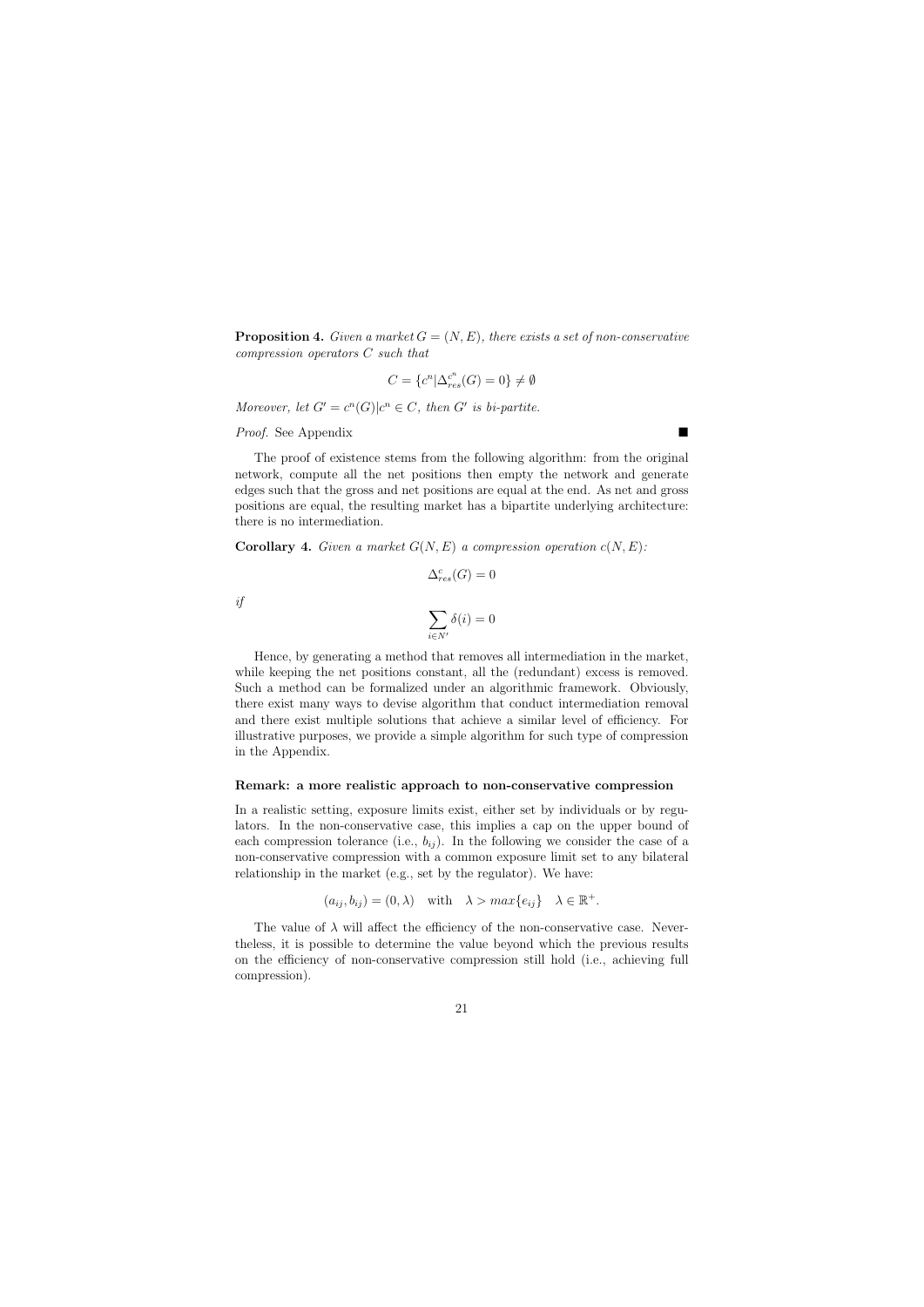**Proposition 5.** Given a market  $G = (N, E)$ , if compression tolerances  $\Gamma$  $\{(a_{ij}, b_{ij}) | a, b \in \mathbb{R}, i, j \in N\}$  are set such that:

$$
(a_{ij}, b_{ij}) = (0, \lambda) \quad \text{with} \quad \lambda > \max e_{ij} \quad \lambda \in \mathbb{R}^+
$$

then,

$$
C = \{c | G' = c(G) : \Delta_{res}^c(G) = 0\} \neq \emptyset \quad \Leftrightarrow \quad \lambda \ge \frac{|v_{i^*}^{net}|}{|N^{-1} \cdot sign(v_{i^*}^{net})|}
$$

where  $i^* \in N$  s.t.  $|v_{i^*}^{net}| = max\{|v_i^{net}| \; \forall i \in N\}$ 

#### Proof. See Appendix

More generally we see that, a solution with 0 residual excess is possible for any compression tolerance set  $\Gamma$  that satisfies the following conditions:

$$
a_{ij} = 0, \quad b_{ij} \ge \frac{|v_{i^*}^{net}|}{|N^{-1 \cdot sign(v_{i^*}^{net})}|} \qquad \forall (a_{ij}, b_{ij}) \in \Gamma
$$

A regulator can thus identify conditions under which all the excess can be removed from the system under regulatory constraints on the exposure limit.

#### 4.6.2 Conservative compression

In the conservative case, an operator can only reduce or remove existing trades. As we noted before, only non-conservative compression can be applied to general chains of intermediation as the breaking of intermediation chains generates new ties. Nevertheless, when chains of intermediation are closed, we show that compression can be used without requiring the creation of new ties. Let us formalize the concept of closed intermediation chains:

Definition (Directed Closed Chain of Intermediation). A directed closed chain of intermediation is a set of edges  $K = (N, E)$  arranged in a chain of intermediation such that the first and last node are the same and no other node appears twice in the set:

$$
E = \{e_{1,2}, ..., e_{i,i+1}, ..., e_{n,1}\}
$$

Hence

$$
\prod_{i,j} e_{ij} > 0
$$

This structure constitutes the necessary and sufficient condition for conservative compression to be applicable to a market: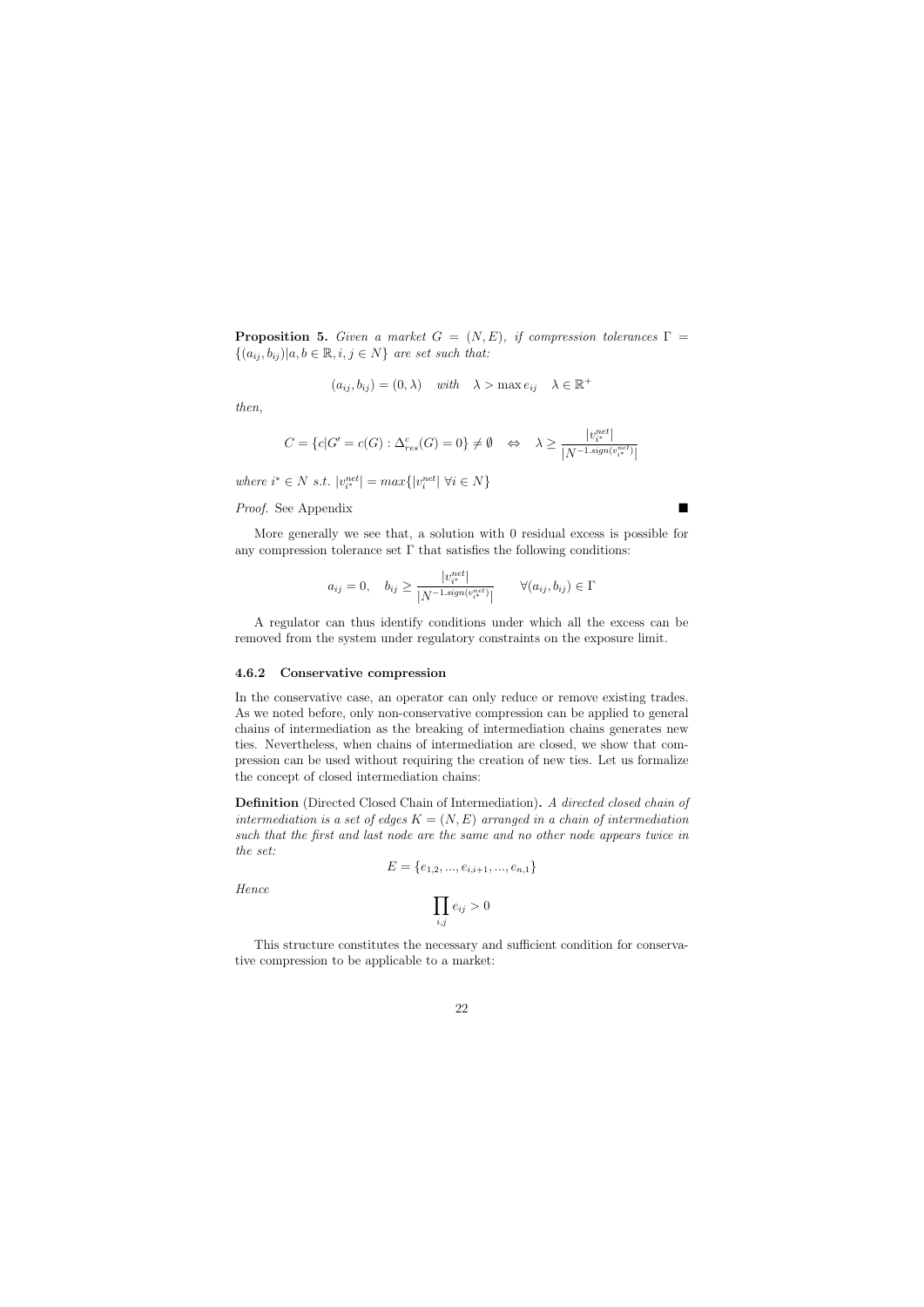**Proposition 6.** Given a market  $G(N, E)$  and a compression operator  $c^c$  satisfying a conservative compression tolerance set Γ:

$$
\Delta_{red}^{c^c}(G) > 0 \Leftrightarrow \exists E^* \subset E \quad s.t. \prod_{e^* \in E^*} e^* > 0
$$

Proof. See Appendix

Next, we show that the most efficient conservative compression (i.e., compression that removes the highest level of excess) on a single directed closed chain consists of removing the contract with the lowest notional value in the chain.

**Lemma 2.** Given a directed closed chain  $K = (N, E)$ , consider the set of compression operations C satisfying a conservative compression tolerance set  $\Gamma$  such that

$$
C = \min_{x'} (c(N, E) : (N, E) \rightarrow (N', E'))
$$

then

$$
e'_{ij} = e_{ij} - \min_{e} \{ E \}. \quad \forall e' \in E'
$$

and

$$
\Delta_{res}^c(K) = \Delta(K) - \Phi(E),
$$

where  $\Phi(E) = |E| min_{e \in E} \{E\}.$ 

Proof. See Appendix.

On a directed chain, withdrawing the smallest trade removes the maximum redundant excess without having to change the directionality of other trades. To keep balances equal, when the trade is removed, its notional value is subtracted from all other trades in the chain resulting in an excess reduction equal to the value of the removed trade times the initial number of trades in the closed chain of intermediation.

Given a market of several closed chains of intermediation, a conservative compression algorithm would thus aim at breaking chains by removing the contract with the smallest notional value. Breaking a closed chain of intermediation (i.e., the set of edges  $e_{ij}^{chain} \in E^{chain}$  such that  $\prod e_{ij}^{chain} > 0$  results in a reduction of excess by:

$$
\Delta_{res}(G) = \Delta(G) - \Phi(E^{chain}).
$$

At the end of the algorithm, the resulting compressed market does not contain directed closed chains anymore: it is a Directed Acyclic Graph (DAG).<sup>11</sup>

Definition (Directed Acyclic Graph). A Directed Acyclic Graph is a graph that does not contain any directed cycle (i.e. closed directed chains).

 $11$ In the Graph Theory literature, closed chains of intermediation are also called *cycles*.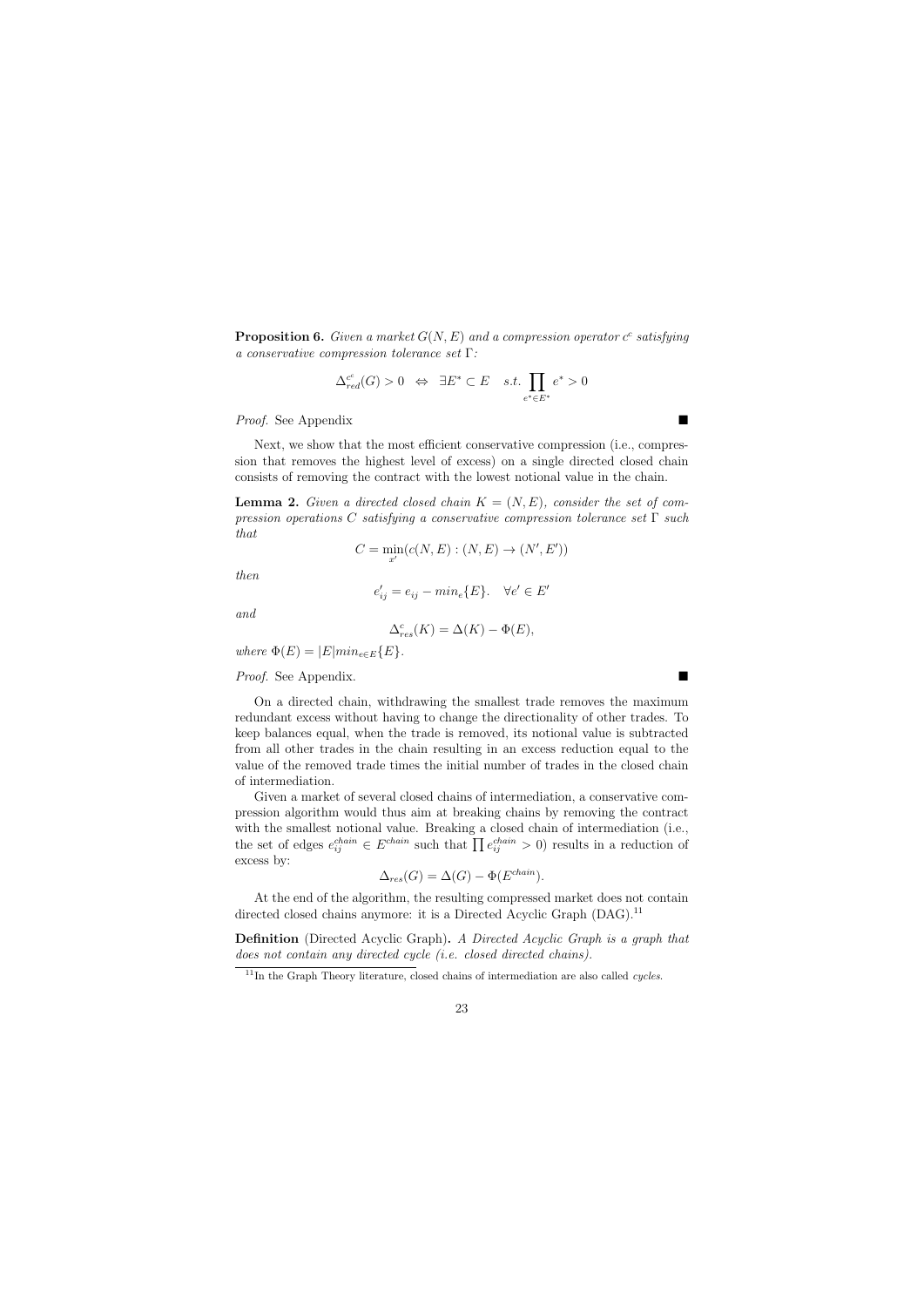Corollary 5. A market resulting from a conservative compression is a directed acyclic graph.

The fact that conservative compression cannot take place if there is no closed chain of intermediation also yields a result on the efficiency limitation of such compression class of operators. We show that, in general, the residual excess of a conservative compression is positive (i.e., not all the excess can be removed). However, there is a specific configuration of closed chains that allows complete removal of excess. Consider the following type of chain.

**Definition** (Balanced chain). A balanced chain is a chain of intermediation  $K =$  $(N, E)$  which has the two following features:

\n- 1. 
$$
|\{e|e = \min_e\{E\}\}| \ge \frac{|E|}{2}
$$
\n- 2.  $if \exists e_i \in E | e_i > \min_e\{E\} \ then \{e_{i-1}, e_{i+1}\} = \{\min_e\{E\}, \min_e\{E\}\}$
\n

The first property of such chain is that more than half of edges have the same value and this value is the minimum value of all the set of edges. The second property states that, for any edge that has a value higher the the minimum value, the edges preceding and succeeding it in the sequence of edges in the chain (i.e.,  $e_{i-1}$  and  $e_{i+1}$ ) have the minimum value. A chain in which all edges have the same value is thus a special case of a balanced chain.

We now show that conservative compression can remove all the excess only when all closed chains of intermediation in the market are balanced.

**Proposition 7.** Given a market  $G(N, E)$  and a compression operator c() satisfying a conservative compression tolerance set Γ:

$$
\Delta_{res}^{c^c}(G) = 0
$$

i.i.f. all chains in E are closed and balanced.

Proof. See Appendix.

From this result, we also obtain the following corollary:

Corollary 6. If there is at least one closed chain of intermediation that is not balanced in  $G = (N, E)$ , then:

$$
\Delta_{res}^{c^c}(G) > 0.
$$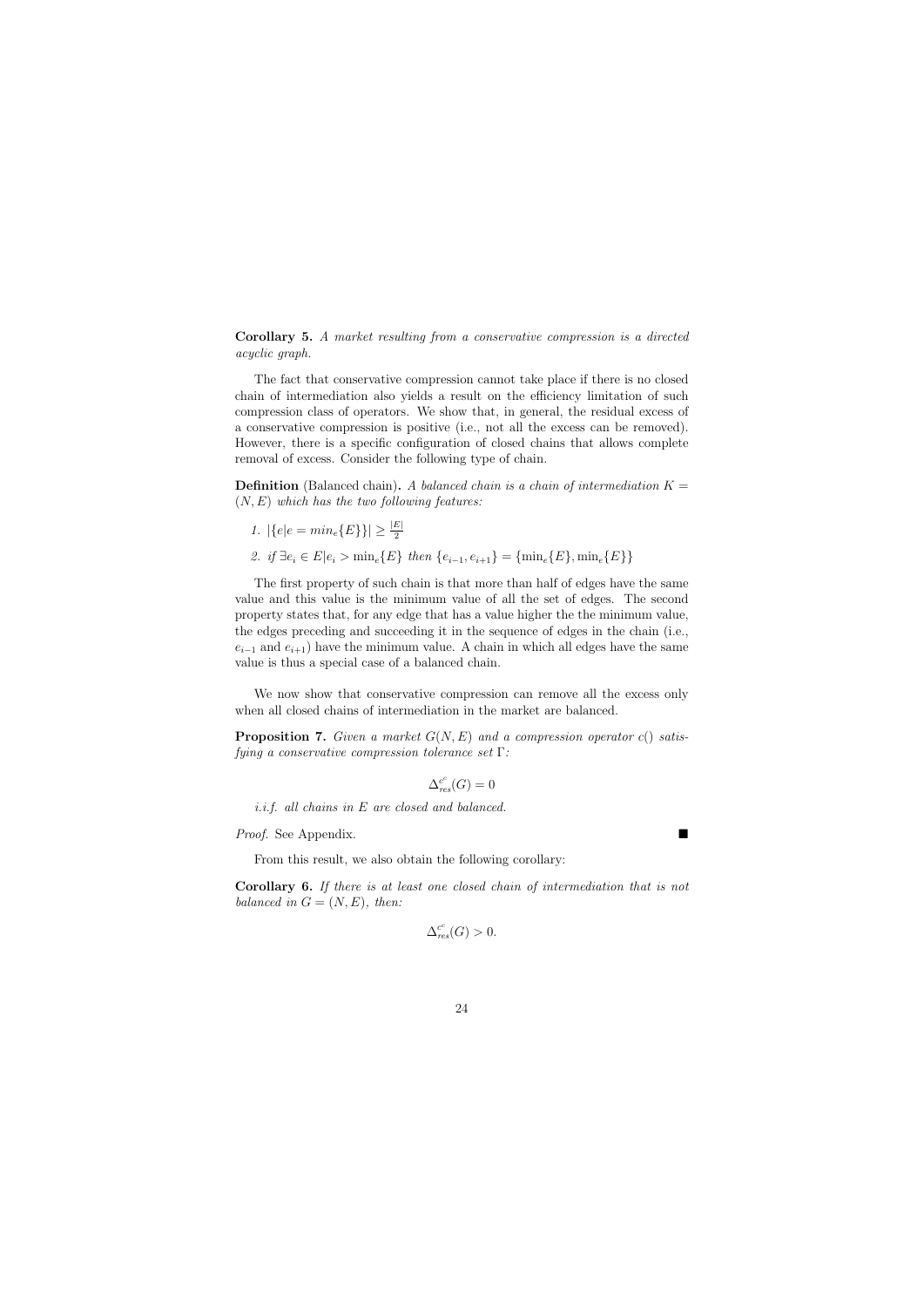

Figure 3: Example of market with entangled chains

The intuition behind this result is that, in order to completely remove the excess, there must be no more intermediation in the resulting market. But since a conservative compression cannot compress an intermediation chain that is not (i) closed nor (ii) not balanced, there will be a level of excess that cannot be removed from conservative compression, in the general case. Analyzing further the efficiency of such approach is less straightforward than the non-conservative case. In fact, the network structure of the market plays an important role that is not merely captures in the excess values in part because the number of closed chains of intermediation will affect the efficiency of a conservative compression. In contrast with the non-conservative case, it is not possible to establish general expressions for the expected residual and redundant excess under a conservative approach. Next we establish conditions under which such formulation is feasible and, then, we propose an algorithmic method to determine the conservative residual and redundant excess amounts for any given network structure.

#### Special case

In order to reach a directed acyclic graph any algorithm would need to identify and break all closed chains of intermediation. Nevertheless, the sequences of chains to be compressed can affect the results. In fact, if two chains share edges, compressing one chain modifies the value of the contracts also present in the other one. There can be different values of residual excess depending on which closed chain is compressed first.

Formally, we identify such case as a case of entangled chains of intermediation.

**Definition** (Entangled Chains). Two chains of intermediation,  $K_1 = (N_1, E_1)$ and  $K_2 = (N_2, E_2)$ , are entangled if they share at least one edge:

 $E_1 \cap E_2 \neq \emptyset$ 

An illustration of entangled chains is provided in Figure 3 where the edge BC is share by two chains of intermediation (i.e., ABC and BCD).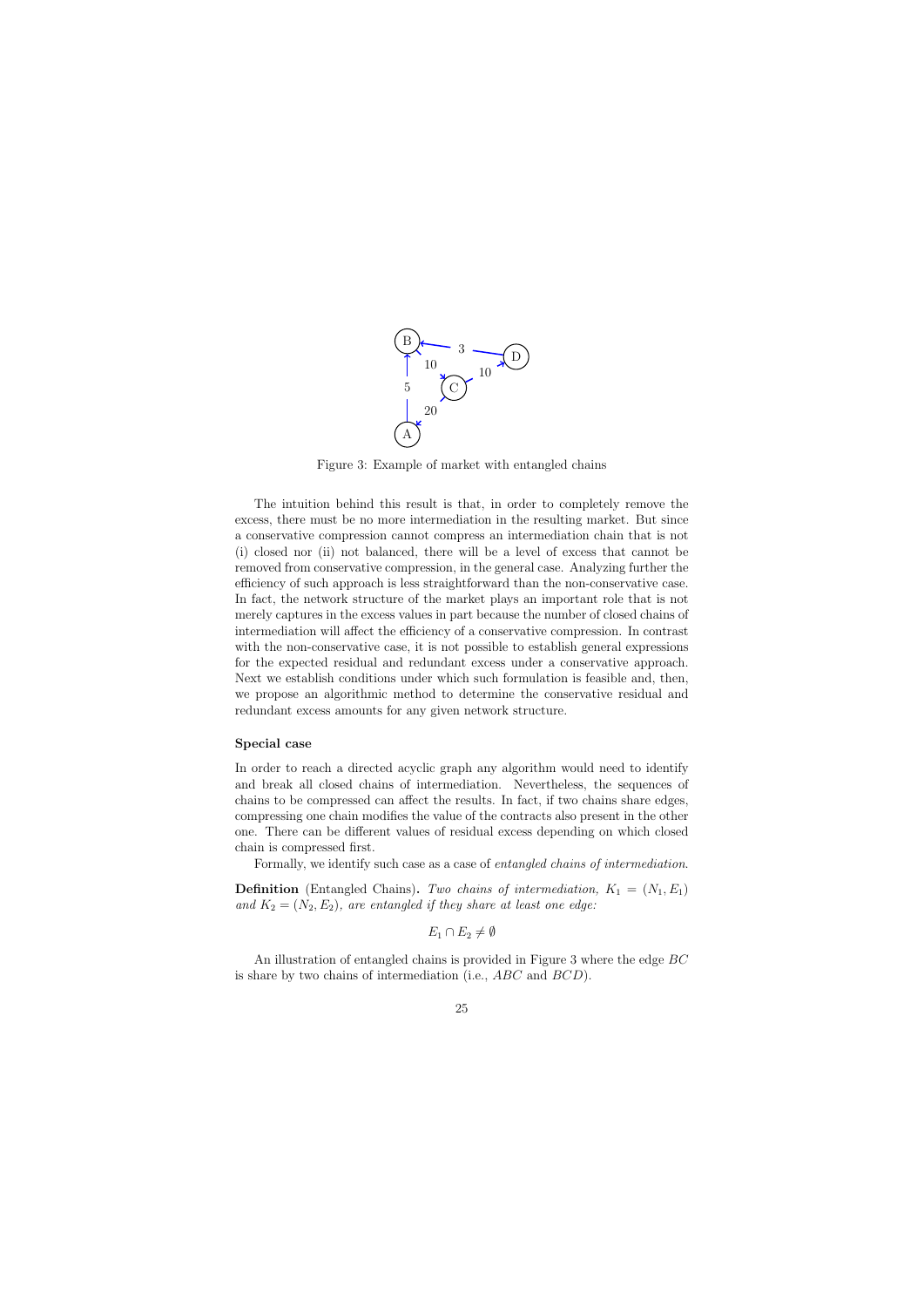As such, we formulate the following feature on a graph:

**Definition.** (Chain Ordering Proof). A market is chain ordering proof w.r.t. to the conservative compression if the ordering of entangled chains by  $\Phi$  does not affect the efficiency of compression.

If the configuration of entangled chains is such that, according to the initial ordering of excess reduction resulting from a compression on each chain, the optimal sequence is not affected by the effects of compression on other entangled chains, the market is said to be chain ordering proof. Under the above Definition, the optimal conservative compression yields a Directed Acyclic Graph (DAG) where the excess is given by the following expression:

**Proposition 8.** Given a market  $G = (N, E)$ . If there are no entangled chains, we have:

$$
\Delta_{res}(G) = \Delta(G) - \sum_{K_i \in \Pi} \Phi(E_{K_i})
$$

In the presence of entangled chains, if  $G = (N, E)$  is chain-ordering proof, we have

$$
\Delta_{res}(G) < \Delta(G) - \sum_{K_i \in \Pi} \Phi(E_{K_i})
$$

Where  $\Pi$  is the set of all chains of intermediation in  $G$ .

#### Proof. See Appendix

For illustrative purpose, we present an algorithm that always reaches a global solution under the chain ordering proof assumption in the Appendix.

#### Generalization

In practice, many markets can exhibit entangled chains with an ordering effect. When the chain ordering proof assumption does not hold, the sequence of chains upon which conservative compression is applied will affect the efficiency of the compression. In order to guarantee a global solution, we characterize conservative compression as a linear programming problem and apply the network simplex algorithm to determine the most efficient compression procedure. Details regarding the program characterization and the network simplex algorithm are provided in the Appendix.<sup>12</sup>

 $12$ For further information on algorithmic solutions for linear programming problems and the network simplex, see (Ahuja et al., 1993)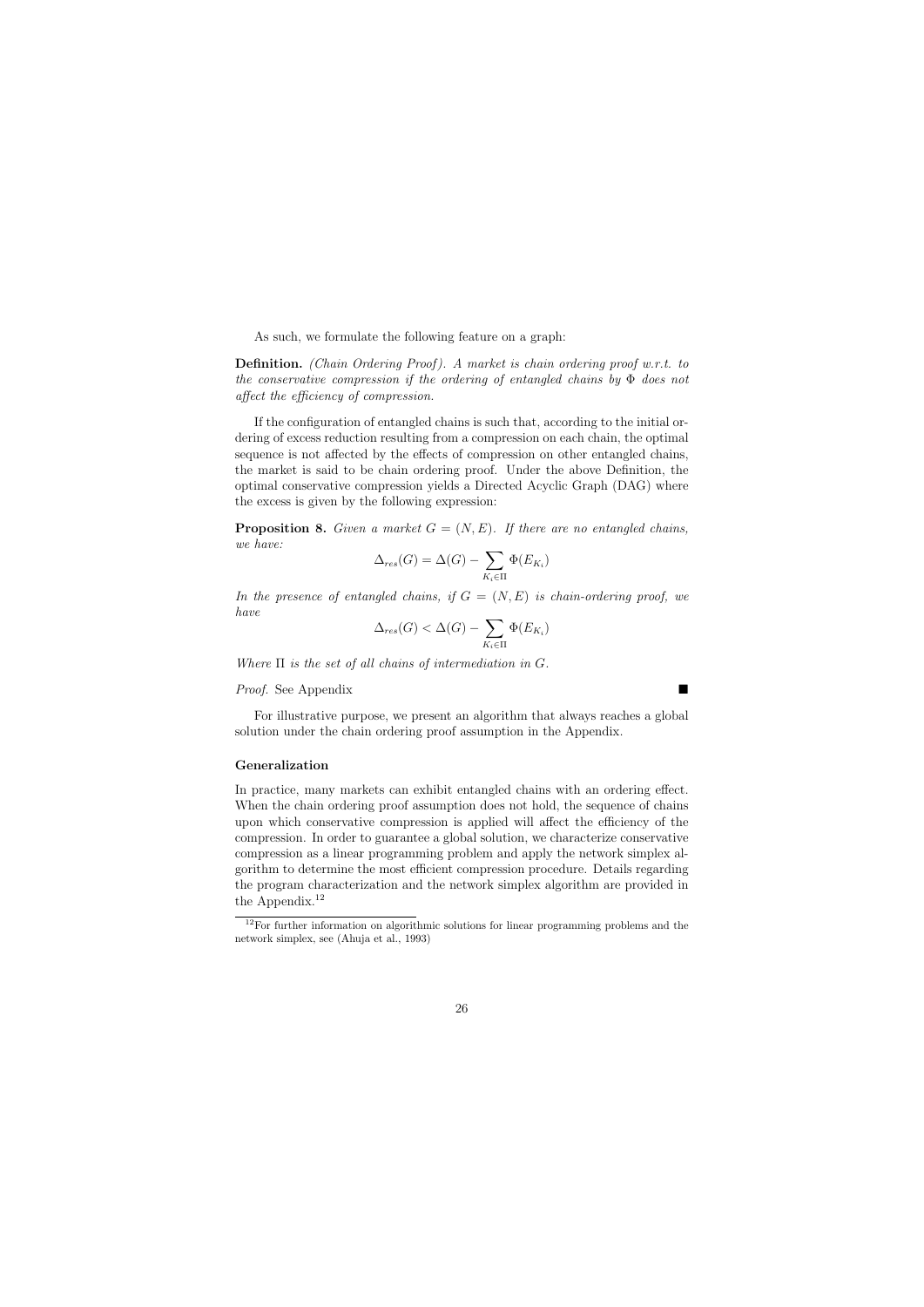# 4.7 Hybrid compression

In more realistic settings, compression tolerances can be subject to the strategical role of specific trading relationships. In the following, we consider a hybrid model that results from 2 main assumptions of market participants' preferences:

**Assumption 1.** Dealers prefer to keep their intermediation role with customers

Assumption 2. Intra-dealer trades can be switched at negligible cost.

The first assumption states that dealers value their interaction with customers and will reject compression exercises that remove such contracts. In the case of a balanced intermediation chain (i.e., where the intermediary has 0 net position), the intermediary(ies) can be removed from the solution and a sole contract would be created between the two end-customers. The assumption here is that dealers prefer to stick with the original situation and will set low compression tolerances on their customer contracts.

The second assumption posits that the intra-dealer networks forms a wellconnected club where the interactions are so frequent overall that the instance of a specific trade does not signal a strong preference towards a specific dealer counterparty. As a result, switching counterparties in the intra-dealer network as a result of compression has negligible costs in comparison with the overall benefits of compression. The assumption thus results in high compression tolerances on the contracts between dealers.

In our framework, these two assumptions lead to a segmentation of the market into the two subsets defined by Definition 3.3: the intra-dealer market, i.e.,  $E^D$ , and the customer market, i.e.,  $E^C$ . For each we have a different set of compression tolerances. We have the following formal definition:

**Definition** (Hybrid compression).  $c(N, E)$  is a hybrid compression operator i.f.f. c() is a compression operator that satisfies the compression tolerances set  $\Gamma$ :

> $a_{ij} = 0$  and  $b_{ij} = e_{ij}, \forall (a_{ij}, b_{ij}) \in \Gamma, e_{ij} \in E^C$  $a_{ij} = 0$  and  $b_{ij} = +\infty$ ,  $\forall (a_{ij}, b_{ij}) \in \Gamma, e_{ij} \in E^D$

Where  $E^C$  and  $E^D$  are the customer market and the intra-dealer market, respectively, with  $E^C + E^D = E$ .

The hybrid compression approach sets high compression tolerance in the intradealer sub-network and low compression tolerance for contracts involving customers. Hence, it is a combination of a non-conservative approach in the intradealer network and a conservative approach in the customer network.

Corollary 7. The feasibility conditions of the hybrid model are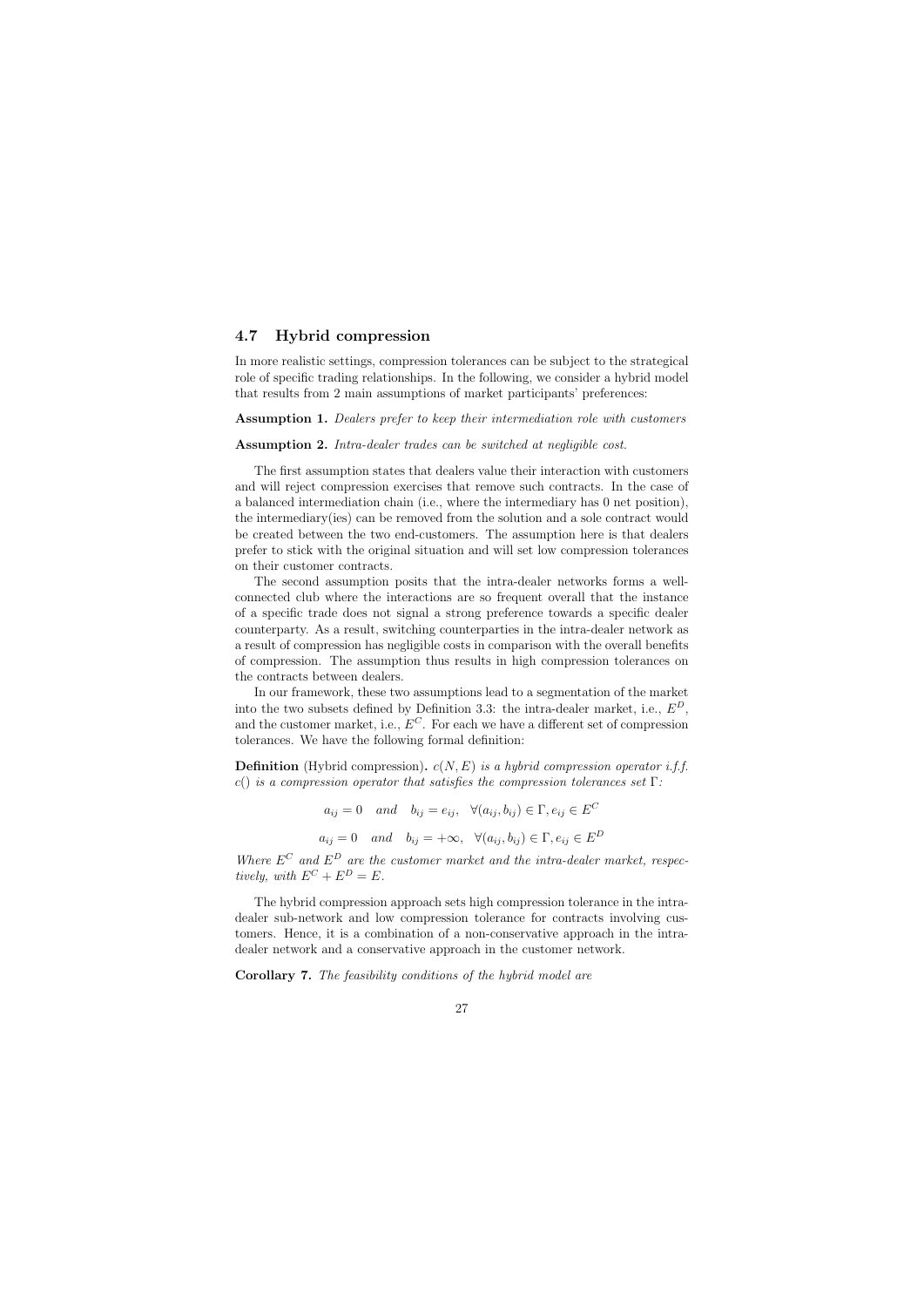- non-conservative condition for  $E^D$
- conservative condition for  $E^C$

In a market following the definitions of dealers and customers provided in Section 3, we thus see that compression will only take place in the intra-dealer network because no closed chains of intermediation will be present in the customer network. This situation is similar to the conservative case. Nevertheless, the compression on the intra-dealer network is now non-conservative. As a result, the intra-dealer network will form a bi-partite graph with 0 residual intra-dealer excess.

**Proposition 9.** Given a market  $G = (N, E)$ , if

$$
\Delta(N, E) = \Delta(N, E^D) + \Delta(N, E^C)
$$

then, a compression operator  $c^h()$  satisfying a hybrid compression tolerance set  $\Gamma$ leads to

$$
\Delta_{res}^{c^h}(N, E) = \Delta(N, E^C)
$$

As a result, we see that, in case the excess is additive, it is straightforward to obtain the efficiency of the hybrid compression. When it is not, a specific algorithm must be implemented to obtain the exact level (see Appendix).

# 4.8 Bilateral compression

Finally, we look at a last benchmark: bilateral compression. In this case, market participants do not share information about their portfolio, that is, there is no centralization mechanism to identify compression opportunities beyond pairs of counterparties. Hence, compression is limited to the bilateral sets of contracts that exists between each pair of counterparty. Formalising this compression approach allows us to assess the added-value of a third party agent (i.e., a compression service provider follow either of the multilateral approaches presented above) in comparison with the efficiency that market participants can reach when they can compress their portfolio only given the information they hold (i.e., what they sell and what they buy). In our framework, bilateral compression is defined as follows:

**Definition** (Bilateral compression).  $c(N, E)$  is a bilateral compression operator i.f. c() is a compression operator that satisfies the compression tolerances set  $\Gamma$ :

$$
a_{ij} = b_{ij} = \max\{e_{ij} - e_{ji}, 0\}, \quad \forall (a_{ij}, b_{ij}) \in \Gamma, e_{ij} \in E.
$$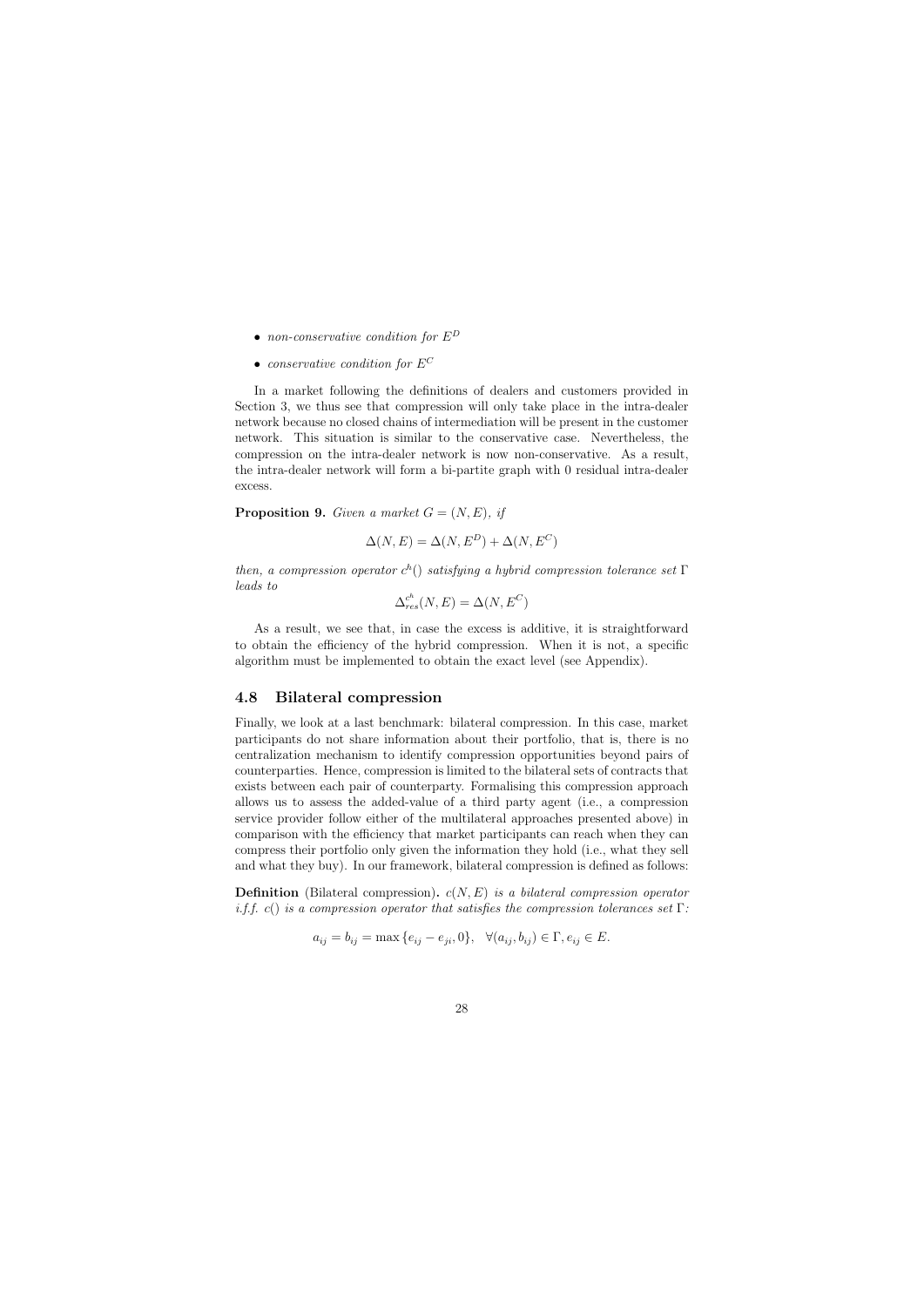For each pair of market participants  $i$  and  $j$ , we collect their bilateral exposures,  $e_{ii}$  and  $e_{ii}$  and keep the largest exposure reduced by the lowest exposure, thereby eliminating a cycle of length two. Hence, if we assume  $e_{ij} > e_{ji}$ , we have:  $e'_{ij} = e_{ij} - e_{ji}$  and  $e'_{ji} = 0$  after bilateral compression.

In terms of feasibility, the mere existence of excess is not enough for bilateral compression to be applicable. In particular, we need at least two exposures for the same pair of counterparties going with opposite signs. Formally, we have the following results:

**Proposition 10.** Given a market  $G(N, E)$  and a compression operator  $c^b$  satisfying a bilateral compression tolerance set Γ:

$$
\Delta_{red}^{c^b}(G) > 0 \Leftrightarrow \exists i, j \in N \quad s.t. \quad e_{ij}.e_{ji} > 0 \quad where \quad e_{ij}, e_{ji} \in E
$$

Proof. See Appendix

The efficiency of bilateral compression is straightforward. It corresponds to the effect of netting out each pair of bilateral exposures. We thus obtain the following efficiency results:

**Proposition 11.** Given a market  $G = (N, E)$  and a compression operator  $c^b()$ satisfying a bilateral compression tolerance set  $\Gamma$  leads to

$$
\Delta_{res}^{c^b}(G) = \Delta(G) - \sum_{i,j \in N} \min\{e_{ij}, e_{ji}\} \quad where \quad e_{ij}, e_{ji} \in E.
$$

Proof. See Appendix.

Technically, bilateral compression results in the removal of all chains of intermediation of length 1. Hence, a bilaterally compressed market exhibit a maximum of one and only directed exposure between each pair of market participants.

# 4.9 Efficiency dominance among compression benchmarks

We close the theoretical discussion on compression by investigating the differences in efficiency between the four benchmark approaches we have introduced, namely, conservative, non-conservative, hybrid and bilateral. We are thus interested in ranking the capacity of each approach to remove excess from a given generic market. For each approach, we consider the maximum amount of excess that can be removed, that is, we consider globally optimal solutions given compression tolerances and the net-equivalent condition.

**Proposition 12.** Given a market  $G = (N, E)$  and the set of compression operators  $\{c^c(), c^n(), c^h(), c^b()\}$  such that: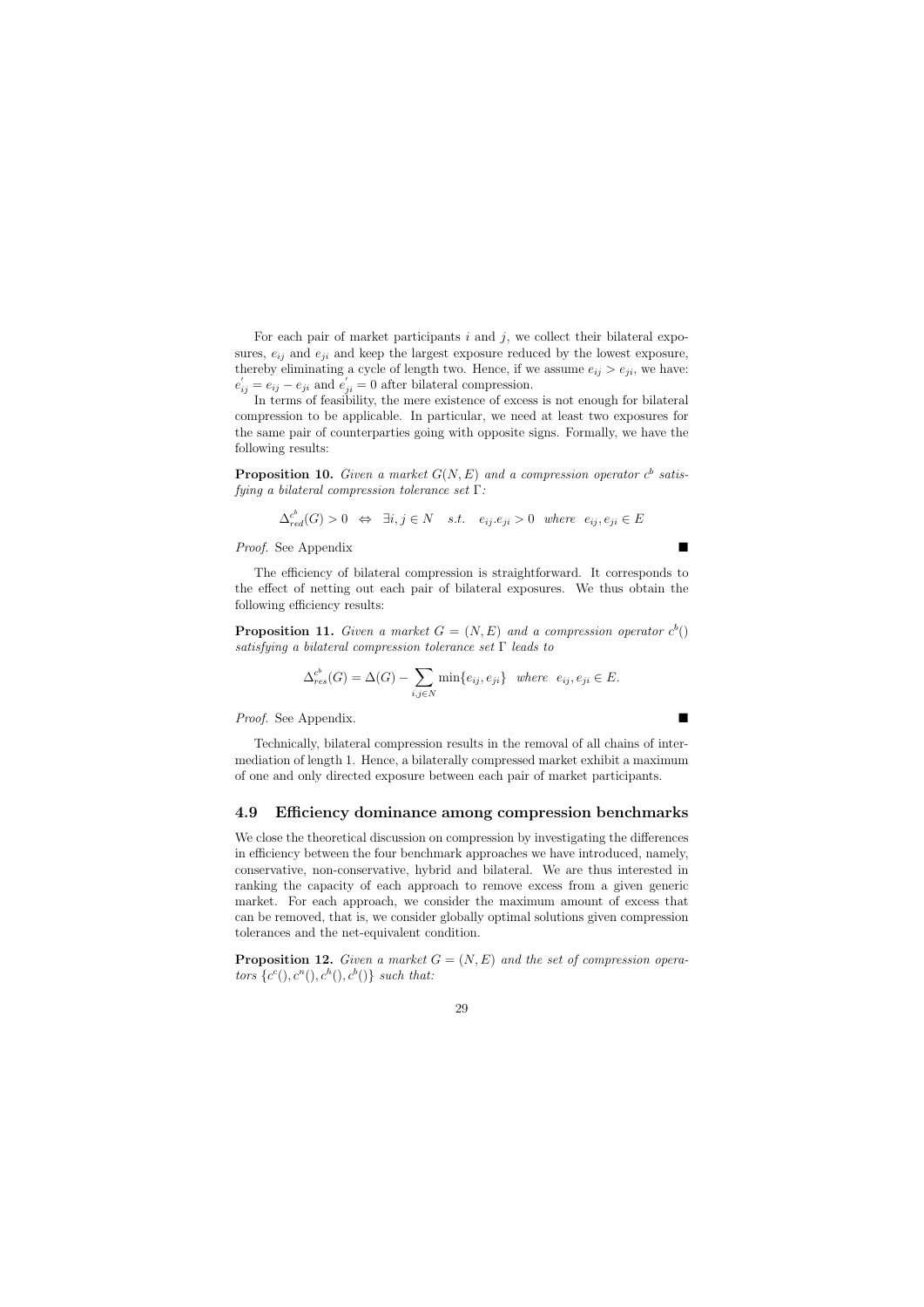- $c^c$ ) satisfies a conservative compression tolerance set  $\Gamma^c$  such that  $\Delta_{red}^{c^c}(G)$ is maximized,
- $c^n()$  satisfies a non-conservative compression tolerance set  $\Gamma^n$  such that  $\Delta_{red}^{c^n}(G)$  is maximized,
- $c^h$ () satisfies a hybrid compression tolerance set  $\Gamma^h$  such that  $\Delta_{red}^{c^h}(G)$  is maximized,
- $c^b$ () satisfies a bilateral compression tolerance set  $\Gamma^b$  such that  $\Delta_{red}^{c^b}(G)$  is maximized,

the following weak dominance holds:

$$
\Delta_{red}^{c^b}(G) \leq \Delta_{red}^{c^c}(G) \leq \Delta_{red}^{c^h}(G) \leq \Delta_{red}^{c^n}(G) = \Delta(G).
$$

Proof. See Appendix.

This result shows a clear dominance sequence from the least to the most efficient compression operator in reducing market excess. First, we see that the non-conservative compression is the most efficient. This stems from the fact that a global non-conservative solution always removes all the excess from a market (see Proposition 4). The second most efficient compression operator is represented by hybrid compression, followed by the conservative. The least efficient approach is the bilateral compression. This lack of efficiency is due to the fact that bilateral compression cannot remove excess resulting from chains of length higher than two. The proof of this proposition derives from an analysis of the in compression tolerance sets of each approach. In fact, it can be shown that the bilateral compression tolerance set is a subset of the conservative set which in turn is a subset of the hybrid set which is also a subset of the non-conservative set. This nested structure for the compression tolerances sets ensures that any globally optimal solution of a superset is at least as efficient as the globally optimal solution of any subset. Additional analysis on the relative efficiencies of each approach (e.g., strong dominance, quantities, etc.) needs to include further information about the underlying set of edges  $E$  (i.e., network characteristics). However, having established the dominance sequence, we proceed next with a quantitative analysis based on real market data.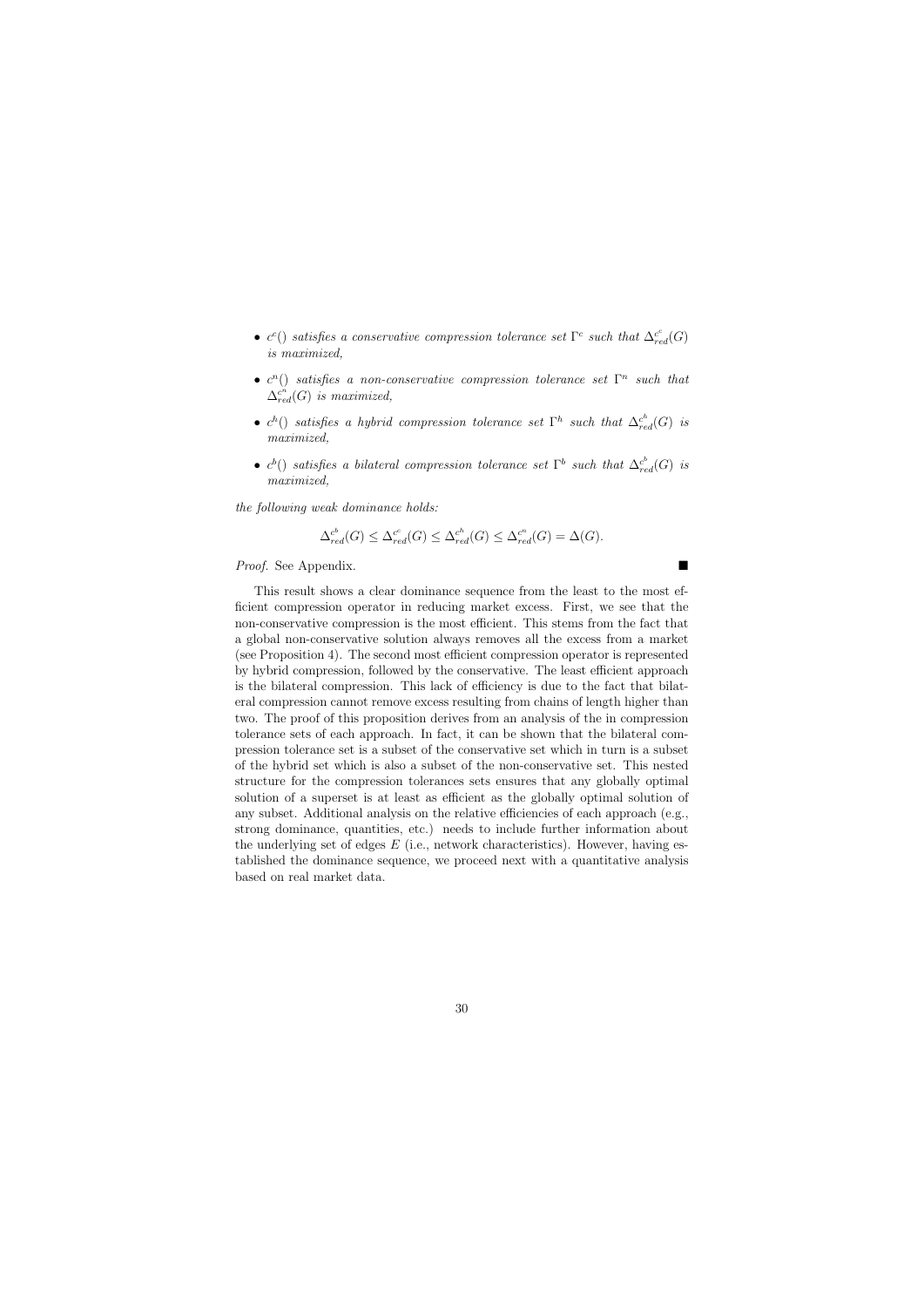# 5 Empirical application

# 5.1 Analysis strategy

In this Section, we apply the theoretical framework developed in this paper to a unique, transaction-level dataset for Credit-Default-Swaps (CDS) derivatives<sup>13</sup>. The dataset covers all CDS transactions in which at least one counterparty is legally based in the European Union from October 2014 to April 2016.<sup>14</sup>

Our analysis will be split in two main steps. First, in the next subsection, we analyze the original markets as obtained from the procedure. For each market, we compute the (i) dealer-customer network characteristics, (ii) excess statistics and (iii) efficiency of three compression approaches: bilateral, conservative and hybrid compression. We do not report results from non-conservative compression as an optimal solution always leads to zero residual excess (see Proposition 4). Bilateral compression is the result of a bilateral netting between all pairs of counterparties in the market. In the case of the conservative and hybrid compressions, the results are not trivial and require more sophisticated algorithmic approaches that ensure globally optimal solutions. We use a linear programming framework to design such solutions.<sup>15</sup> For each market  $G$ , we implement each compression algorithm and compute its efficiency (i.e, redundant excess) as a fraction of the total level of excess:

• Bilateral:  $\rho_b = \frac{\Delta_{red}^b(G)}{\Delta(G)}$  $\frac{\Delta_{red}(G)}{\Delta(G)}$ ;

• Conservative : 
$$
\rho_c = \frac{\Delta_{red}^c(G)}{\Delta(G)}
$$
;

• Hybrid :  $\rho_h = \frac{\Delta_{red}^h(G)}{\Delta(G)}$  $\frac{\Gamma_{red}(G)}{\Delta(G)}$ .

In the previous Section, we have established theoretically the following efficiency dominance ordering: bilateral, conservative and hybrid. Comparing the efficiency, quantitative results from the three approaches allows us to assess 1) the effect of synchronized multilateral compression (i.e., conservative and hybrid cases) versus asynchronised bilateral compression (i.e., bilateral case)<sup>16</sup> and 2) the

<sup>&</sup>lt;sup>13</sup>CDS contracts are the most used types of credit derivatives. A CDS offers protection to the buyer of the contract against the default of an underlying reference. The seller thus assumes a transfer of credit risk from the buyer. CDS contracts played an important role during the 2007-2009 financial crisis. For more information, see (Stulz, 2010).

 $14$ For more details on the dataset, the general cleaning procedure and other statistics, see (Abad et al., 2016)

<sup>&</sup>lt;sup>15</sup>All algorithms used to solve these problems are described in the Appendix.

<sup>&</sup>lt;sup>16</sup>The synchronization aspect stems from the fact that both the conservative and hybrid approaches assume coordination among market participants (i.e., they all agree to compress the submitted observed trades at the same time). This condition is not necessary in the bilateral compression.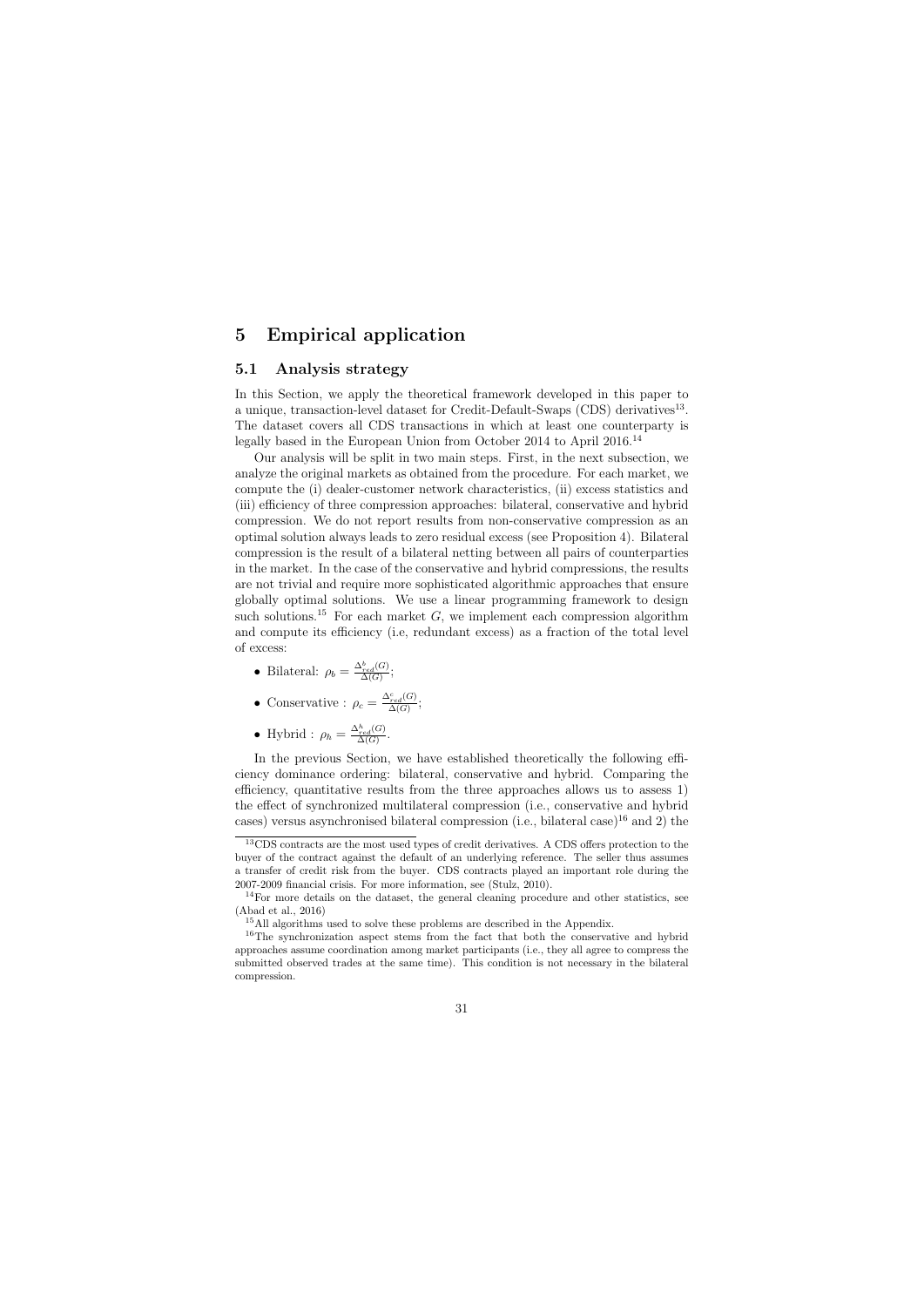effect of relaxing compression tolerances from bilateral to conservative to hybrid approaches.

Second, we analyze markets after bilateral compression. In derivatives market, participants, specially dealers, offset some positions by simply writing a symmetric contract in the opposite direction with the same counterparty. Analyzing the bilaterally compressed market thus allows us to quantify excess and compression efficiency beyond the redundancy incurred by this specific behavior. As such, we similarly analyze (i) dealer-customer network characteristics, (ii) excess statistics and (iii) efficiency of two compression approaches: conservative and hybrid compression. Doing so, we are thus able to quantify the marginal gains from syncronized multilateral compression once all market participants have maximally compressed their positions using only their local information. More broadly, comparing results from applying multilateral compression on the original market and on the bilaterally compressed market, we are able to quantify the potential losses in excess reduction due to the sequence of bilateral-then-multilateral compression.

# 5.2 Dataset description

There are multiple selection options to aggregate the data and build the network of obligations. In the following, we expose our strategy which focuses on the most conservative approach (i.e., we gather trades with minimal assumptions on their fungibility).

Each bilateral transaction reports the identity of the two counterparties, the underlying reference entity, the maturity of the contract, the currency and its notional amount. For a given reference entity there can be several identifiers (e.g., government bonds with different maturities). At each point in time, we select the most traded reference identifier (i.e., ISIN) associated to the reference with the most traded maturity (by year). In practice, participants to a compression process may combine a larger variety of contracts. For sake of simplicity and consistency, we do not consider such cases in the following. At the participant level, we select participants using their Legal Entity Identifier (i.e., LEI), that is, the entity reporting the transaction. In practice, financial groups may decide to submit trades coming from different legal entities of the same group. We do not consider such case in the following.

We consider 19 mid-month snapshots from October 2014 to April 2016. Overall, our sample comprises 7300 reference entities. The vast majority of the notional, however, is concentrated in a much lower number of entities. This allows us to focus on a restricted sample of entities to illustrate our framework. We opt to retain 100 reference entities which we find to be a good compromise between the amount of notional traded and clarity of analysis. Our restricted sample comprises 43 sovereign entities (including the largest EU and G20 sovereign entities),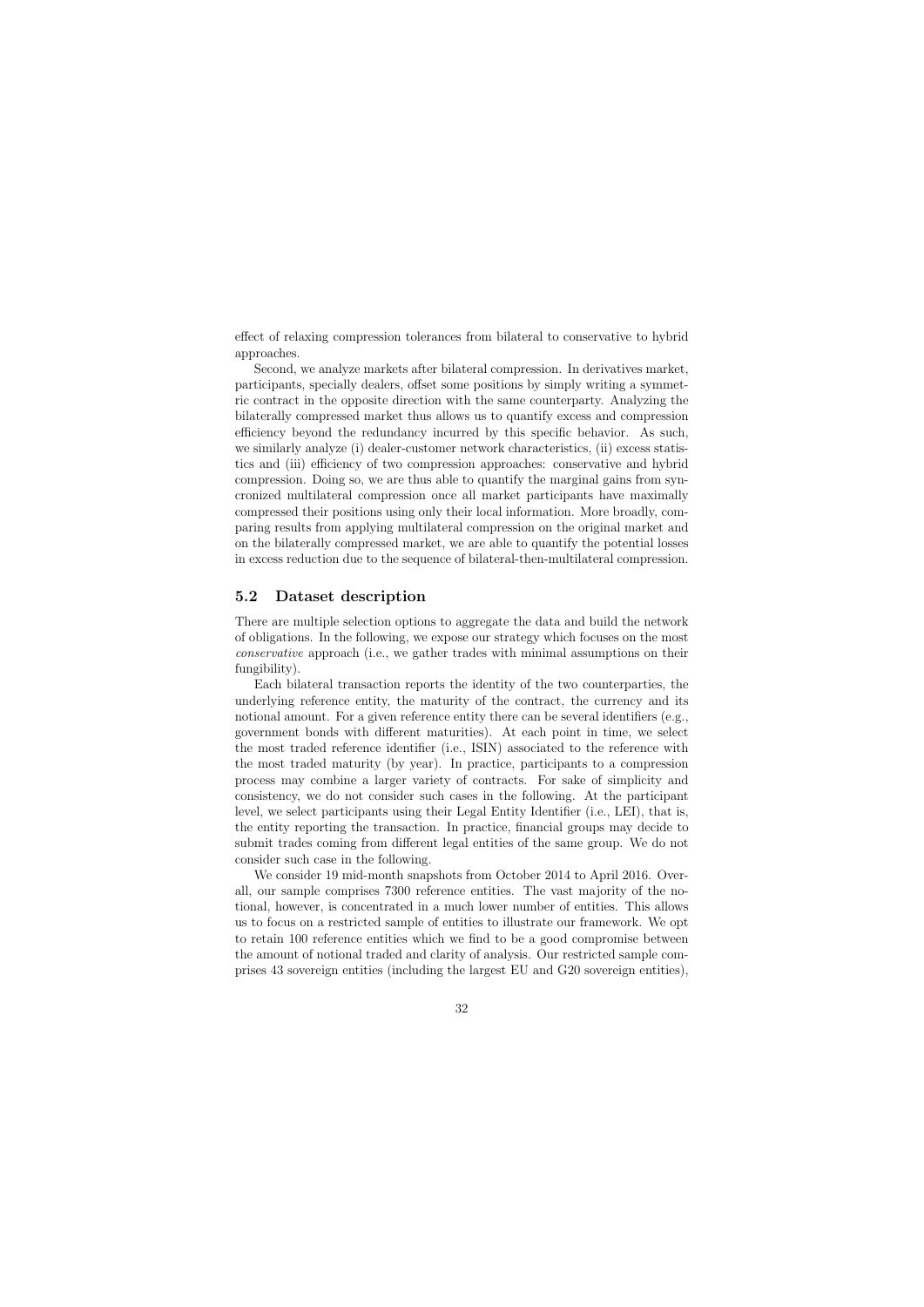27 financials (including the largest banking groups) and 30 non-financials entities (including large industrial and manufacturing groups).

# 5.3 General statistics

An overview of the main statistics of the original markets is reported in Table 1. In particular, the total notional of the selected 100 entities varies between 380Bn Euros and 480Bn Euros retaining roughly  $30 - 34\%$  of the original total gross notional. The average number of counterparties across the 100 entities is stable and varies between 45 and 58 individual counterparties.

|           | Gross notional         | Share of       | Avg            |
|-----------|------------------------|----------------|----------------|
| Time      | of $100$ top ref.      | gross notional | num. of        |
|           | $(E+11 \text{ euros})$ | among all ref. | counterparties |
| $Oct-14$  | 3.88                   | 0.358          | 54             |
| $Nov-14$  | 4.16                   | 0.349          | 55             |
| $Dec-14$  | 4.4                    | 0.357          | 58             |
| $Jan-15$  | 4.73                   | 0.361          | $57\,$         |
| $Feb-15$  | 4.67                   | 0.355          | 57             |
| $Mar-15$  | 4.35                   | 0.351          | 51             |
| Apr- $15$ | 3.87                   | 0.338          | 46             |
| $May-15$  | 3.91                   | 0.337          | 45             |
| $Jun-15$  | 3.86                   | 0.343          | 47             |
| $Jul-15$  | 3.9                    | 0.347          | 50             |
| Aug- $15$ | 3.9                    | 0.344          | $52\,$         |
| $Sep-15$  | 3.94                   | 0.350          | 53             |
| $Oct-15$  | 4.08                   | 0.349          | 55             |
| $Nov-15$  | 4.18                   | 0.351          | 55             |
| $Dec-15$  | 4.24                   | 0.348          | 55             |
| $Jan-16$  | 4.39                   | 0.351          | 55             |
| $Feb-16$  | 4.33                   | 0.348          | 56             |
| $Mar-16$  | 3.94                   | 0.350          | 49             |
| Apr-16    | 4.37                   | 0.352          | 49             |
|           |                        |                |                |

Table 1: General statistics of the dataset.

Table 2 provides further statistics on the market segments (i.e, intra-dealer and customer markets). Note that we identify dealers as intermediaries beyond bilateral interactions. Indeed, from the formal definition of dealer in Definition 3, two market participants buying and selling from each other would be identified as dealers which does not properly reflect the role of dealers in derivatives markets.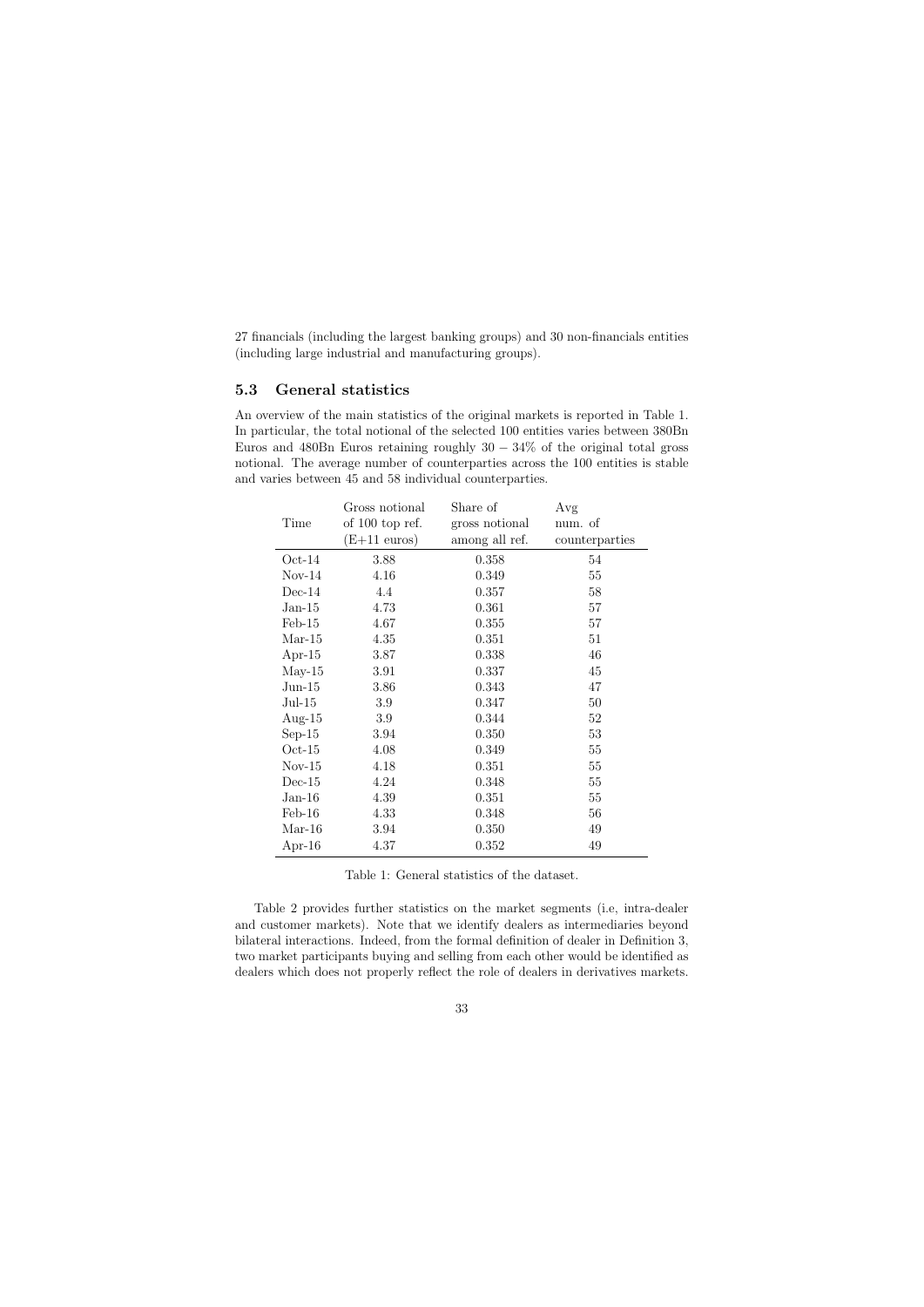As such, by convention, we set market participants as dealer if they appear as intermediary in the bilaterally compressed market. Similarly, buying customers and selling customers are determined using the bilaterally compressed market. This convention does not affect the theoretical results and provides a more grounded interpretation of the empirical results, in particular for the hybrid compression.

We compute the average number of dealers, customers on the buy side and customers on the sell side across all entities in the different snapshots. We observe stability of these numbers across time: per reference entity, there are on average 18 to 19 dealers, 12 to 17 customers buying a CDS contract, 14 to 21 customers selling a CDS contract. The average number of contracts per reference entity varies more through time but remains between 140 and 170 contracts. Taken as a whole, markets are quite sparse with an average density of contracts around 0.10. This means that, on average, only 10% of all possible bilateral contracts between all market participants are actually present. Interestingly, this measure is almost three times bigger when we only consider the intra-dealer market. We thus see that the bulk of the activity in those market revolves around intra-dealer trades. The amount of intra-dealer notional also highlights the level of activity concentration around dealers: it averages around 80% of the total notional. Finally, the last column of Table 2 confirms the very low frequency of customer-customer trades: on average, less then 0.2% of all contracts are written without a dealer on either side of the trade.

## 5.4 Quantifying excess and the efficiency of compression in original markets

After this general analysis, we focus on quantitative assessments of the measures introduced in this paper. We start by measuring the level of excess present in the original markets as a function of the total gross notional (i.e.,  $\epsilon(G) = \frac{\Delta(G)}{x}$ ). Table 3 reports the statistics of excess levels of six snapshots equally spread between October 2014 and April 16 including minimum, maximum, mean, standard deviation and quartiles, computed across all reference entities in our sample. Results on the means and medians are stable over time and often higher than 0.75. We thus see that, in general, around three quarters of the gross notional in the most traded CDS markets (at least by EU institutions) is in excess vis-a-vis market participants' net position. For example, in October 2014, this means that around 298Bn Euros correspond to notional excess. At the extremes, we note a high degree of variability: the minimum levels of excess oscillate around 0.45 while the maximum was 0.90. Nevertheless, this result shows that all markets exhibits at least 50% of excess in notional.

We now move to the efficiency of different compression approaches reported in Table 4. After having implemented the compression algorithms on each market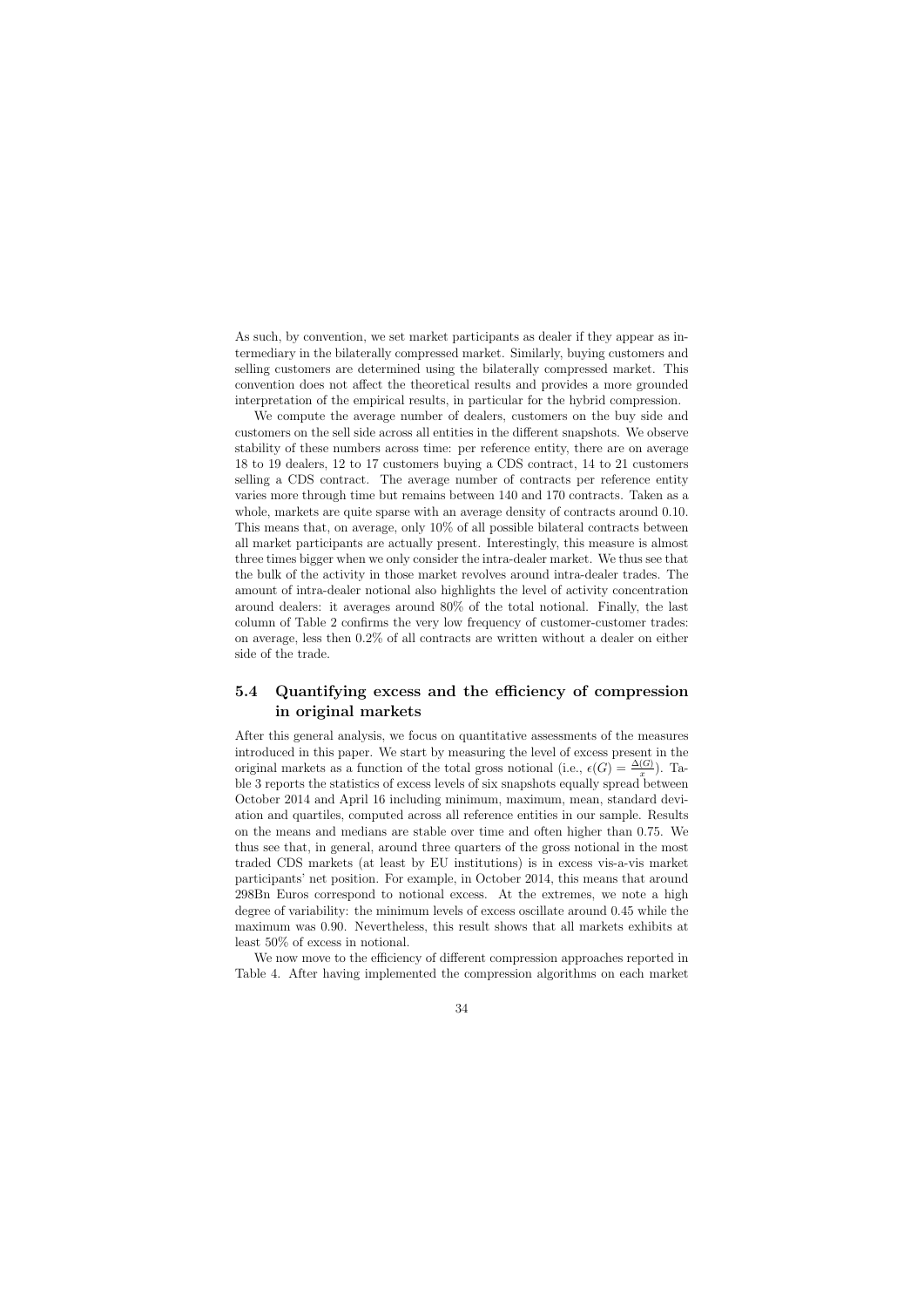| $0.0018$<br>$0.0013$<br>0.0012<br>0.0013<br>0.0018<br>0.0008<br>$\begin{array}{c} 0.001 \\ 0.0009 \end{array}$<br>1.0017<br>0.0012<br>0.0019<br>$0.0011\,$<br>0.336<br>0.323<br>0.308<br>0.302<br>0.293<br>0.292<br>0.314<br>0.297<br>0.291<br>0.291<br>0.301<br>0.301<br>$\begin{array}{c} 0.108 \\ 0.106 \\ 0.101 \end{array}$<br>$0.101$<br>$0.098$<br>0.098<br>0.098<br>0.098<br>0.099<br>0.099<br>0.098<br>0.096<br>$\begin{array}{c} 0.827 \\ 0.828 \\ 0.813 \end{array}$<br>$0.804\,$<br>0.815<br>0.822<br>0.813<br>0.821<br>0.810<br>$0.821\,$<br>0.790<br>0.811<br>158.78<br>159.58<br>143.66<br>143.68<br>149.12<br>151.36<br>155.52<br>159.80<br>146.42<br>158.10<br>142.01<br>144.11<br>4.12<br>4.36<br>8.76<br>8.13<br>8.08<br>6.68<br>4.56<br>6.79<br>8.57<br>7.29<br>.7.62<br>6.64 | Avg num.<br>dealers<br>18.10<br>19.22<br>19.16<br>18.46<br>19.34<br>18.03<br>18.51 | customers<br>Avg num<br>buying<br>15.57<br>15.16<br>17.12<br>17.00<br>16.80<br>16.10 | customers<br>Avg num<br>selling<br>19.88<br>21.44<br>21.06<br>7.44<br>20.70<br>21.10 | contracts<br>Avg num.<br>153.72<br>171.25<br>162.26<br>171.13<br>168.45<br>154.42 | intra-dealer<br>Avg. share<br>notional<br>0.812<br>0.829<br>0.826<br>0.832<br>0.827<br>0.831 | density<br>0.105<br>0.109<br>0.106<br>0.109<br>0.106<br>0.110<br>Avg. | $Avg.$ intra-dealer<br>density<br>0.345<br>0.332<br>1.339<br>0.335<br>1.339<br>0.334 | intra-customer<br>density<br>0.0005<br>0.0010<br>0.0006<br>0.0006<br>0.0007<br>0.0004<br>Avg. |
|---------------------------------------------------------------------------------------------------------------------------------------------------------------------------------------------------------------------------------------------------------------------------------------------------------------------------------------------------------------------------------------------------------------------------------------------------------------------------------------------------------------------------------------------------------------------------------------------------------------------------------------------------------------------------------------------------------------------------------------------------------------------------------------------------|------------------------------------------------------------------------------------|--------------------------------------------------------------------------------------|--------------------------------------------------------------------------------------|-----------------------------------------------------------------------------------|----------------------------------------------------------------------------------------------|-----------------------------------------------------------------------|--------------------------------------------------------------------------------------|-----------------------------------------------------------------------------------------------|
|                                                                                                                                                                                                                                                                                                                                                                                                                                                                                                                                                                                                                                                                                                                                                                                                   | 12.49<br>13.20<br>12.68                                                            |                                                                                      | 4.87                                                                                 | 143.71                                                                            | 0.829                                                                                        | 0.110                                                                 | 0.344                                                                                | 1.0005                                                                                        |
|                                                                                                                                                                                                                                                                                                                                                                                                                                                                                                                                                                                                                                                                                                                                                                                                   | 14.59<br>14.32                                                                     |                                                                                      |                                                                                      |                                                                                   |                                                                                              |                                                                       |                                                                                      |                                                                                               |
|                                                                                                                                                                                                                                                                                                                                                                                                                                                                                                                                                                                                                                                                                                                                                                                                   | 16.06<br>15.58                                                                     |                                                                                      |                                                                                      |                                                                                   |                                                                                              |                                                                       |                                                                                      |                                                                                               |
|                                                                                                                                                                                                                                                                                                                                                                                                                                                                                                                                                                                                                                                                                                                                                                                                   | 16.94<br>16.71                                                                     |                                                                                      |                                                                                      |                                                                                   |                                                                                              |                                                                       |                                                                                      |                                                                                               |
|                                                                                                                                                                                                                                                                                                                                                                                                                                                                                                                                                                                                                                                                                                                                                                                                   | 16.88<br>17.02                                                                     |                                                                                      |                                                                                      |                                                                                   |                                                                                              |                                                                       |                                                                                      |                                                                                               |
|                                                                                                                                                                                                                                                                                                                                                                                                                                                                                                                                                                                                                                                                                                                                                                                                   | 14.17                                                                              |                                                                                      |                                                                                      |                                                                                   |                                                                                              |                                                                       |                                                                                      |                                                                                               |
|                                                                                                                                                                                                                                                                                                                                                                                                                                                                                                                                                                                                                                                                                                                                                                                                   | 13.71                                                                              |                                                                                      |                                                                                      |                                                                                   |                                                                                              |                                                                       |                                                                                      |                                                                                               |

Table 2: Dealers/customers statistics of original markets. Table 2: Dealers/customers statistics of original markets.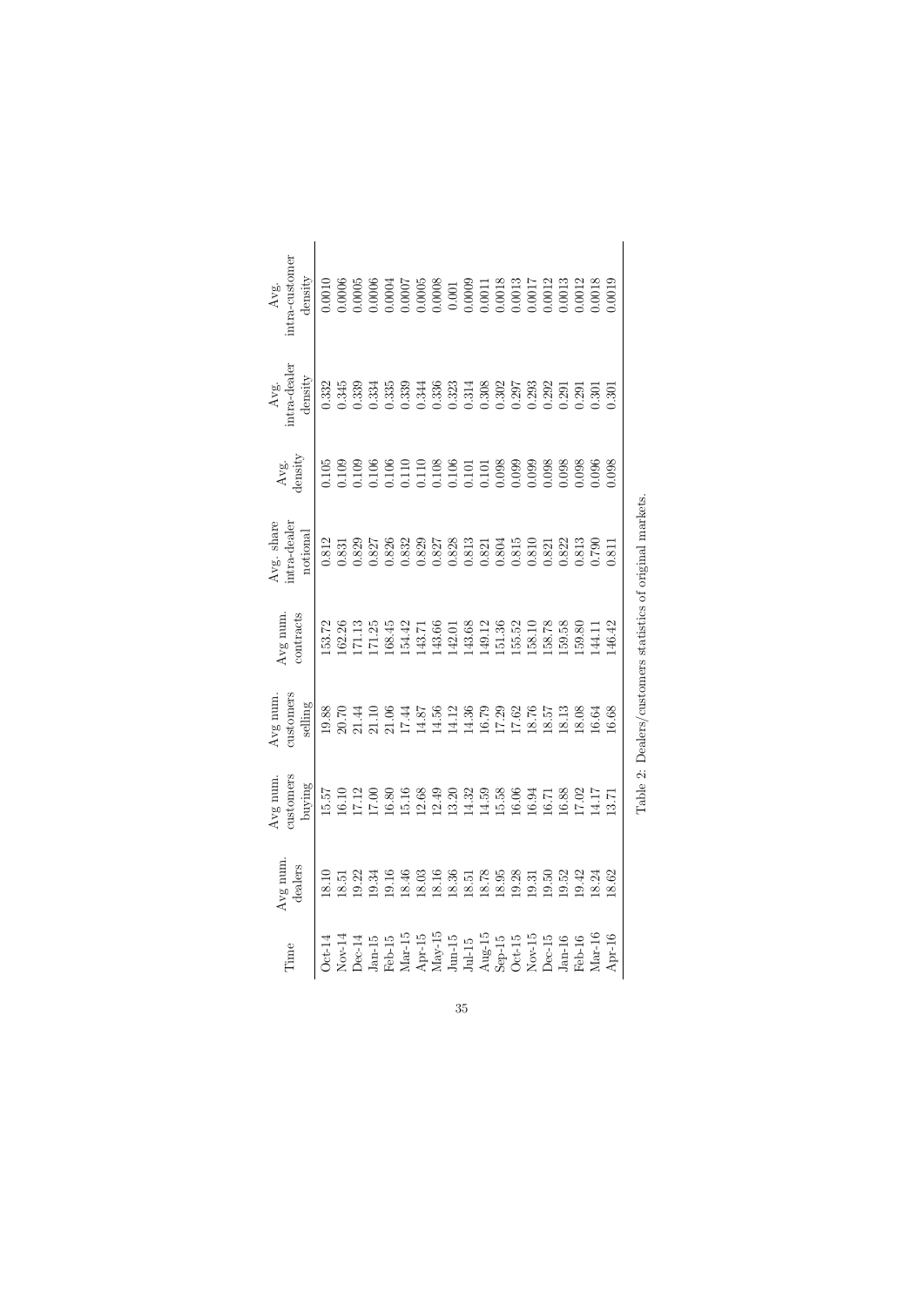| <b>Total Excess</b> | $Oct-14$ | $Jan-15$ | Apr-15 Jul-15 Oct-15 |       |       | $Jan-16$ | Apr-16 |
|---------------------|----------|----------|----------------------|-------|-------|----------|--------|
| min                 | 0.529    | 0.513    | 0.475                | 0.420 | 0.533 | 0.403    | 0.532  |
| max                 | 0.904    | 0.914    | 0.895                | 0.901 | 0.903 | 0.890    | 0.869  |
| mean                | 0.769    | 0.777    | 0.766                | 0.757 | 0.751 | 0.728    | 0.734  |
| stdev               | 0.077    | 0.082    | 0.085                | 0.090 | 0.082 | 0.096    | 0.080  |
| first quart.        | 0.719    | 0.733    | 0.712                | 0.703 | 0.693 | 0.660    | 0.678  |
| median              | 0.781    | 0.791    | 0.783                | 0.769 | 0.758 | 0.741    | 0.749  |
| third quart.        | 0.826    | 0.847    | 0.832                | 0.822 | 0.808 | 0.802    | 0.796  |

Table 3: Excess statistics of original markets

(i.e., for all time snapshots, we run the algorithms on each of the 100 different markets considered separately), we compute the efficiency of the compression as defined in Section 5.1. As expected (and not reported in the table), for the nonconservative compression, the amount of excess removed is equal in every part to the results of Table 3.<sup>17</sup>

Analysing the means and medians, we observe that the bilateral compression already manages to remove 50% of excess on average. Nevertheless both multilateral compression approaches (i.e., conservative and hybrid) perform much better by removing around 85% and 90% of the excess for the conservative and hybrid approach respectively. Those levels are even larger than the maximum efficiency achievable by bilateral compression which oscillates around 75%. In comparison with the bilateral efficiency, the conservative and hybrid approaches perform similarly on the extremes: with minima around 55% and 62% and maxima around 98% and 99%, respectively. Multilateral compression approaches appear almost fully efficient. In particular, results from the conservative compression show that, even under the severe constrain that contracts can only be removed and no new relationship can be introduced, the vast majority of market's excess can be reduced, at least by half, at most leaving 1.2% of excess.

## 5.5 Quantifying excess and the efficiency of compression in bilaterally compressed markets

As we have seen, bilateral excess, on average, accounts for half the excess of the original markets. In order to understand excess and compression beyond bilateral offsetting, we follow up by analyzing deeper the bilaterally compressed markets.

<sup>&</sup>lt;sup>17</sup>Note that Table 3 also provides us with the upper efficiency limit of any compression approach and that the current compression exercise does not represent the amount of compression achieved in the market, rather, it is the amount of compression that is still achievable given the current state of outstanding trades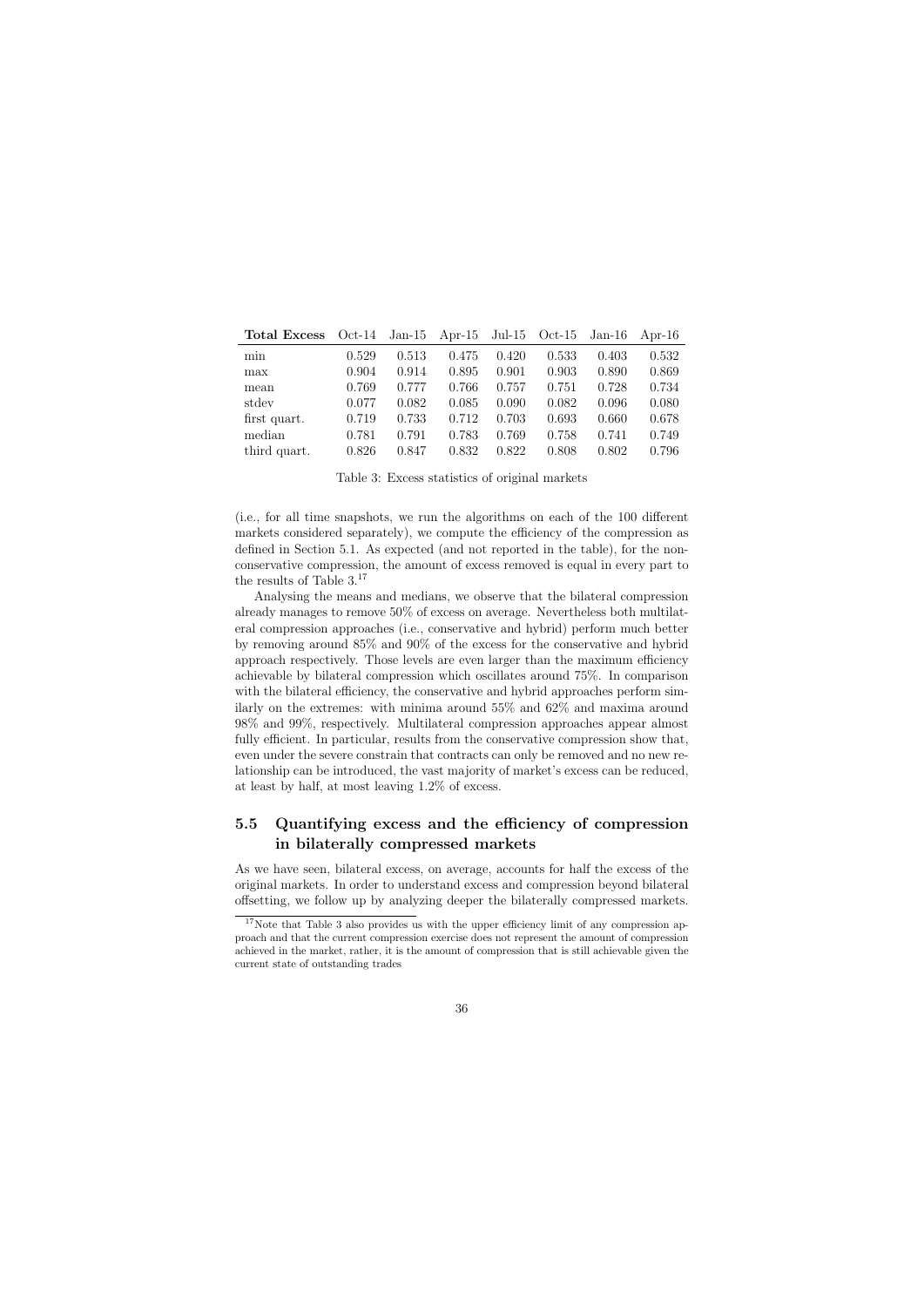| Bilateral $(\rho_b)$    | $Oct-14$ | $Jan-15$ | Apr-15    | $Jul-15$ | $Oct-15$ | $Jan-16$ | Apr-16 |
|-------------------------|----------|----------|-----------|----------|----------|----------|--------|
| min                     | 0.278    | 0.281    | 0.286     | 0.277    | 0.276    | 0.276    | 0.260  |
| max                     | 0.779    | 0.791    | 0.759     | 0.777    | 0.717    | 0.711    | 0.746  |
| mean                    | 0.528    | 0.536    | 0.524     | 0.522    | 0.513    | 0.512    | 0.543  |
| stdev                   | 0.101    | 0.106    | 0.103     | 0.105    | 0.107    | 0.109    | 0.108  |
| first quart.            | 0.464    | 0.460    | 0.469     | 0.452    | 0.448    | 0.444    | 0.448  |
| median                  | 0.526    | 0.542    | 0.535     | 0.530    | 0.517    | 0.528    | 0.555  |
| third quart.            | 0.583    | 0.597    | 0.590     | 0.600    | 0.596    | 0.597    | 0.623  |
|                         |          |          |           |          |          |          |        |
| Conservative $(\rho_c)$ | $Oct-14$ | $Jan-15$ | Apr- $15$ | $Jul-15$ | $Oct-15$ | $Jan-16$ | Apr-16 |
| min                     | 0.558    | 0.547    | 0.545     | 0.507    | 0.491    | 0.528    | 0.574  |
| max                     | 0.985    | 0.982    | 0.973     | 0.967    | 0.968    | 0.979    | 0.969  |
| mean                    | 0.836    | 0.857    | 0.848     | 0.843    | 0.828    | 0.827    | 0.834  |
| stdev                   | 0.091    | 0.087    | 0.090     | 0.091    | 0.104    | 0.106    | 0.090  |
| first quart.            | 0.781    | 0.816    | 0.810     | 0.800    | 0.777    | 0.773    | 0.788  |
| median                  | 0.852    | 0.880    | 0.868     | 0.858    | 0.849    | 0.847    | 0.860  |
| third quart.            | 0.906    | 0.925    | 0.913     | 0.915    | 0.902    | 0.907    | 0.904  |
|                         |          |          |           |          |          |          |        |
| Hybrid $(\rho_h)$       | $Oct-14$ | $Jan-15$ | Apr- $15$ | $Jul-15$ | $Oct-15$ | $Jan-16$ | Apr-16 |
| min                     | 0.589    | 0.626    | 0.636     | 0.653    | 0.574    | 0.619    | 0.676  |
| max                     | 0.990    | 0.994    | 0.988     | 0.990    | 0.994    | 0.989    | 0.990  |
| mean                    | 0.878    | 0.898    | 0.894     | 0.893    | 0.881    | 0.882    | 0.898  |
| stdev                   | 0.079    | 0.072    | 0.074     | 0.073    | 0.085    | 0.080    | 0.069  |
| first quart.            | 0.821    | 0.859    | 0.862     | 0.865    | 0.831    | 0.836    | 0.863  |
| median                  | 0.894    | 0.916    | 0.918     | 0.912    | 0.901    | 0.908    | 0.911  |
| third quart.            | 0.935    | 0.952    | 0.947     | 0.951    | 0.948    | 0.945    | 0.947  |

Table 4: Statistics of compression efficiency of original markets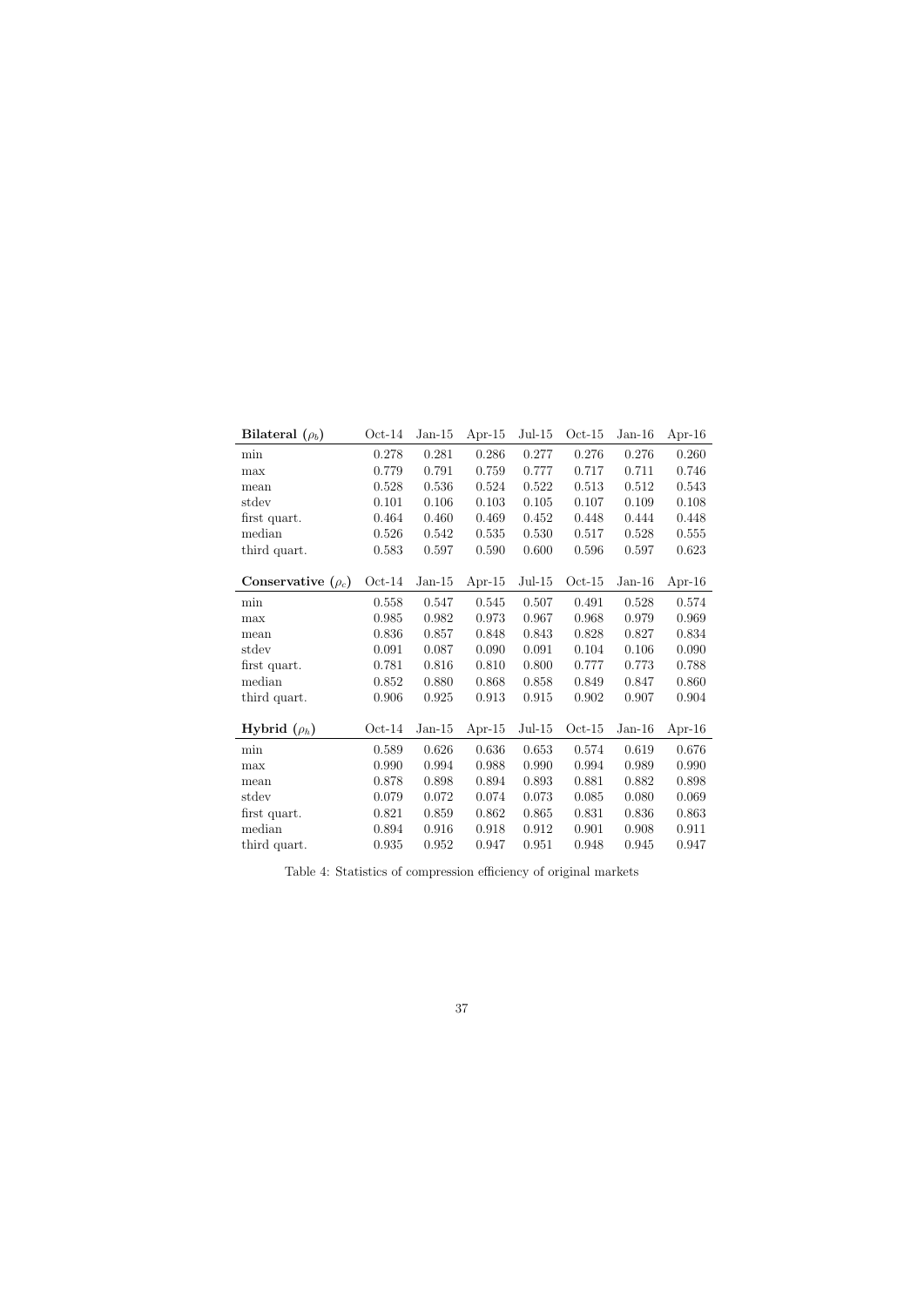We obtain dealer-customer network characteristics reported in Table 5. While the participant-based statistics are equal to Table 2, there is a reduction in all contract-related statistics except the intra-customer density which remains the same: the average number of contracts is reduced by 25 percentage points. while the intra-dealer share of notional is only affected by 5 percentage points. Hence, we see that, despite the density reduction, concentration remains onto the intradealer activity after bilateral compression.<sup>18</sup>

In terms of excess, Table 6 complements the results from the bilateral compression efficiency and reports statistics similar to Table 3.<sup>19</sup> At the extremes, we note a high degree of variability: for example, in mid-January 2016, the minimum level of excess was 0.261 while the maximum was 0.809. Nevertheless, results on the means and medians are stable over time and alway higher than 0.5. We thus see that, in general, around half of the gross notional of bilaterally compressed market remains in excess vis-a-vis market participants' net position. Note that the gross notional used here is the total notional left after bilateral compression on the original market.

Table 7 reports the results related to the efficiency of conservative and hybrid compression applied to the already bilaterally compressed market. On the extremes, both the conservative and the hybrid compression perform with various degrees of efficiency: the minimum amount of excess reduction via conservative compression (resp. hybrid compression) oscillates around 15% (resp. 35%) while the maximum amount of excess oscillates around  $90\%$  (resp.  $97\%$ ). This shows that compression can perform very efficiently and very poorly with both approaches. However, the fact that conservative compression reaches 90% of excess removal shows the possibility of having very efficient compression despite restrictive compression tolerances. The mean and the median of both approaches are stable over time: both around 60% for the conservative compression and 75% for the hybrid compression. Overall, we find that on average each compression algorithm is able to remove more than half of the excess from the market, the hybrid compression allowing for greater performances as a result of constraints alleviation (i.e., relaxation of intra-dealer compression tolerances).

To summarize the difference of results in efficiency when applying conservative and hybrid compression on either the original market or the the bilaterally compressed market, we show in Figure 4, box plots reporting the efficiency ratio with

<sup>&</sup>lt;sup>18</sup>Note that the average intra-customer density is equal to Table 2. In theory, we should have doubled the value as the density of the bilaterally netted intra-customer networks should be seen as the density of a undirected graph. We kept the previous definition to highlight the fact that the intra-customers contracts were not affected by the bilateral compression and avoid a misinterpretation of density increase.

<sup>&</sup>lt;sup>19</sup>The relationship between the bilateral compression efficiency,  $\rho_b$  and the relative excesses in the original market,  $\epsilon^o$ , and the bilaterally compressed market,  $\epsilon^b$ , is given by  $\rho_b = (1 - \frac{1-\epsilon^o}{1-\epsilon^b})$  $\frac{1-\epsilon^o}{1-\epsilon^b}\Big)\frac{1}{\epsilon^o}.$ This expression directly follows from the definition of each parameter.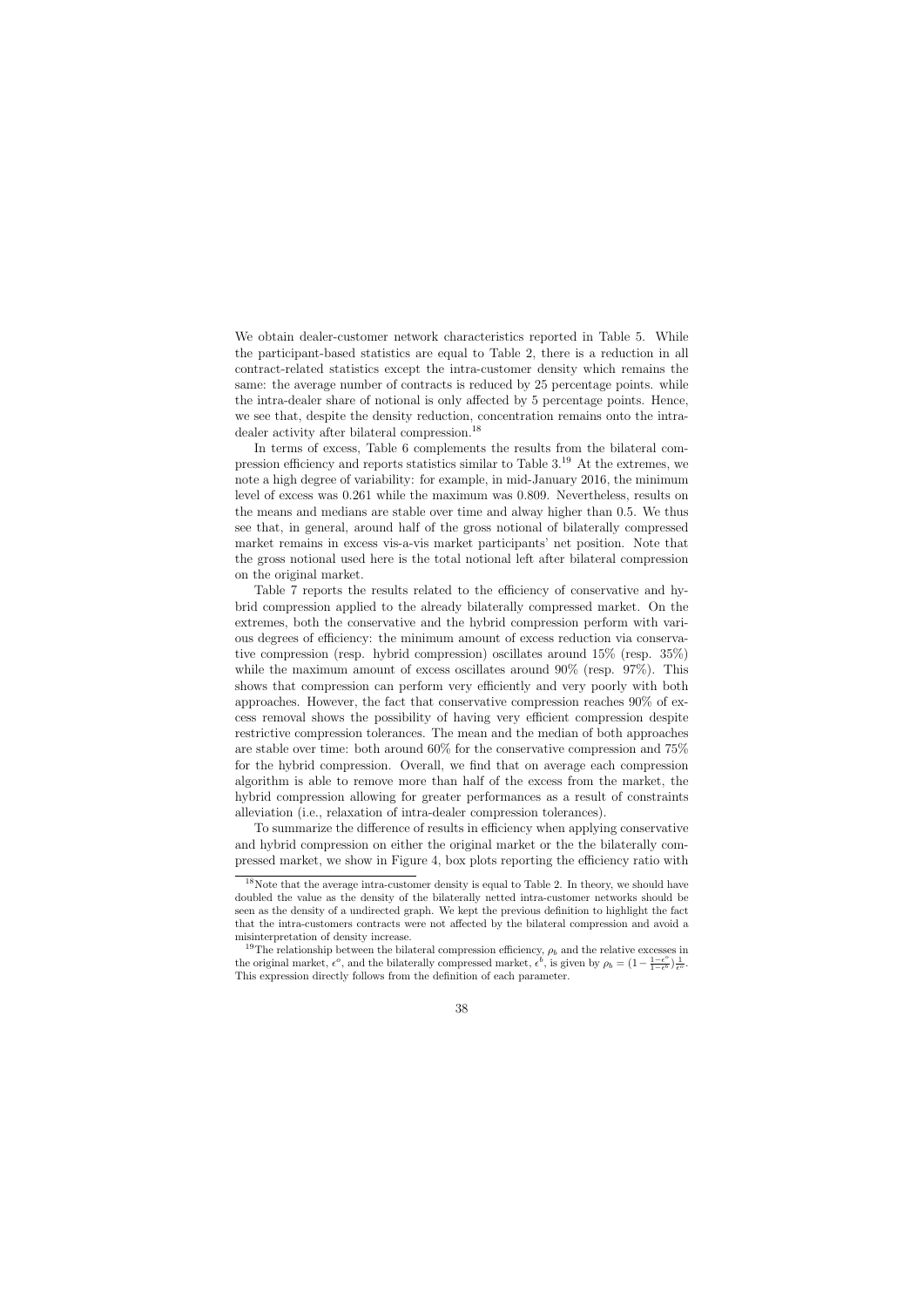| dealers | customers<br>buying | customers<br>selling | Avg num.<br>contracts                          | intra-dealer<br>Avg. share<br>$\rm{notional}$                                                                        | density<br>Avg.                                                                                                                                                                                                                                                                                     | $Avg.$ intra-dealer<br>density                                                                                                 | intra-customer<br>density                                 |
|---------|---------------------|----------------------|------------------------------------------------|----------------------------------------------------------------------------------------------------------------------|-----------------------------------------------------------------------------------------------------------------------------------------------------------------------------------------------------------------------------------------------------------------------------------------------------|--------------------------------------------------------------------------------------------------------------------------------|-----------------------------------------------------------|
| 18.10   | 15.57               | 19.88                | 15.87                                          | 0.767                                                                                                                | 0.75                                                                                                                                                                                                                                                                                                | 0.221                                                                                                                          | 0.0010                                                    |
| 18.51   | 16.10               | 20.70                | 121.61                                         |                                                                                                                      |                                                                                                                                                                                                                                                                                                     | 0.227                                                                                                                          | 0.0006                                                    |
| 19.22   | 17.12               | 1.44                 | 128.24                                         | $0.7779$<br>0.777                                                                                                    | 7.076<br>770.0                                                                                                                                                                                                                                                                                      | 0.221                                                                                                                          | 1.0005                                                    |
| 19.34   | 17.00               | 1.10                 | 127.94                                         |                                                                                                                      |                                                                                                                                                                                                                                                                                                     |                                                                                                                                | 0.0006                                                    |
| 19.16   | 16.80               | 1.06                 | 126.31                                         |                                                                                                                      |                                                                                                                                                                                                                                                                                                     |                                                                                                                                |                                                           |
| 18.46   | 15.16               | 7.44                 | 14.74                                          | 0.778<br>0.782<br>0.785                                                                                              |                                                                                                                                                                                                                                                                                                     |                                                                                                                                | $0.0004$<br>$0.0007$                                      |
| 18.03   | 12.68               | 4.87                 | 106.28                                         |                                                                                                                      |                                                                                                                                                                                                                                                                                                     |                                                                                                                                | 1.0005                                                    |
| 18.16   | 12.49               | 4.56                 | 106.18                                         |                                                                                                                      |                                                                                                                                                                                                                                                                                                     |                                                                                                                                |                                                           |
| 18.36   | 13.20               | 4.12                 |                                                |                                                                                                                      |                                                                                                                                                                                                                                                                                                     |                                                                                                                                |                                                           |
| 18.51   | 14.32               | 4.36                 |                                                |                                                                                                                      |                                                                                                                                                                                                                                                                                                     |                                                                                                                                | $\begin{array}{c} 0.0008 \\ 0.0010 \\ 0.0009 \end{array}$ |
| 18.78   | 14.59               | 6.79                 | 105.20<br>107.05<br>111.49<br>114.12<br>117.22 | $\begin{array}{l} 0.788 \\ 0.787 \\ 2.87 \\ 2.87 \\ 3.0 \\ 0.76 \\ 3.0 \\ 0.0 \\ 0.0 \\ 0.0 \\ 0.0 \\ 0 \end{array}$ |                                                                                                                                                                                                                                                                                                     | $\begin{array}{l} 0.219 \\ 0.225 \\ 0.225 \\ 0.239 \\ 0.214 \\ 0.214 \\ 0.211 \\ 0.211 \\ 0.208 \\ 0.204 \\ 0.204 \end{array}$ | $\begin{array}{c} 0.0011 \\ 0.0018 \\ 0.0013 \end{array}$ |
| 18.95   | 15.58               | 7.29                 |                                                |                                                                                                                      |                                                                                                                                                                                                                                                                                                     |                                                                                                                                |                                                           |
| 19.28   | 16.06               | $7.62$<br>8.76       |                                                |                                                                                                                      |                                                                                                                                                                                                                                                                                                     | 0.200                                                                                                                          |                                                           |
| 19.31   | 16.94               |                      | 120.52                                         | 0.762                                                                                                                | $\begin{array}{l} 0.075 \\ 0.075 \\ 0.078 \\ 0.078 \\ 0.078 \\ 0.078 \\ 0.078 \\ 0.072 \\ 0.072 \\ 0.072 \\ 0.072 \\ 0.072 \\ 0.072 \\ 0.072 \\ 0.072 \\ 0.072 \\ 0.000 \\ 0.000 \\ 0.000 \\ 0.000 \\ 0.000 \\ 0.000 \\ 0.000 \\ 0.000 \\ 0.000 \\ 0.000 \\ 0.000 \\ 0.000 \\ 0.000 \\ 0.000 \\ 0.$ | 1.198                                                                                                                          | 1.0017                                                    |
| 19.50   | 16.71               | 8.57                 | 120.76                                         | $\frac{0.772}{0.774}$                                                                                                |                                                                                                                                                                                                                                                                                                     | 0.198                                                                                                                          | 0.0012<br>0.0013                                          |
|         | 16.88               | 8.13                 | 121.06                                         |                                                                                                                      |                                                                                                                                                                                                                                                                                                     |                                                                                                                                |                                                           |
| 19.42   | 17.02               | 8.08                 | 121.05                                         |                                                                                                                      |                                                                                                                                                                                                                                                                                                     | 197                                                                                                                            | 0.0012                                                    |
| 18.24   | 14.17               | 6.64                 | 108.03                                         | 0.739                                                                                                                |                                                                                                                                                                                                                                                                                                     | 0.205                                                                                                                          | 0.0018                                                    |
| 18.62   | 13.71               | 6.68                 | 109.29                                         | 0.759                                                                                                                | 1.070                                                                                                                                                                                                                                                                                               | 0.204                                                                                                                          | 0.0019                                                    |

Table 5: Dealers/customers statistics after bilateral compression. Table 5: Dealers/customers statistics after bilateral compression.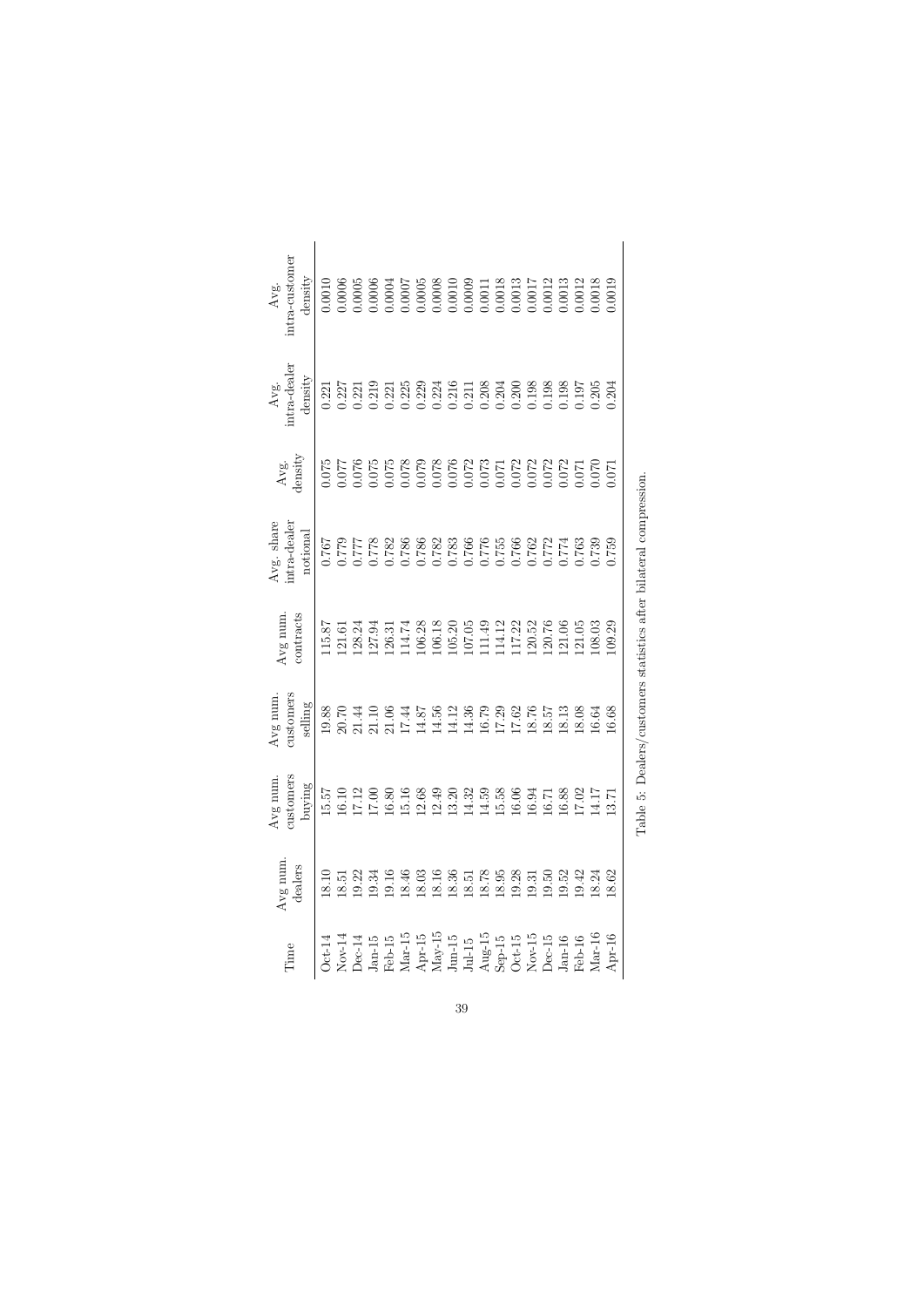| <b>Total Excess</b> | $Oct-14$ |       | Jan-15 Apr-15 Jul-15 Oct-15 |       |       | $Jan-16$ | Apr-16 |
|---------------------|----------|-------|-----------------------------|-------|-------|----------|--------|
| min                 | 0.422    | 0.423 | 0.290                       | 0.257 | 0.366 | 0.261    | 0.293  |
| max                 | 0.811    | 0.811 | 0.798                       | 0.809 | 0.820 | 0.809    | 0.781  |
| mean                | 0.614    | 0.621 | 0.614                       | 0.602 | 0.597 | 0.570    | 0.558  |
| stdev               | 0.087    | 0.087 | 0.091                       | 0.095 | 0.097 | 0.112    | 0.098  |
| first quart.        | 0.562    | 0.558 | 0.562                       | 0.544 | 0.531 | 0.489    | 0.503  |
| median              | 0.617    | 0.618 | 0.614                       | 0.613 | 0.594 | 0.569    | 0.566  |
| third quart.        | 0.670    | 0.684 | 0.674                       | 0.663 | 0.654 | 0.653    | 0.635  |

Table 6: Excess statistics after bilateral compression

| Conservative $(\rho_c)$ | $Oct-14$ | $Jan-15$ | Apr- $15$ | $Jul-15$ | $Oct-15$ | $Jan-16$ | Apr-16 |
|-------------------------|----------|----------|-----------|----------|----------|----------|--------|
| min                     | 0.160    | 0.203    | 0.140     | 0.163    | 0.165    | 0.119    | 0.098  |
| max                     | 0.894    | 0.927    | 0.923     | 0.878    | 0.912    | 0.911    | 0.878  |
| mean                    | 0.568    | 0.622    | 0.599     | 0.592    | 0.555    | 0.552    | 0.525  |
| stdev                   | 0.166    | 0.160    | 0.164     | 0.158    | 0.175    | 0.183    | 0.172  |
| first quart.            | 0.456    | 0.505    | 0.512     | 0.489    | 0.435    | 0.437    | 0.409  |
| median                  | 0.562    | 0.636    | 0.594     | 0.591    | 0.537    | 0.550    | 0.546  |
| third quart.            | 0.685    | 0.729    | 0.728     | 0.705    | 0.680    | 0.687    | 0.643  |
|                         |          |          |           |          |          |          |        |
| Hybrid $(\rho_h)$       | $Oct-14$ | $Jan-15$ | Apr- $15$ | $Jul-15$ | $Oct-15$ | $Jan-16$ | Apr-16 |
| min                     | 0.370    | 0.460    | 0.377     | 0.281    | 0.259    | 0.281    | 0.135  |
| max                     | 0.971    | 0.973    | 0.968     | 0.963    | 0.977    | 0.974    | 0.981  |
| mean                    | 0.724    | 0.763    | 0.760     | 0.755    | 0.738    | 0.735    | 0.752  |
| stdev                   | 0.149    | 0.130    | 0.130     | 0.130    | 0.146    | 0.140    | 0.148  |
| first quart.            | 0.623    | 0.691    | 0.678     | 0.674    | 0.626    | 0.642    | 0.679  |
| median                  | 0.735    | 0.785    | 0.781     | 0.778    | 0.775    | 0.756    | 0.784  |
| third quart.            | 0.846    | 0.866    | 0.859     | 0.866    | 0.849    | 0.851    | 0.845  |

Table 7: Statistics of compression efficiency after bilateral compression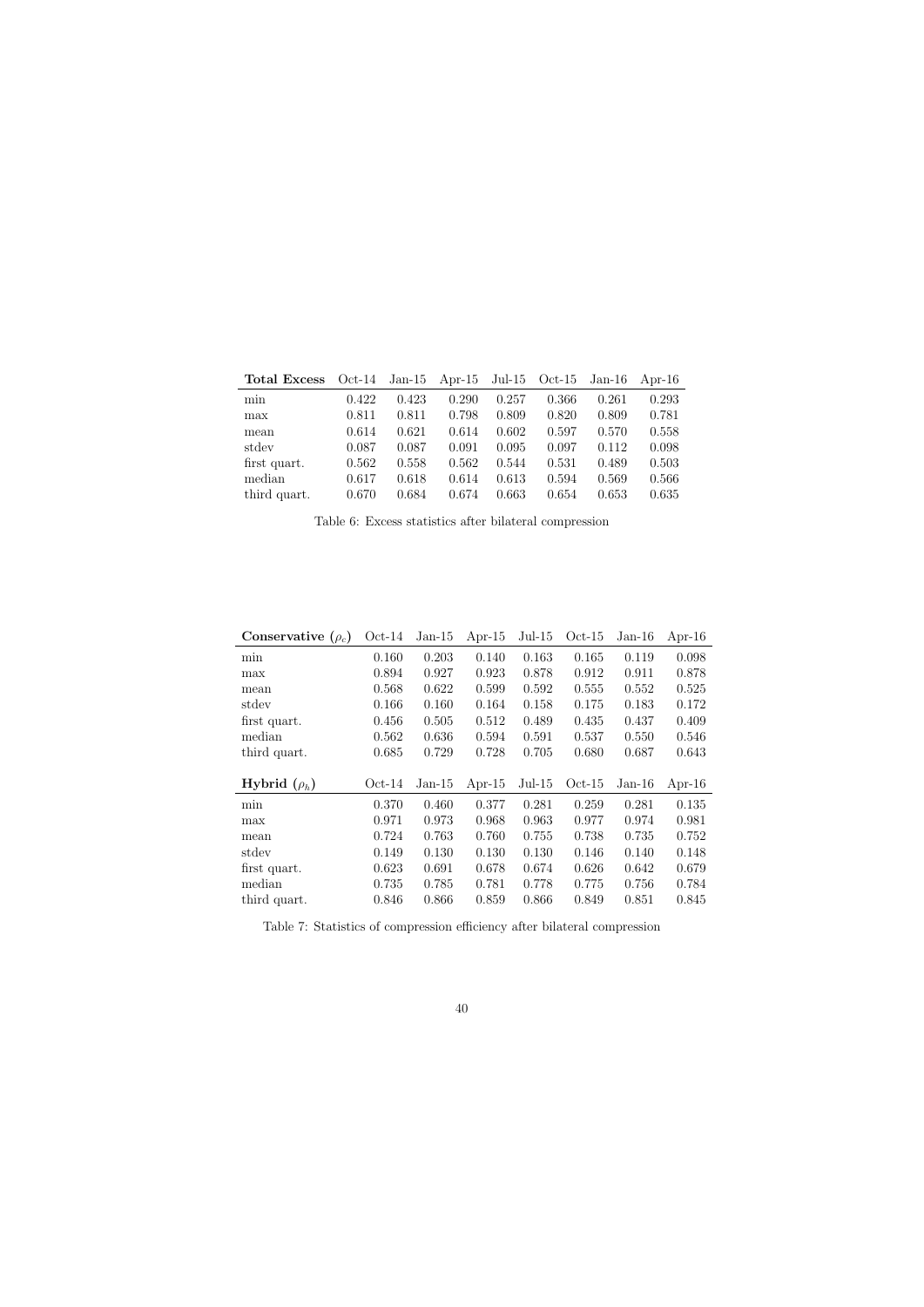

Figure 4: Time comparison of the efficiency between the application of conservative and hybrid compression on the original markets (upper panel) and application of bilateral compression on the original markets followed by conservative and hybrid compression on the bilaterally compressed markets (lower panel).

respect to the original level of notional: the beige-color related results are similar to the ones characterized in Table 4 for the conservative and hybrid approach while the blue-related results are obtained from adding the absolute bilateral results characterized in Table 4 to the absolute excess reduction for the conservative and hybrid approach as in Table 7 then dividing by the notional of the original markets.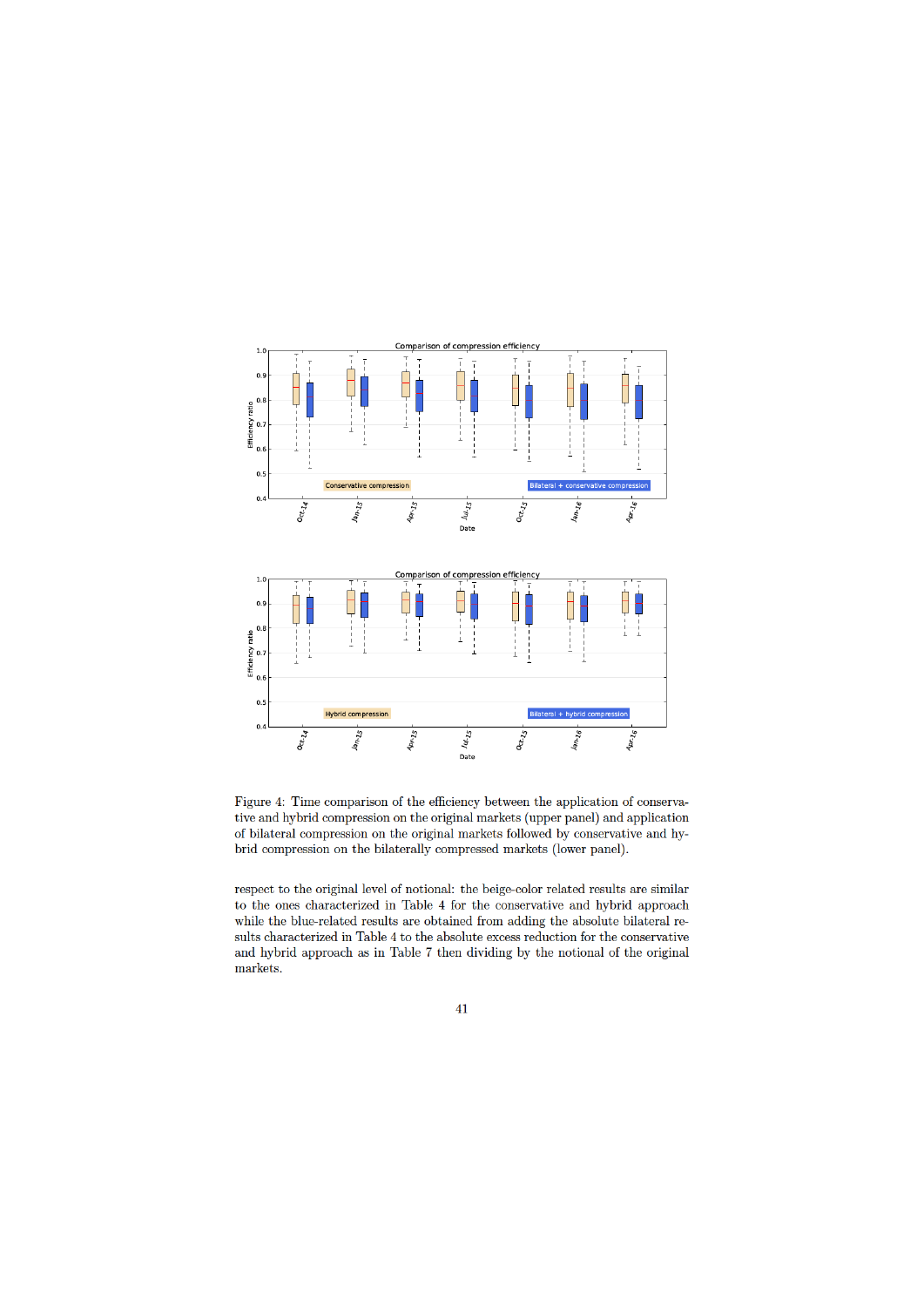From Figure 4, we observe that applying a multilateral compression algorithm on the original market is always more efficient than through the sequence of bilateral plus multilateral compression. Nevertheless, the difference for hybrid compression is very small (i.e., about a 1 percentage point improvement in the median) while it is more apparent in the conservative compression (i.e., up to 7 percentage points) showing a marked sensitivity of the conservative efficiency visa-vis prior bilateral compression step. Overall, the Figure also highlights, again, the generally high efficiency of the two multilateral approaches.

Finally, in order to better appreciate the levels of compression achievable in the CDS market, we "zoom-in" into the top 5 reference entities by notional across all time snapshots and investigate how much notional value can be eliminated via compression. The top five reference entities are all large sovereigns. For each market, let  $e_{ijk}$  be the notional contract between i and j on the k-th reference entity and  $x_k = \sum_k e_{ijk}$  be the total gross notional outstanding on reference entity k. Let  $w_k = \frac{x_k}{\sum_k x_k}$  be the relative gross notional for entity k vis-a-vis the total notional of the 5 markets aggregated. Consider the relative excess ratio  $\epsilon(G) = \frac{\Delta(G)}{x}$ , we compute the following ratio for each compression approach:

Non-conservative: 
$$
\epsilon_n^k(G) = \epsilon^k(G)
$$
,  
Hybrid:  $\epsilon_h^k(G) = \rho_h^k \times \epsilon(G)$ ,  
Conservative:  $\epsilon_c^k(G) = \rho_c^k \times \epsilon(G)$ .

Finally, we compute the weighted average for each of these ratios as follows:

Non-conservative: 
$$
\epsilon_n = \sum_{k=1}^5 (w_k \epsilon^k(G)),
$$
  
\nHybrid:  $\epsilon_h = \sum_{k=1}^5 (w_k \rho_h^k \times \epsilon(G)),$   
\nConservative:  $\epsilon_c = \sum_{k=1}^5 (w_k \rho_c^k \times \epsilon(G)).$ 

These ratios can be easily interpreted as the fraction of notional that can be eliminated over all the top five entities, when taken individually. Results for these weighted averages are reported in Figure 5. The circled series highlighted by the light blue shade represent the weighted non-conservative compression ratio  $\epsilon_n$ (which coincides with the weighted level of excess); the triangle markers represent the weighted hybrid compression ratio  $\epsilon_h$ ; the squared markers represent the conservative compression ratio  $\epsilon_c$ . From the figure, we observe again large levels of excess across time, i.e. between 60% and 70%. In addition, the conservative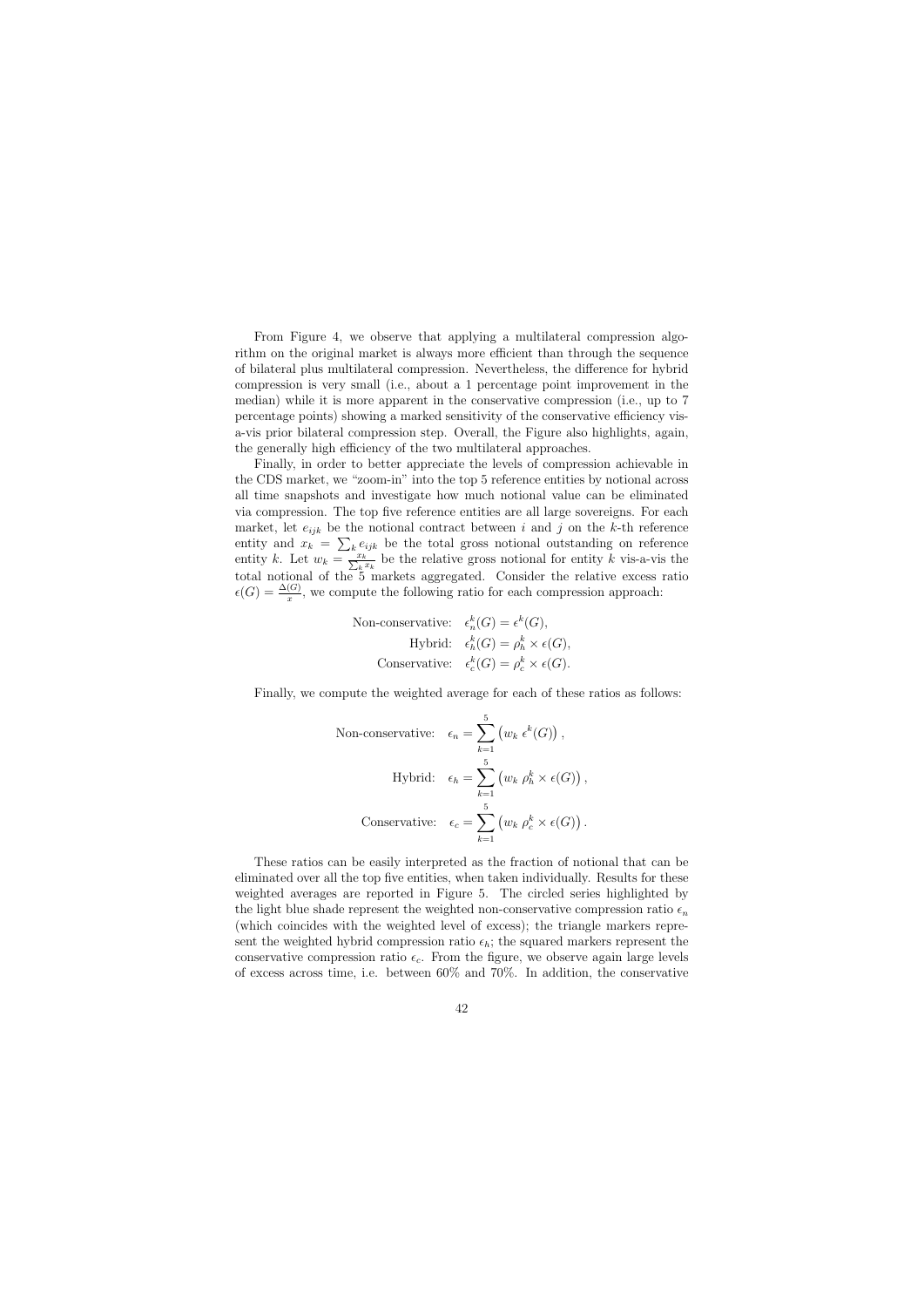

## compression ratios

Figure 5: Weighted averages of the non-conservative, hybrid and conservative compression ratios for the top-5 reference entities in our sample.

compression ratio ranges between  $40\%$  and  $50\%$  of total notional across time. This implies that, in the case of the top 5 largest single-name CDS markets and even under very conservative assumptions, almost half of the notional can be eliminated while keeping both individual net positions and counterparty relationships.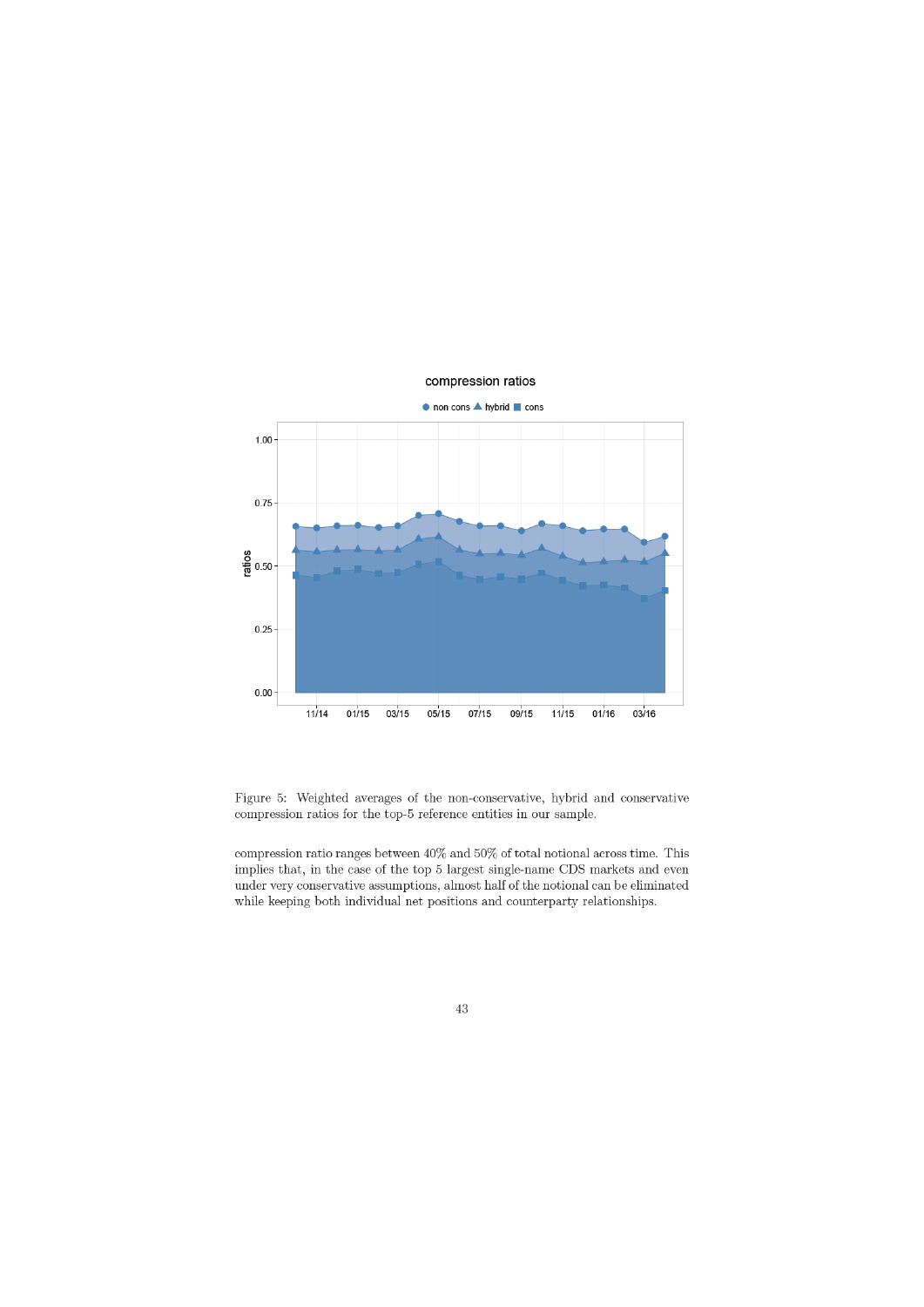# 6 Closing remarks

In this work, we show that Over-The-Counter (OTC) markets with contingent and fungible trades generate gross volumes that can far exceed the amounts satisfying every market participants' net position. We call this difference excess. In particular, we show that the activity of dealers acting as intermediaries between customers but also between other dealers is the factor determining the level of excess in a market. In turn, we show ways to removed this excess while keeping net positions satisfied through a netting operation called compression. To the best of our knowledge, this work is the first to propose a comprehensive framework to analyze the *mechanics* of compression (i.e., feasibility and efficiency conditions). Using this framework, we find the existence of a trade-off between the fraction of excess that can be eliminated from the market via compression and the degree to which the operation is limited by specific constraints, such as pre-existing trading exposures. Furthermore, using a unique granular dataset on bilateral exposures from Credit Default Swaps (CDS) contracts, we quantify the levels of excess and the efficiency of different compression procedures in real OTC markets. On average we find that around 75% of market sizes relates to excess of notional. While around 50% can in general be removed via bilateral compression, multilateral compression approaches can remove almost all the excess. In particular, we find that even the most conservative approach which satisfies pre-existing relationship constrains can eliminate up to 98% of excess in the markets.

The framework introduced in this paper accommodates several novelties. A natural extension is to allow compression over pools of multiple asset classes. Indeed, OTC market participants are often involved in several markets (D'Errico et al., 2016) and the intricacies of these layered positions can generate efficiency trade-offs (Duffie and Zhu, 2011; Cont and Kokholm, 2014). Such extension would require the introduction of explicit fungibility relationships between the different classes of obligations and means to identifying the cost and benefits of compression.

Along these lines, as OTC trades are increasingly called for standardization and mandatory central clearing, the role of Central Clearing Counterparties (CCPs) in determining excess and efficiency of compression is hence becoming a paramount matter. While we do not explicitly tackle this aspect, a simple intuition can be drawn from the results. In fact, CCPs in our framework would be peculiar nodes: they would have a strictly balanced position. In case the market contains only one CCP and all trades are cleared, the excess in the market would simply be equal to half of the aggregate gross notional. In fact, each bilateral trade would be novated to the CCP resulting in a double counting of the related notional. Nevertheless, in the presence of several CCPs and the co-existence of cleared and non-cleared trades, the situation becomes non-trivial as the deter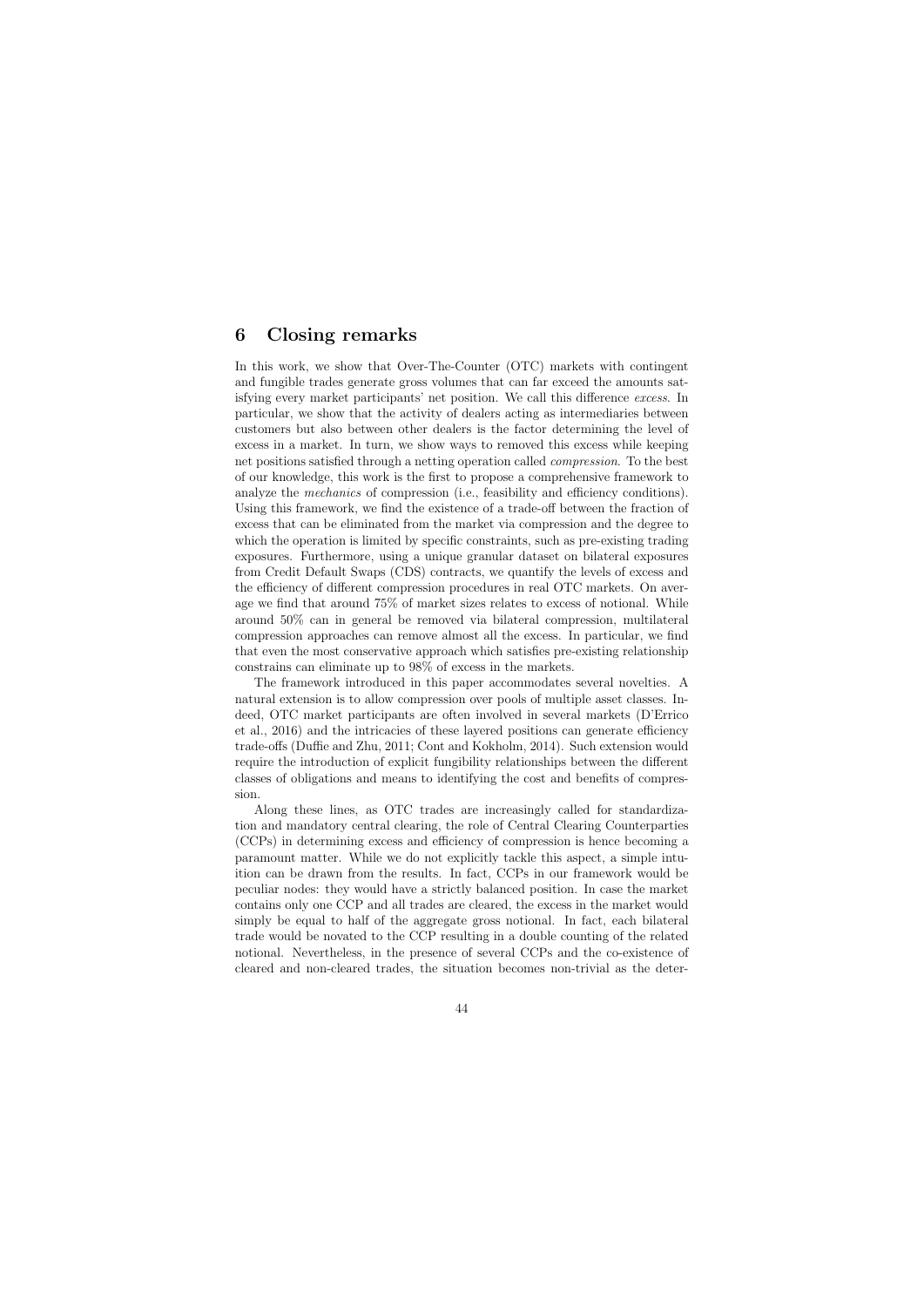mination of excess and compression efficiency will depend on the level of both cleared and uncleared trades. Such analysis is straightforward using our framework. Note that the effect on the efficiency of CCPs in presence of compression is also non-trivial as discussed by Duffie and Zhu (2011).

The role that compression can play for systemic risk mitigation is major. Our results show the way compression, by reducing counterparty gross exposures, may limit the effects of contagion in times of distress. Interestingly, at the onset of the Great Financial Crisis, Lehman, which was believed to be counterparty to around \$5 trillion of CDS contracts (Haldane, 2009) was reportedly subject to a compression exercise run in collaboration with policymakers<sup>20</sup>. However, the attempt was unsuccessful due to technical limitations and timing constraints. Though it is difficult to gauge the exact impact of a successful procedure, our findings suggest that, as a major dealer, Lehman's portfolio might have been largely compressed potentially curbing the systemic effects of its default.

In general, the relationship between compression and financial stability can be explored in several ways. Here, we list three major avenues. The first relates to the elimination (or mitigation) of the effects of chains of obligations, which have been identified as a source of uncertainty and instability by Roukny et al. (2016) and giving rise to frictions such as payments gridlocks (Rotemberg, 2011). Given these premises, compression provides an additional mechanism to mitigate these effects. Second, compression naturally leads to a reshaping of the underlying web of exposures. Compression solutions could, in some cases, concentrate exposures into specific market segments. While this effect can be both intended or unintended, it does involve non-negligible changes in counterparty risk, levels of collateral exchange, etc. Third, compression impacts capital management by its effect leverages. For example, OTC derivative exposures are accounted for in the Basel III leverage ratio. Banks' capital must therefore include those gross exposures. As compression reduces gross exposures, banks lower the amount of capital necessary to cover the same positions. There can be two views on the matter. On the one hand, reducing capital requirements frees up "unused" leverage, reduces inventory costs for dealers and thus increases liquidity. On the other hand, reducing capital requirements affects the loss absorption capacity of market participants potentially making the stability of the market as a whole worse off.

Finally, our framework does not pertain uniquely to contingent claims arising from financial institutions. It can also find applications for non-financial firms, thereby allowing to quantify the levels of excess and potential compression in the real economy. Indeed, as long as a market exhibits outstanding fungible positions and intermediaries, compression may reduce the total amount of outstanding debt due and liquidity needs (Kiyotaki et al., 1997).

<sup>20</sup>See the Bloomberg article by B. Ivry, C. Harper and M. Pittman, "Missing Lehman Lesson of Shakeout Means Too Big Banks May Fail" September 8, 2009.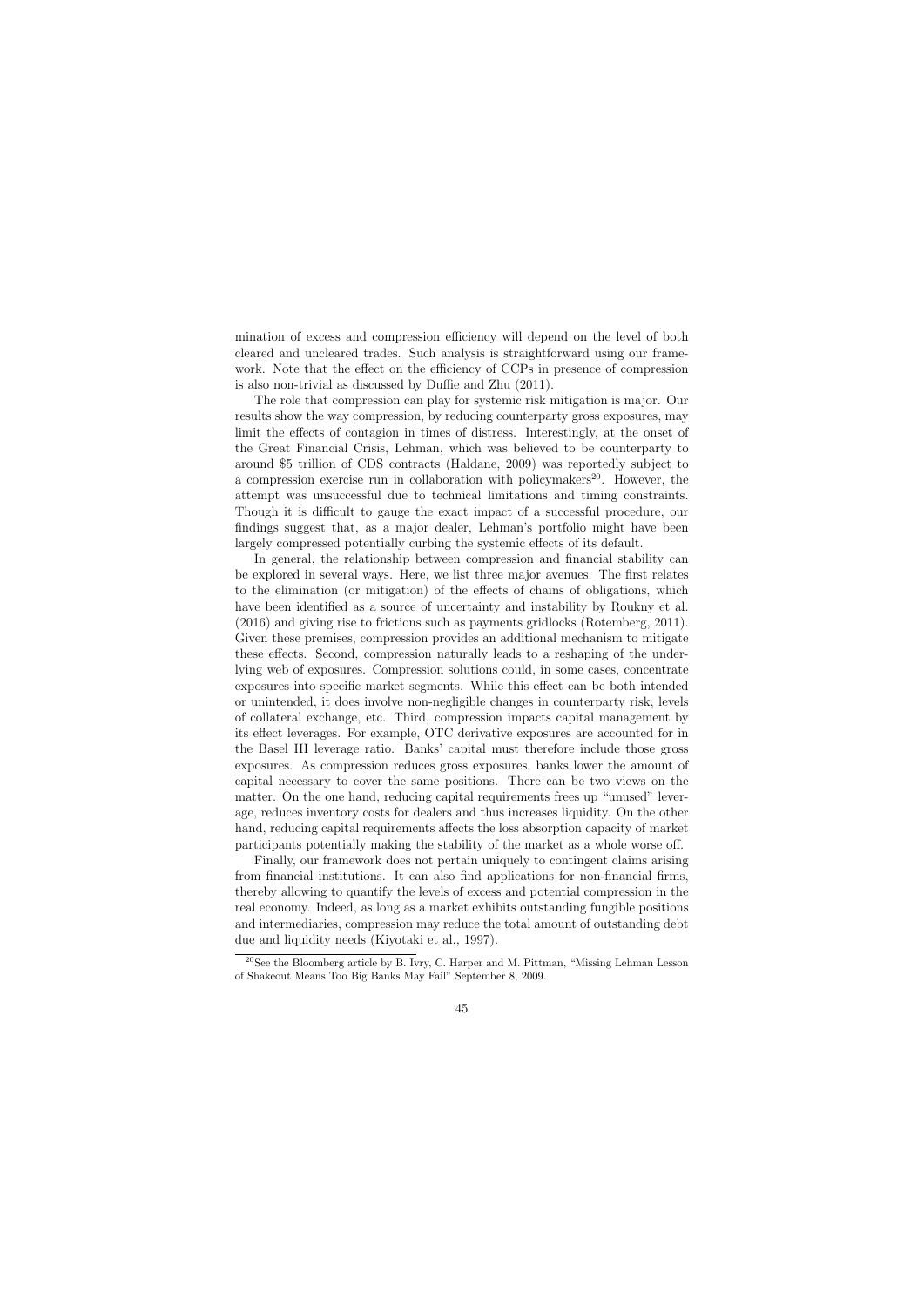# References

- Abad, J., Aldasoro, I., Aymanns, C., D'Errico, M., Fache Rousova, L., Hoffmann, P., Langfield, S., Neychev, M., and Roukny, T. (2016). Shedding light on dark markets: first insights from the new EU-wide OTC derivative dataset. ESRB Occasional Paper Series No 11-16.
- Acemoglu, D., Ozdaglar, A., and Tahbaz-Salehi, A. (2015). Systemic risk and stability in financial networks. American Economic Review, 105(2):564–608.
- Ahuja, R. K., Magnanti, T. L., and Orlin, J. B. (1993). Network flows: theory, algorithms, and applications. Prentice Hall.
- Ali, R., Vause, N., and Zikes, F. (2016). Systemic risk in derivatives markets: a pilot study using CDS data. Bank of England Financial Stability Paper, (38).
- Allen, F. and Babus, A. (2009). Networks in finance. The Network Challenge: Strategy, Profit, and Risk in an Interlinked World.
- Allen, F. and Gale, D. (2000). Financial contagion. Journal of Political Economy,  $108(1):1-33.$
- Allen, F. and Santomero, A. M. (1997). The theory of financial intermediation. Journal of Banking & Finance,  $21(11):1461-1485$ .
- Atkeson, A. G., Eisfeldt, A. L., and Weill, P.-O. (2013). The market for OTC derivatives. Technical report, National Bureau of Economic Research.
- Atkeson, A. G., Eisfeldt, A. L., and Weill, P.-O. (2015). Entry and exit in OTC derivatives markets. Econometrica, 83(6):2231–2292.
- Babus, A. (2016). The formation of financial networks. The RAND Journal of Economics, 47(2):239–272.
- Benos, E., Wetherilt, A., and Zikes, F. (2013). The structure and dynamics of the UK credit default swap market. Bank of England Financial Stability Paper, (25).
- BIS (2015). OTC derivatives statistics at end-June 2015. Technical report, Basel Committee on Banking Supervision - Bank of International Settlements.
- BIS (2016). Minimum capital requirements for market risk. Technical report, Basel Committee on Banking Supervision - Bank of International Settlements.
- Blundell-Wignall, A. and Atkinson, P. (2010). Thinking beyond Basel III. OECD Journal: Financial Market Trends, 2010(1):9–33.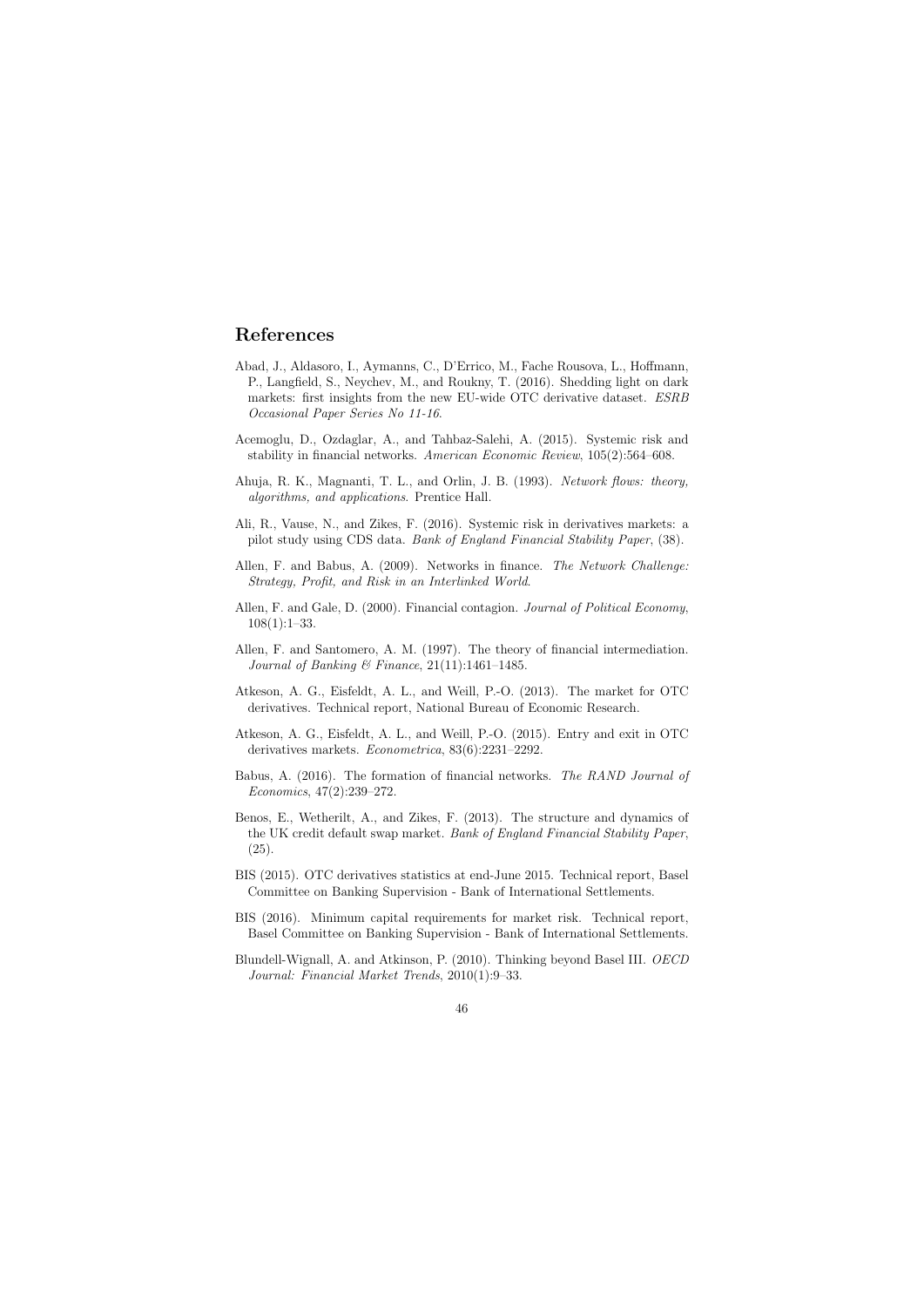- Burnham, J. (1991). Current structure and recent developments in foreign exchange markets. editor: S. Khoury, Recent Developments in International Banking and Finance, pages 123—-153.
- Cont, R. and Kokholm, T. (2014). Central clearing of OTC derivatives: bilateral vs multilateral netting. Statistics & Risk Modeling,  $31(1):3-22$ .
- Craig, B. and Von Peter, G. (2014). Interbank tiering and money center banks. Journal of Financial Intermediation, 23(3):322–347.
- D'Errico, M., Battiston, S., Peltonen, T., and Scheicher, M. (2016). How does risk flow in the Credit Default Swap market? European Systemic Risk Board Working Paper Series No 33.
- Duffie, D. (2012). Dark markets: Asset pricing and information transmission in over-the-counter markets. Princeton University Press.
- Duffie, D. et al. (2016). Financial regulatory reform after the crisis: An assessment. In ECB Forum on Central Banking on "The Future of the International Monetary and Financial Architecture, pages 27–29.
- Duffie, D., Gârleanu, N., and Pedersen, L. H. (2005). Over-the-Counter Markets. Econometrica, 73(6):1815–1847.
- Duffie, D. and Zhu, H. (2011). Does a central clearing counterparty reduce counterparty risk? Review of Asset Pricing Studies, 1(1):74–95.
- Ehlers, T. and Eren, E. (2016). The changing shape of interest rate derivatives markets. BIS Quarterly Review.
- Elliott, M., Golub, B., and Jackson, M. O. (2014). Financial networks and contagion. American Economic Review, 104(10):3115–3153.
- European Central Bank (2009). Credit Default Swaps and Counterparty Risk.
- Flannery, M. J. (1996). Financial crises, payment system problems, and discount window lending. Journal of Money, Credit and Banking, 28(4):804–824.
- Flood, M. D. (1994). Market structure and inefficiency in the foreign exchange market. Journal of International Money and Finance, 13(2):131–158.
- Fricke, D. and Lux, T. (2015). Core–periphery structure in the overnight money market: evidence from the e-mid trading platform. Computational Economics, 45(3):359–395.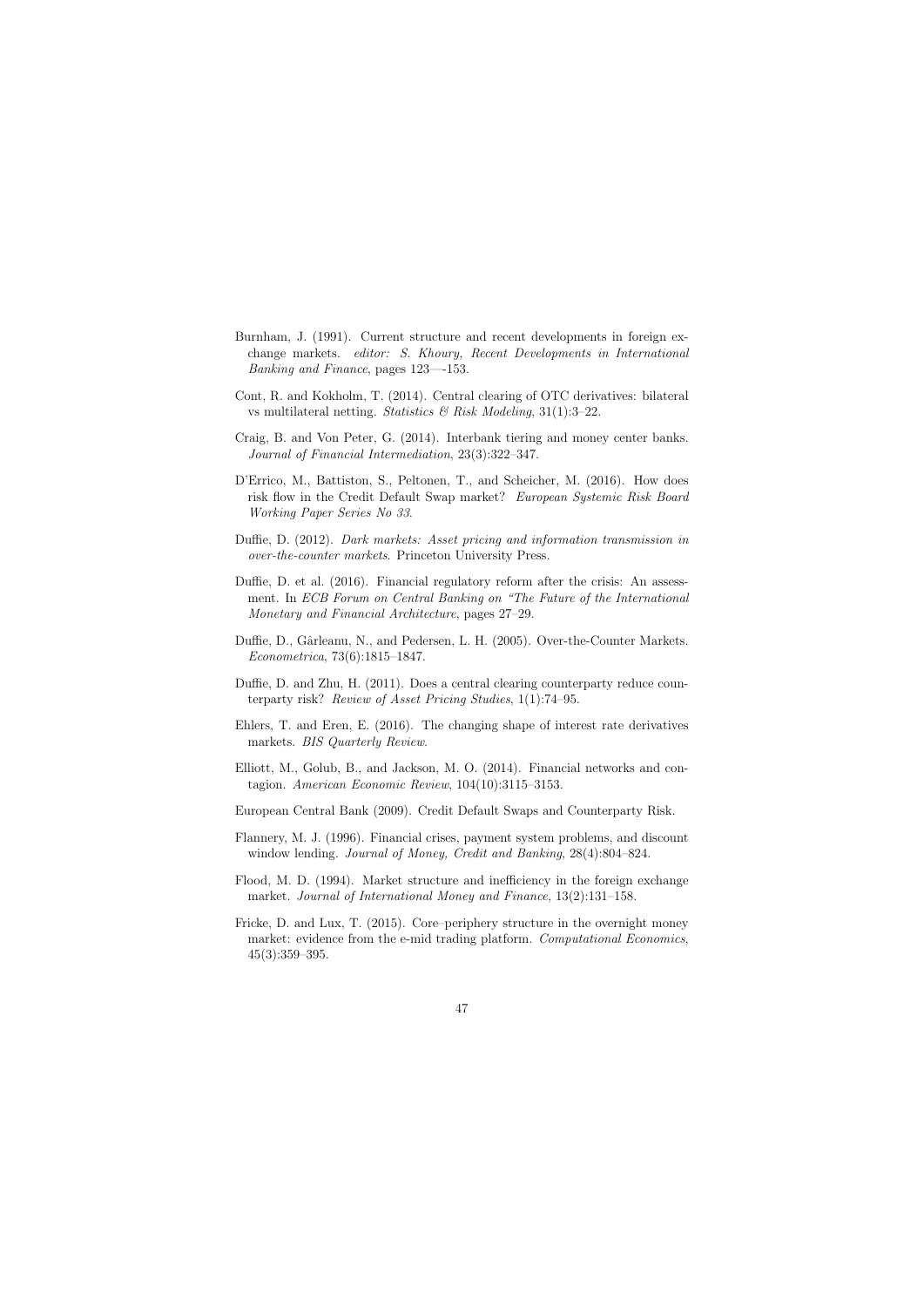- Gofman, M. (2016). Efficiency and stability of a financial architecture with too interconnected to fail institutions. Journal of Financial Economics, forthcoming.
- Gros, D. (2010). Too interconnected to fail = too big to fail: What's in a leverage ratio? CEPS Commentary, 28.
- Haldane, A. G. (2009). Rethinking the financial network. Speech delivered at the Financial Student Association, Amsterdam, The Netherlands.
- in't Veld, D. and van Lelyveld, I. (2014). Finding the core: Network structure in interbank markets. Journal of Banking & Finance, 49:27–40.
- ISDA (2105). The impact of compression on the interest rate derivatives market. Technical report, International Swaps and Derivatives Association - Research Note.
- Kiyotaki, N., Moore, J., et al. (1997). Credit chains. Journal of Political Economy, 105(21):211–248.
- Lyons, R. K. (1995). Tests of microstructural hypotheses in the foreign exchange market. Journal of Financial Economics, 39(2):321–351.
- Lyons, R. K. (1997). A simultaneous trade model of the foreign exchange hot potato. Journal of International Economics, 42(3-4):275–298.
- O'Kane, D. (2014). Optimizing the compression cycle: algorithms for multilateral netting in OTC derivatives markets. Available at SSRN 2273802.
- Peltonen, T. A., Scheicher, M., and Vuillemey, G. (2014). The network structure of the CDS market and its determinants. Journal of Financial Stability, 13:118– 133.
- Rotemberg, J. J. (2011). Minimal settlement assets in economies with interconnected financial obligations. Journal of Money, Credit and Banking, 43(1):81– 108.
- Roukny, T., Battiston, S., and Stiglitz, J. E. (2016). Interconnectedness as a source of uncertainty in systemic risk. Journal of Financial Stability (in press).
- Schrimpf, A. (2015). Outstanding OTC derivatives positions dwindle as compression gains further traction. BIS Quarterly Review, pages 24–5.
- Shachar, O. (2012). Exposing the exposed: Intermediation capacity in the credit default swap market. Federal Researve Bank of New York Working Paper.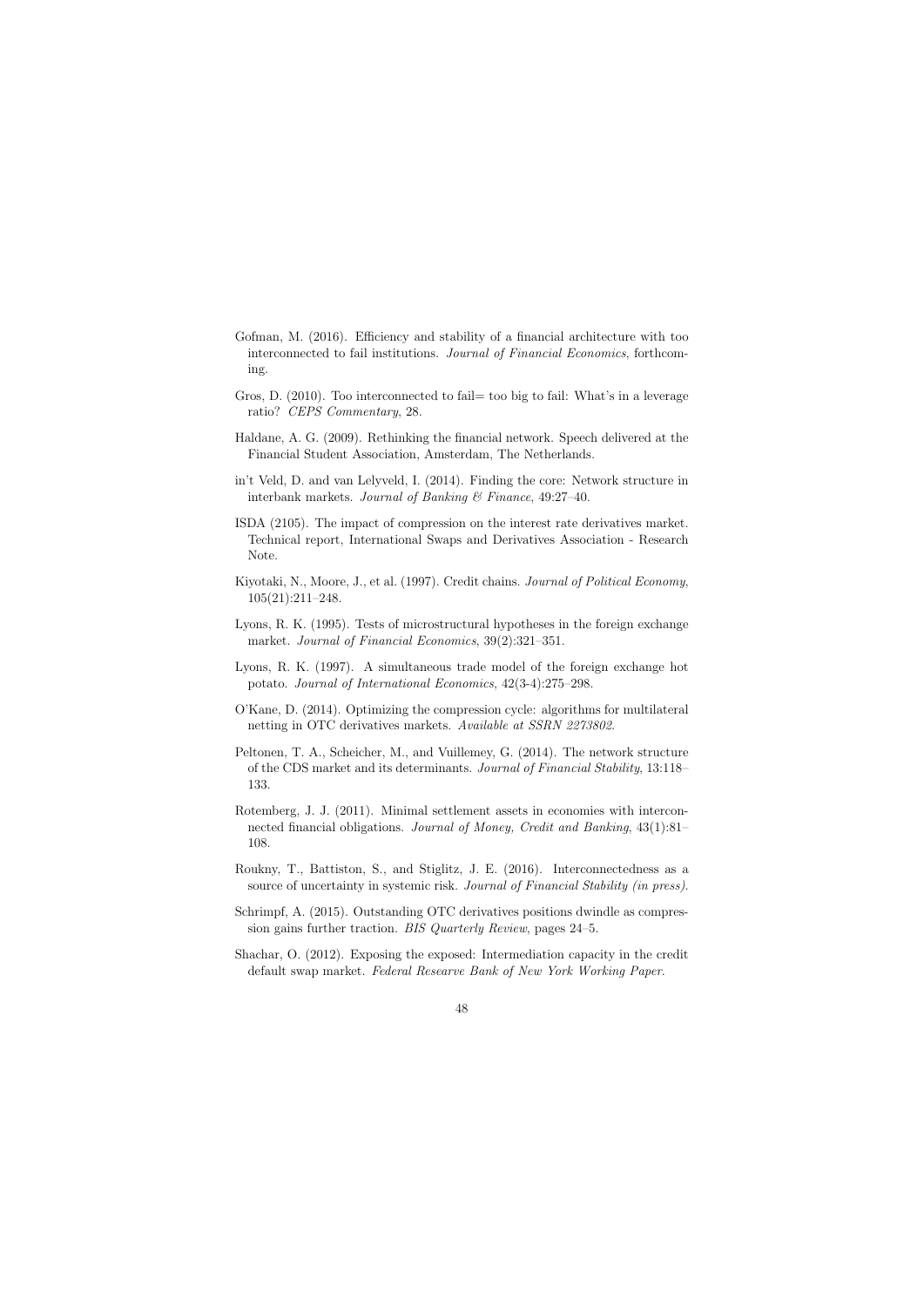- Stulz, R. M. (2010). Credit default swaps and the credit crisis. The Journal of Economic Perspectives, 24(1):73–92.
- Yellen, J. (2013). Interconnectedness and systemic risk: Lessons from the financial crisis and policy implications. Speech presented at The American Economic Association/American Finance Association joint luncheon, San Diego, CA.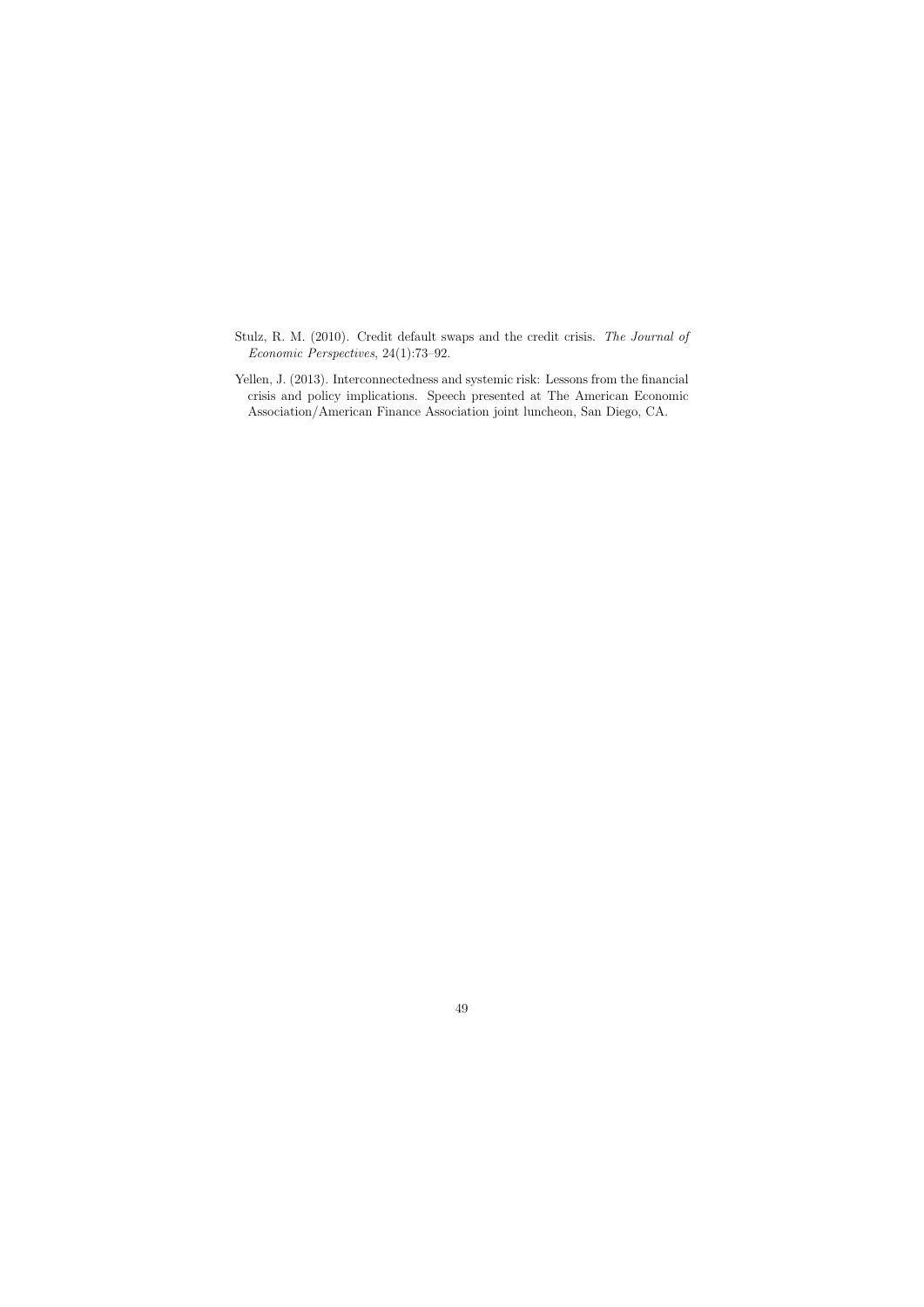# A Proofs

## A.1 Proposition 1

Proof. The proof consists of two steps.

1. First, we show that given a market  $G = (N, E)$ , we can always find a netequivalent market  $G'$  with total notional of  $x'$  as in Equation 1.

Consider the partition of N into the following disjoint subsets:  $N^+$  =  ${i|v_i^{net} > 0}, N^- = {i|v_i^{net} < 0}$  and  $N^0 = {i|v_i^{net} = 0}$  (such that  $N =$  $N^+ \bigcup N^- \bigcup N^0$ ). Let  $B \in N \times N$  be a new set of edges (each with weight  $b_{ij}$ ) such that:

- $\forall b_{ij}$  s.t.  $(i, j) \in B$ ,  $i \in N^+, j \in N^-$ ;
- $\sum_j b_{ij} = v_i^{net}, \quad \forall i \in N^+;$
- $\sum_i b_{ij} = v_j^{net}, \quad \forall j \in N^-$ .

The total notional of the market  $G' = (N, B)$  is thus given by:

$$
x' = \sum_{i} \sum_{j} b_{ij} = \sum_{i \in V^{+}} v_i^{net} = \sum_{i \in V^{-}} |v_i^{net}|.
$$

As edges in  $B$  only link two nodes within  $N$  (i.e., the system is closed), the sum of all net position is equal to 0:  $\sum_i v_i^{net} = 0$ . Hence, we have:  $\sum_{i\in V^+} v_i^{net} + \sum_{j\in V^-} v_j^{net} = 0$ . We see that, in absolute terms, the sum of net positions of each set  $(V^+$  and  $V^-$ ) are equal:  $|\sum_{i\in V^+} v_i^{net}| = |\sum_{j\in V^-} v_j^{net}|$ . As all elements in each part have the same sign by construction, we obtain:  $\sum_{i\in V^+} |v_i^{net}| = \sum_{j\in V^-} |v_j^{net}|$ . As a result, we have:  $\sum_{i\in V^+} v_i^{net} =$ 1  $\frac{1}{2}|\sum_{i\in V}v_i^{net}|.$ 

2. Second, we show that  $x'$  is the minimum total notional attainable from a net-equivalent operation over  $G = (N, E)$ . We proceed by contradiction. Consider  $G' = (N, B)$  as defined above and assume there exists a  $G^* =$  $(N, B^*)$  defined as a net-equivalent market to G' such that  $x^* < x'$ . At the margin, such result can only be obtained by a reduction of some weight in B:  $\exists b_{ij}^* < b_{ij}$ . If  $x^* < x'$ , then there exists at least one node for which this reduction is not compensated and thus  $\exists v_i^{net} < v_i^{net}$ . This violates the net-equivalent condition. Hence,  $x' = \sum_{i: v_i^N > 0}^n v_i^N$  is the minimum net equivalent notional.

×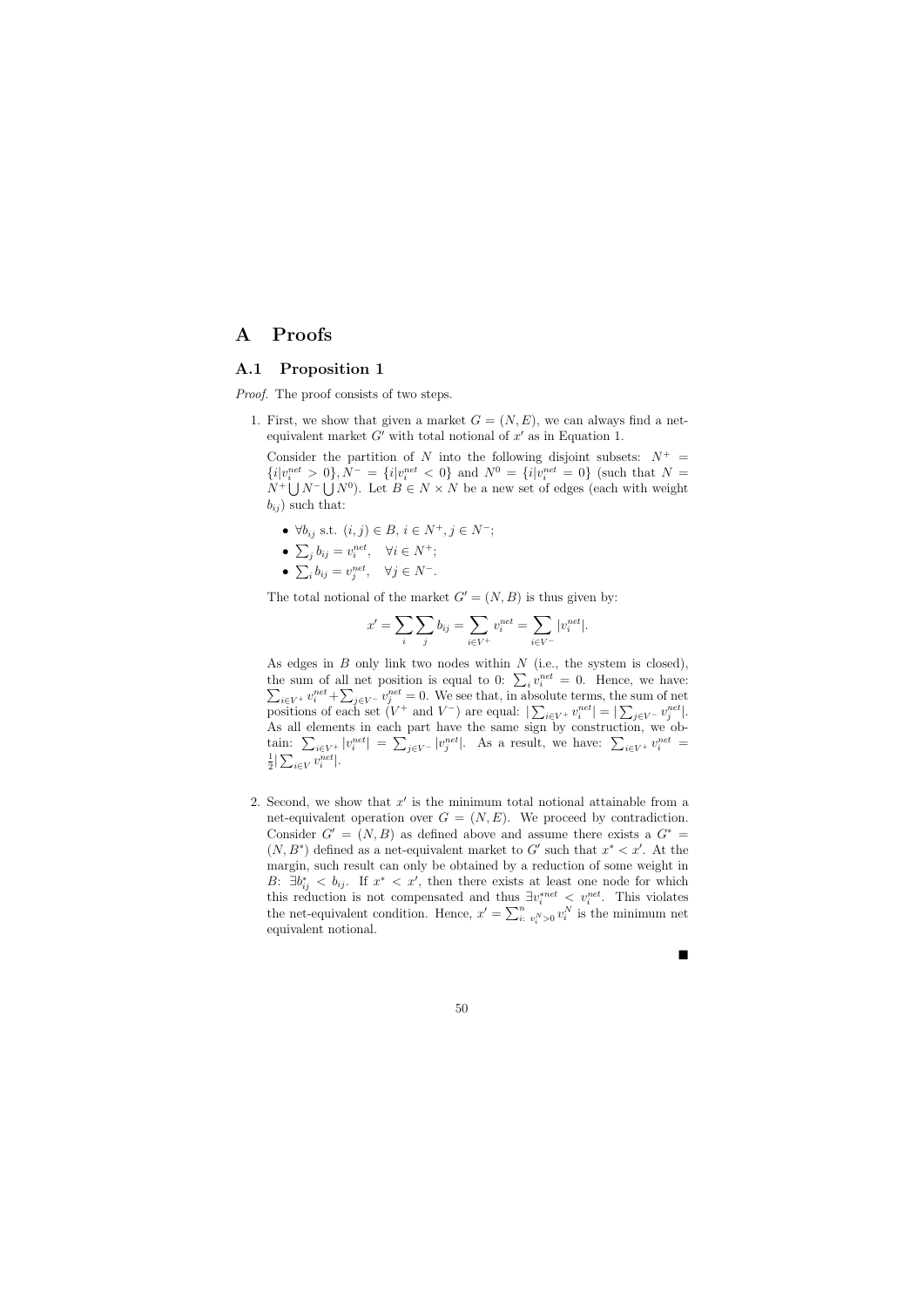#### A.2 Lemma 1

*Proof.* By definition,  $\delta(i) = 1 \Leftrightarrow \sum_j e_{ij} \cdot \sum_j e_{ji} > 0$ : a dealer has thus both outgoing and incoming edges. Then it holds that:

$$
\delta(i) = 1 \Rightarrow v_i^{gross} > |v_i^{net}| \Leftrightarrow \sum_j e_{ij} + \sum_j e_{ji} > \left| \sum_j e_{ij} - \sum_j e_{ji} \right|.
$$

In contrast, for a customer  $\sum_j e_{ij} \cdot \sum_j e_{ji} = 0$  and thus  $\delta(i) = 0$ . Then it holds that:

$$
\delta(i) = 0 \Rightarrow v_i^{gross} = |v_i^{net}| \Leftrightarrow \sum_j e_{ij} + \sum_j e_{ji} = \left| \sum_j e_{ij} - \sum_j e_{ji} \right|.
$$

The equality is simply proven by the fact that if  $i$  is a customer selling (resp. buying) in the market, then  $\sum_j e_{ji} = 0$  (resp.  $\sum_j e_{ij} = 0$ ) and thus both ends of the above equation are equal.

If  $G = (N, E)$  has  $\sum_{i \in N} \delta(i) = 0$ , then all market participants are customers, and we thus have:  $v_i^{gross} = |v_i^{net}| \; \forall i \in N$ . As a result, the excess is given by

$$
\Delta(G) = x - \frac{1}{2} \sum_{i} |v_i^{net}| = x - \frac{1}{2} \sum_{i} |v_i^{gross}|.
$$

As in the proof of Proposition 1, the market we consider is closed (i.e., all edges relate to participants in N) and thus:  $\sum_i |v_i^{gross}|$  $\left| \sum_{i=1}^{gross} \right| = 2x$ . We thus have no excess in such market:  $\Delta(G) = 0$ .

If  $G = (N, E)$  has  $\sum_{i \in N} \delta(i) > 0$ , then some market participants have  $v_i^{gross} > 0$  $|v_i^{net}|$ . As a result, the excess is given by:

$$
\Delta(G) = x - \frac{1}{2} \sum_{i} |v_i^{net}| = \frac{1}{2} \sum_{i} |v_i^{gross}| - \frac{1}{2} \sum_{i} |v_i^{net}| =
$$

$$
= \sum_{i} |v_i^{gross}| - \sum_{i} |v_i^{net}| > 0
$$

п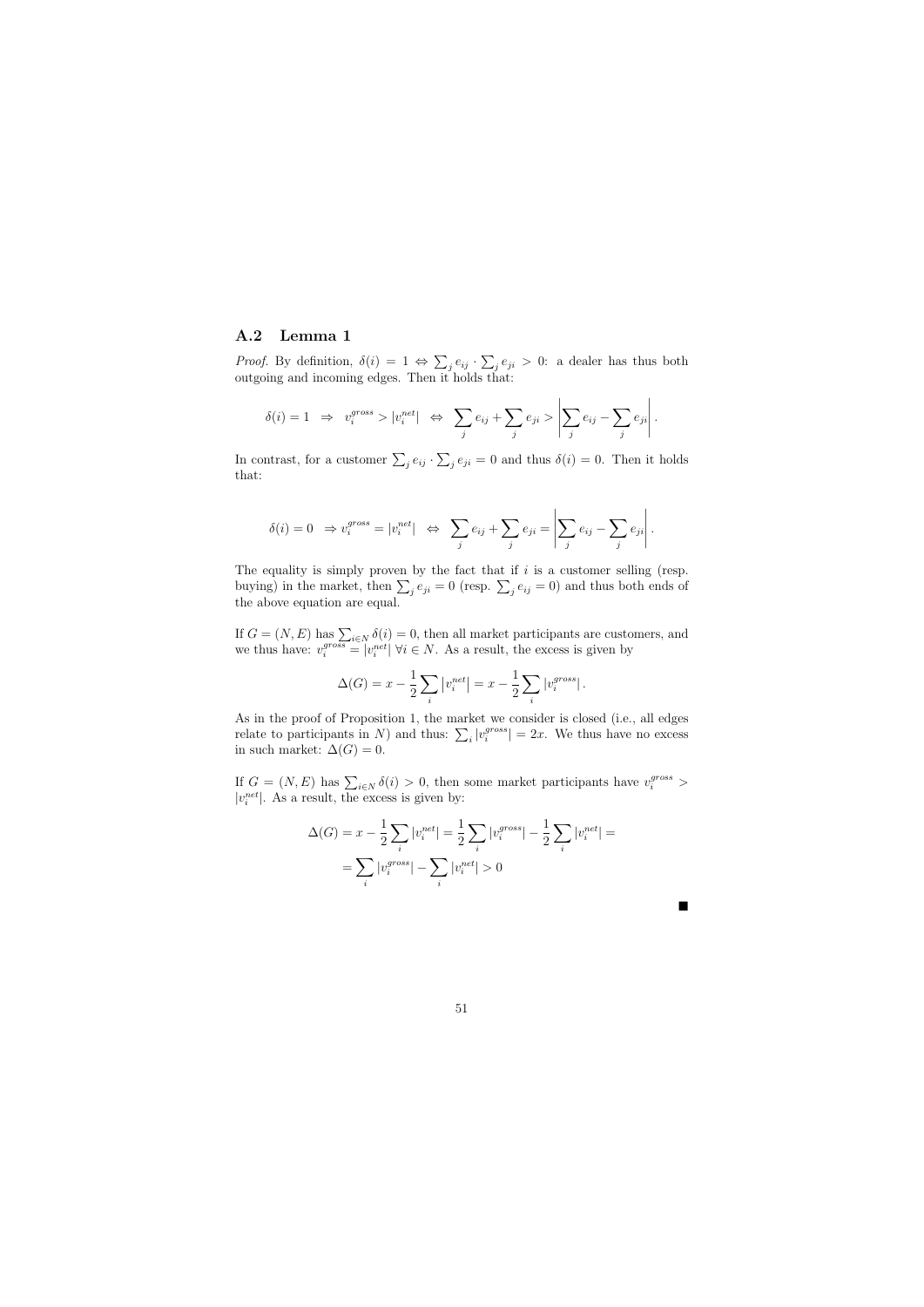## A.3 Proposition 2

i

Proof. For sake of clarity, in the following we only focus the notation on the set of edges for the computation of excess. In general, let us decompose the set of edges E in two subsets A and B such that  $E = A \cup B$  and  $\sum_{ij} e_{ij} = \sum_{ij} a_{ij} + \sum_{ij} b_{ij}$ . We want to verify if

$$
\Delta(E) = \Delta(A) + \Delta(B)
$$

We decompose each part according to the definition of excess:

$$
\sum_{ij} e_{ij} - 0.5 \sum_{i} |\sum_{j} (e_{ij} - e_{ji})| = \sum_{ij} a_{ij} - 0.5 \sum_{i} |\sum_{j} (a_{ij} - a_{ji})| + \sum_{ij} b_{ij} +
$$
  
\n
$$
-0.5 \sum_{i} |\sum_{j} (e_{ij} - e_{ji})| = -0.5 \sum_{i} |\sum_{j} (a_{ij} - a_{ji})| +
$$
  
\n
$$
-0.5 \sum_{i} |\sum_{j} (e_{ij} - e_{ji})| = -0.5 \sum_{i} |\sum_{j} (a_{ij} - a_{ji})| +
$$
  
\n
$$
-0.5 \sum_{i} |\sum_{j} (b_{ij} - b_{ji})|
$$
  
\n
$$
\sum_{i} |\sum_{j} (e_{ij} - e_{ji})| = \sum_{i} |\sum_{j} (a_{ij} - a_{ji})| + \sum_{i} |\sum_{j} (b_{ij} - b_{ji})|
$$
  
\n
$$
\sum_{i} |\sum_{j} (e_{ij} - e_{ji})| = \sum_{i} |\sum_{j} (a_{ij} - a_{ji})| + \sum_{i} |\sum_{j} (b_{ij} - b_{ji})|
$$
  
\n
$$
\sum_{i} |\sum_{j} (a_{ij} + b_{ij} - a_{ji} - b_{ji})| = \sum_{i} |\sum_{j} (a_{ij} - a_{ji})| + \sum_{i} |\sum_{j} (b_{ij} - b_{ji})|
$$
  
\n
$$
\sum_{i} |\sum_{j} (a_{ij} - a_{ji}) + \sum_{j} (b_{ij} - b_{ji})| = \sum_{i} (|\sum_{j} (a_{ij} - a_{ji})| + |\sum_{j} (b_{ij} - b_{ji})|)
$$

This later relationship is not true in general due to the convexity of the absolute value function. Using Jensen's inequality we thus have the following relationship:

$$
\Delta(E) \ge \Delta(A) + \Delta(B)
$$

We now identify specific cases under our framework in which the relationship holds. Let us decompose the original additivity expression:

$$
\Delta(E) = \Delta(E^D) + \Delta(E^C)
$$
  

$$
\sum_{i} |\sum_{j} (e_{ij} - e_{ji})| = \sum_{i} |\sum_{j} (e_{ij}^D - e_{ji}^D)| + \sum_{i} |\sum_{j} (e_{ij}^C - e_{ji}^C)|
$$

We can decompose each part in the context of a dealer-customer network.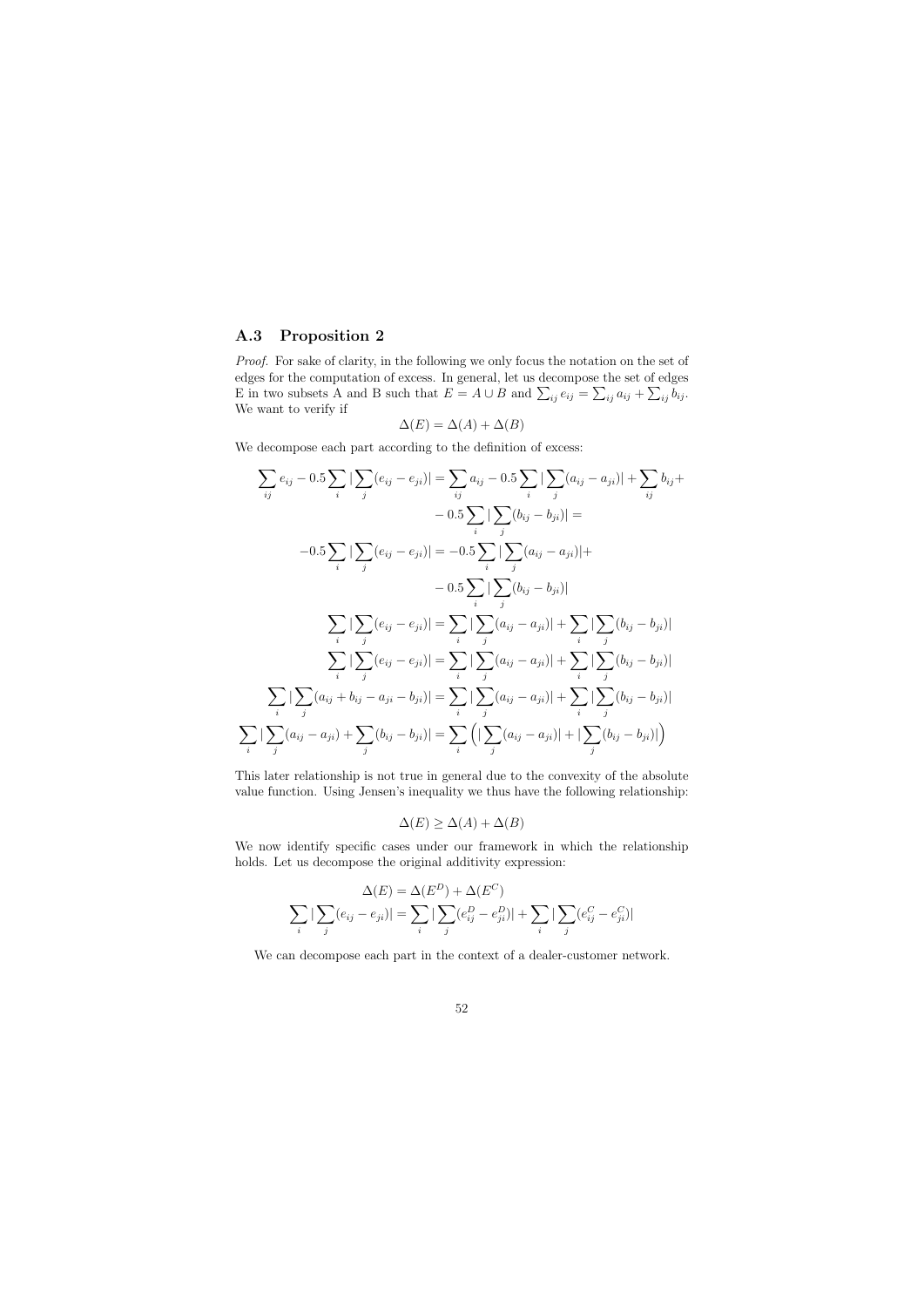## 1) For the whole network we have

$$
\sum_{i} |\sum_{j} (e_{ij} - e_{ji})| = \sum_{d}^{daler} |\sum_{j} (e_{dj} - e_{jd})| + \sum_{c}^{customer} |\sum_{j} (e_{cj} - e_{jc})|
$$
\n
$$
= \sum_{d} |\sum_{j} (e_{dj} - e_{jd})| + \sum_{c^{+}}^{customer} |\sum_{j} (e_{c^{+}j} - e_{jc^{+}})| +
$$
\n
$$
= \sum_{c}^{customer} |\sum_{j} (e_{cj} - e_{jc})| =
$$
\n
$$
= \sum_{d} |\sum_{j} (e_{dj} - e_{jd})| + \sum_{c^{+}}^{customer} |\sum_{j} (e_{c^{+}j})| +
$$
\n
$$
= \sum_{c}^{customer} |\sum_{j} (-e_{jc^{-}})| =
$$
\n
$$
= \sum_{d}^{daler} |\sum_{j} (e_{dj} - e_{jd})| + \sum_{c^{+}}^{customer} \frac{customer}{d} \sum_{c^{-}} e_{c+d} + \sum_{c^{-}}^{customer} \frac{dealer}{d} e_{dc^{-}}
$$

2) For the dealer network we have

$$
\sum_{i} \left| \sum_{j} (e_{ij}^{D} - e_{ji}^{D}) \right| = \sum_{d}^{dender} \left| \sum_{h} (e_{dh}^{D} - e_{hd}^{D}) \right|
$$

3) For the customer network we have

$$
\sum_{i} |\sum_{j} (e_{ij}^{C} - e_{ji}^{C})| = \sum_{d}^{dealer} |\sum_{j} (e_{dj}^{C} - e_{jd}^{C})| +
$$
  
+ 
$$
\sum_{c^{+}} |\sum_{j} (e_{c^{+}j}^{C} - e_{jc^{+}}^{C})| \sum_{c^{-}}^{\text{customer}^{-}} |\sum_{j} (e_{c^{-}j}^{C} - e_{jc^{-}}^{C})|
$$
  
= 
$$
\sum_{d} \sum_{j} |e_{dj}^{C} - e_{jd}^{C}| + \sum_{c^{+}}^{\text{customer}^{+} dealer} \sum_{d} e_{c^{+}d}^{C} + \sum_{c^{-}}^{\text{customer}^{-} dealer} \sum_{d} e_{dc^{-}}^{C}
$$

Combining equations, we obtain:

$$
\sum_{d}^{dealer} |\sum_{j}^{n} (e_{dj} - e_{jd})| = \sum_{d}^{dealer} |\sum_{h}^{dealer} (e_{dh}^{D} - e_{hd}^{D})| + \sum_{d}^{dealer} |\sum_{c}^{customer} (e_{dc}^{C} - e_{cd}^{C})|
$$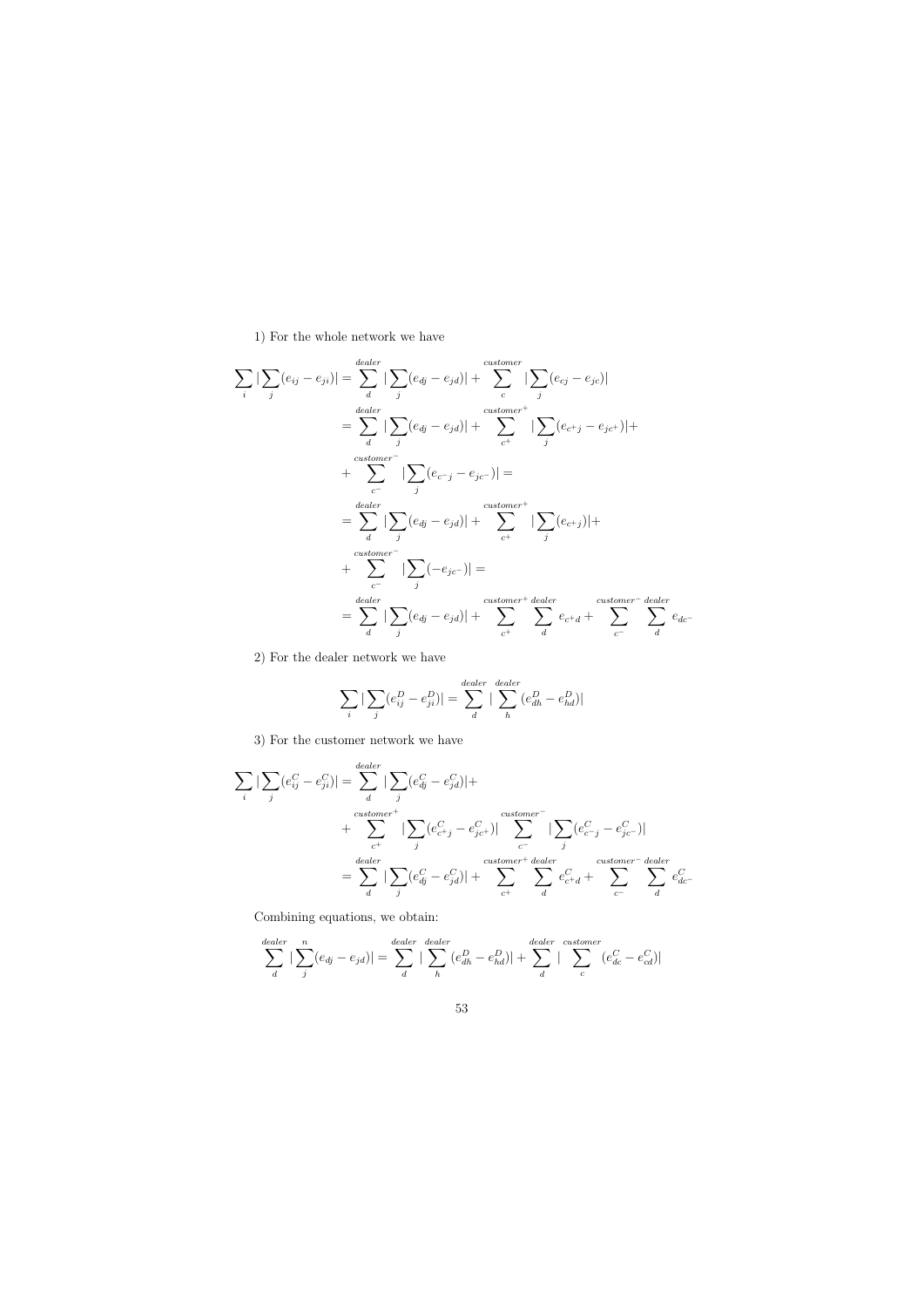We continue decomposing the different elements.

1) For the whole network:

$$
\sum_{d}^{dealer} |\sum_{j}^{n} (e_{dj} - e_{jd})| = \sum_{d}^{dealer} |\sum_{h}^{dealer} (e_{dh} - e_{hd}) + \sum_{c^{+}}^{customer^{+}} (e_{dc^{+}} - e_{c^{+}d}) + \sum_{c^{-}}^{customer^{-}} (e_{dc^{-}} - e_{c^{-}d})|
$$

$$
= \sum_{d}^{dealer} |\sum_{h}^{dealer} (e_{dh} - e_{hd}) + \sum_{c^{+}}^{customer^{+}} e_{dc^{+}} - \sum_{c^{-}}^{customer^{-}} e_{c^{-}d}|
$$

2) for the dealer and customer networks:

$$
\sum_{d}^{dealer} |\sum_{h}^{dealer} (e_{dh}^{D} - e_{hd}^{D})| + \sum_{d}^{dealer} |\sum_{c}^{customer} (e_{dc}^{C} - e_{cd}^{C})| =
$$
\n
$$
\sum_{d}^{dealer} |\sum_{h}^{dealer} (e_{dh}^{D} - e_{hd}^{D})| + \sum_{d}^{dealer} |\sum_{c^{+}}^{customer} e_{dc^{+}}^{C} - \sum_{c^{-}}^{customer} e_{c-d}^{C}|
$$

After this decomposition, we can remove the subscripts related to the different networks, and we obtain the general condition for additive excess:

$$
\sum_{d}^{dealer} \left| \sum_{h}^{dealer} (e_{dh} - e_{hd}) + \sum_{c^{+}}^{customer^{+}} e_{dc^{+}} - \sum_{c^{-}}^{customer^{-}} e_{c^{-}d} \right| =
$$
\n
$$
\sum_{d}^{dealer} \left| \sum_{h}^{dealer} (e_{dh} - e_{hd}) \right| + \sum_{d}^{dealer} \left| \sum_{c^{+}}^{customer^{+}} e_{dc^{+}} - \sum_{c^{-}}^{customer^{-}} e_{c^{-}d} \right|
$$

Hence, the above relationship holds when

1. 
$$
\sum_{h}^{dealer}(e_{dh} - e_{hd}) = 0, \quad \forall d \in D
$$

or

2. 
$$
\sum_{c^{+}}^{customer^{+}} e_{dc^{+}} - \sum_{c^{-}}^{customer^{-}} e_{c^{-}} = 0, \quad \forall d \in D
$$

п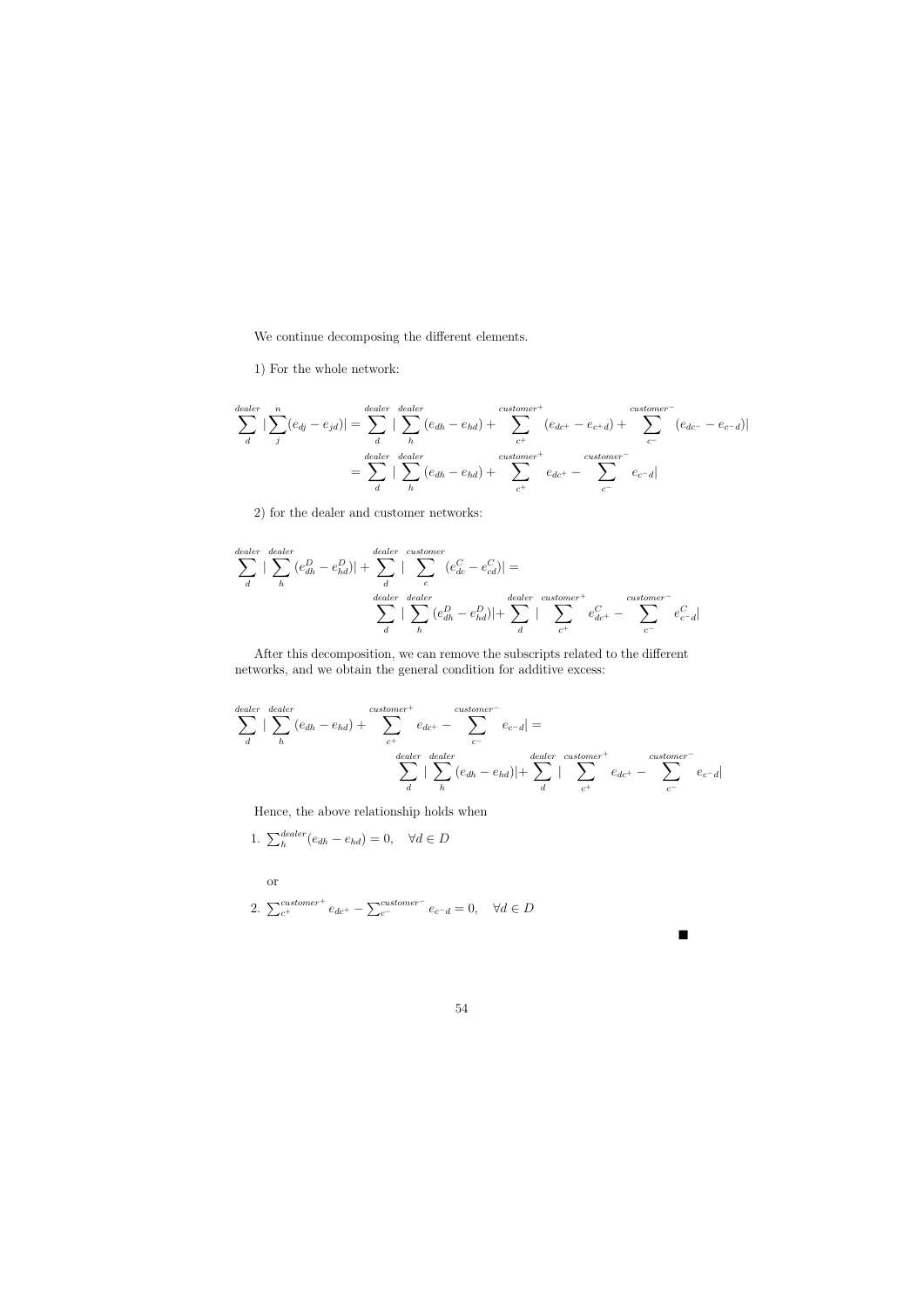## A.4 Proposition 3

Proof. Non-conservative compression tolerances allow all possible re-arrangements of edges. Hence, the only condition for non-conservative compression to remove excess (i.e.,  $\Delta_{\text{red}}^{c^n}(G) > 0$ ) is merely that excess is non-zero (i.e.,  $\Delta(G) > 0$ ). From Lemma 1, we know that positive excess exists in  $G = (N, E)$  only when there is intermediation (i.e.,  $\exists i \in N | \delta(i) = 1$ ).

## A.5 Proposition 4

*Proof.* We proceed by defining a procedure that respects the non-conservative compression constraints and show that this procedure (algorithm) generates a new configuration of edges such that the resulting excess is 0.

Similar to the proof of Proposition 1, consider the three disjoint subsets  $N^+$  =  ${i|v_i^{net}} > 0$ ,  $N^- = {i|v_i^{net}} < 0$  and  $N^0 = {i|v_i^{net}} = 0$ , such that  $N =$  $N^+ \bigcup N^- \bigcup N^0$ . Let B be a new set of edges such that:

- $\forall b_{ij} \in B$ ,  $i \in N^+, j \in N^-$
- $\sum_j b_{ij} = v_i^{net}, \quad \forall i \in N^+$
- $\sum_i b_{ij} = v_j^{net}, \quad \forall j \in N^-$

The market  $G' = (N, B)$  is net-equivalent to G while the total gross notional is minimal in virtue of Proposition 1. The nature of the new edges makes  $G'$  bipartite (i.e.,  $\forall b_{ij} \in B$ ,  $i \in N^+, j \in N^-$ ), hence, there is no intermediation in G'. The procedure depicted above to obtain  $B$  is a meta-algorithm as it does not define all the steps in order to generate B. As a result, several non-conservative compression operation  $c^n$  can satisfy this procedure. Nevertheless, by virtue of Proposition 3, each of these non-conservative compression operation lead to  $\Delta_{res}^{c^n}(G) = \Delta(G')$  $\overline{0}$ 

## A.6 Proposition 5

*Proof.* The value of  $\lambda$  will affect the efficiency of the compression. In order to achieve full compression, we show that  $\lambda$  must be above a certain limit. Let us decompose N, the set of nodes, as follows:

$$
N^{+} = \{i|v_i^{net} > 0\}, \quad N^{-} = \{i|v_i^{net} < 0\}, \quad N^{0} = \{i|v_i^{net} = 0\}
$$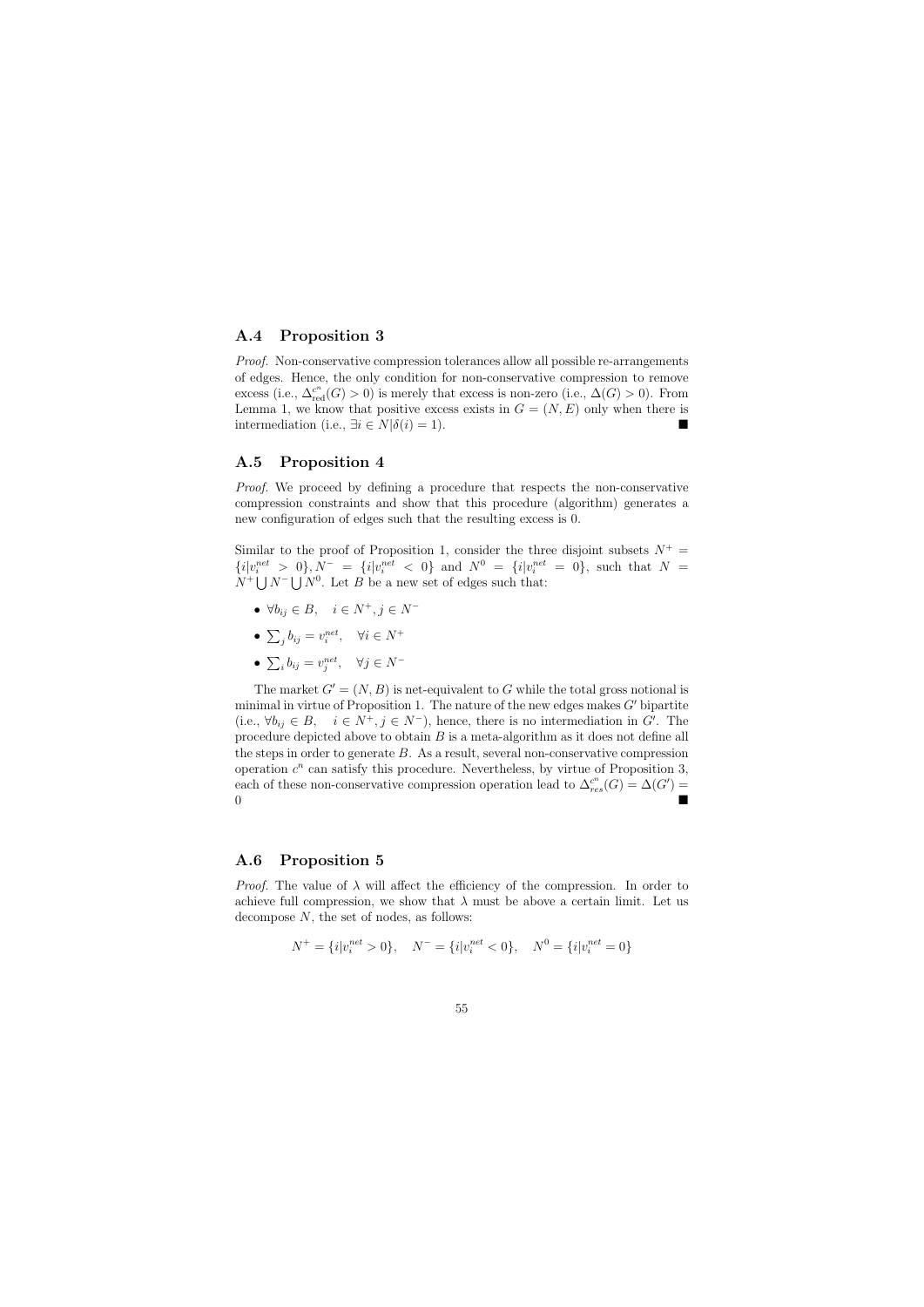As a result,  $N = N^+ \cup N^- \cup N^0$ . In a case of 0 residual excess, the node with positive net balance can only interact with a node with negative balance (i.e., bi-partite graph):

$$
\forall \hat{e}_{ij} \in \hat{E} : i \in N^+, j \in N^-
$$

Hence, the maximum possible value of a contract resulting from such compression is:

$$
max\{\hat{e}_{ij}\} = max\{|v_i^{net}|\}
$$

For the node with  $max\{|v_i^{net}|\}, i^*$ , the portfolio configuration such that bilateral exposure is minimized is the uniform distribution:

$$
max\{\hat{e}_{i^*j}\} = \frac{|v_{i^*}^{net}|}{|N^{-1.isign(v_{i^*}^{net})}|}
$$

If the exposure limit  $\lambda$  is set such that this configuration is feasible, we know a solution with 0 residual excess is always feasible.

More generally we see that, a 0 residual solution is possible for any compression tolerance set that satisfies the following conditions:

$$
a_{ij} = 0, \quad b_{ij} \ge \frac{|v_{i^*}^{net}|}{|N^{-1 \cdot sign(v_{i^*}^{net})}|} \qquad \forall (a_{ij}, b_{ij}) \in \Gamma
$$

 $\blacksquare$ 

## A.7 Proposition 6

Proof. In a conservative compression, we have the constraint:

$$
0 \le e'_{ij} \le e_{ij} \quad \forall i, j \in N
$$

At the individual level, assume i is a customer selling in the market (i.e.,  $\delta(i) = 0$ ). Under a conservative approach, it is not possible to compress any of the edges of i. In fact, in order to keep the net position of i constant, any reduction of  $\varepsilon$  in an edge of *i* (i.e.,  $e'_{ij} = e_{ij} - \varepsilon$ ) requires a change in some other edge (i.e.,  $e'_{ik} = e_{ik} + \varepsilon$ ) in order to keep  $v_i^{net} = v_i^{net}$ . Such procedure violates the conservative compression tolerance:  $e'_{ik} = e_{ik} + \varepsilon > e_{ik}$ . The same situation occurs for customers buying. Conservative compression can thus not be applied to node i if  $\delta(i) = 0$ .

The only configuration in which a reduction of an edge  $e_{ij}$  does not require a violation of the conservative approach and the net-equivalence condition is when  $i$  can reduce several edges in order to keep its net balance. In fact, for a node  $i$ , the net position is constant after a change  $\sum_j e'_{ij} = \sum_j e_{ij} - \varepsilon$  if it is compensated by a change  $\sum_j e'_{ji} = \sum_j e_{ji} - \varepsilon$ . Only dealers can apply such procedure. Furthermore,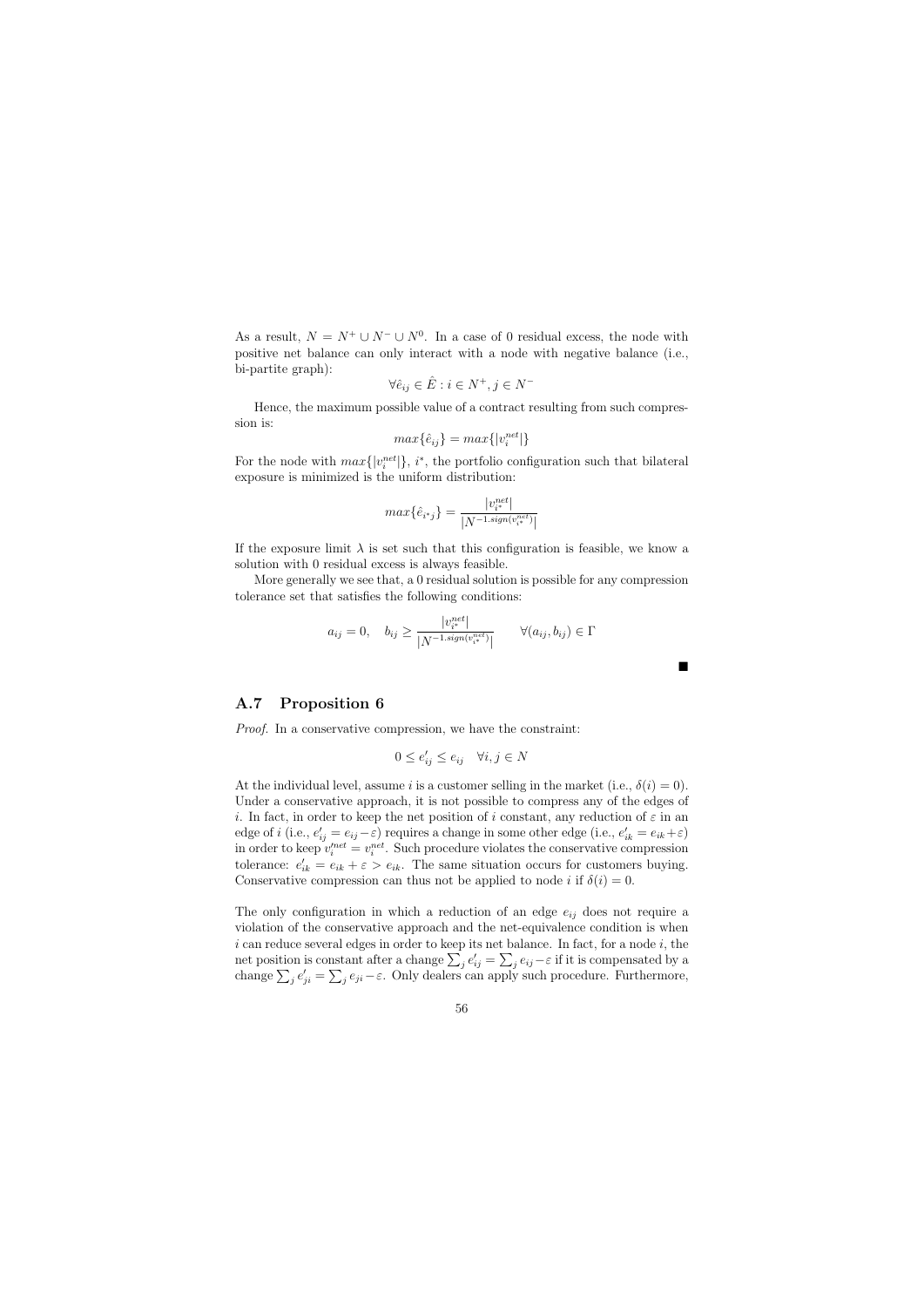such procedure can only be applied to links with other dealers: a reduction on one link triggers a cascade of balance adjusting that can only occur if other dealers are concerned as customers are not able to re-balance their net position as shown above. Hence, the redundant excess for a conservative approach emerges from intra-dealer links.

Finally, the sequence of rebalancing and link reduction can only finish once it reaches the initiating node back. Hence, conservative compression can only be applied to closed chains of intermediation, that is, a set of links  $E^* \subset E$  such that all links have positive values  $\prod_{e^* \in E^*} e^* > 0$ .

## A.8 Lemma 2

*Proof.* A conservative compression on a closed chain of intermediation  $K =$  $(N, E) \rightarrow (K, E')$  implies that, in order for the compression to be net equivalent (i.e.,  $v_i'^{net} = v_i^{net} \ \forall i \in N$ ), a reduction by and arbitrary  $\varepsilon \in [0, \max_{ij} \{e_{ij} \text{ s.t. } (i, j) \in$ E} on an edge  $e'_{ik} = e_{ik} - \varepsilon$  must be applied on all other edges in the chain:  $e' = e - \varepsilon \ \ \forall e' \in E'.$ 

Overall, reducing by  $\varepsilon$  one edge, leads to an aggregate reduction of  $|E|\varepsilon$  after re-balancing of net positions.

Recall that, in a conservative compression, we have  $0 \le e'_{ij} \le e_{ij}$ . Hence, for each edge, the maximum value that  $\varepsilon$  can take is  $e_{ij}$ . At the chain level, this constraint is satisfied i.f.f.  $\varepsilon = min_e\{E\}$ . The redundant excess is given by  $|E|min_e\{E\}$  and the residual excess is thus

$$
\Delta_{res}^c(K) = \Delta(K) - |E|min_e\{E\}
$$

ш

#### A.9 Proposition 7

Proof. From Corollary 4, we know that all the excess is removed from a market when the resulting set of edges  $E'$  form a bi-partite structure (i.e., not intermediation). We also know that from Proposition 6, that conservative compression can only be applied to closed chains of intermediation. Hence, given  $G = (N, E)$ , in order to obtain  $\Delta_{res}^c(G) = 0$ , we need that (1) all chains are closed chain, to apply conservative compression and (2) all closed chains are balanced, to remove all the excess.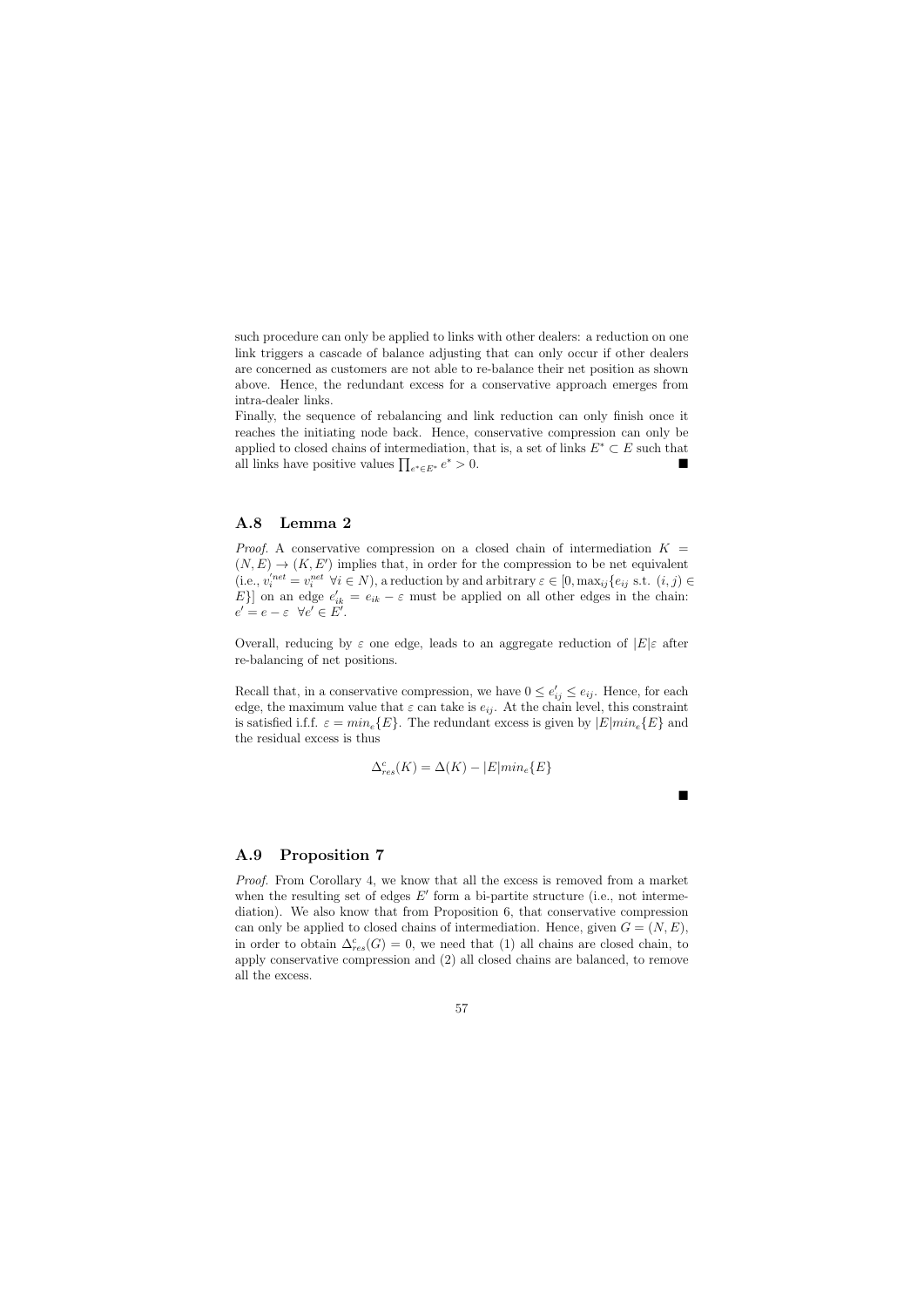The first condition stems from Proposition 6. The second condition is justified as follows. Consider the special case where  $K = (N, E)$  is a closed chain of intermediation such that:

$$
e_i = \alpha \quad \forall e_i \in E, \alpha \in R_0^+
$$

In this chain, the net position of all nodes  $i \in N$  is 0. Hence, removing all the edges satisfies the net-equivalence property and the conservative compression tolerance. As a result, we have  $\Delta_{\text{res}}^{c}(G) = 0$  simply because  $x' = 0$ .

Next, consider changing  $K = (N, E)$  such that one single edge has a higher value than all the others which remain with the value  $\alpha$ :

$$
\exists 1!e^* \in E | e^* > \alpha.
$$

Following the Lemma 2, we can remove all edges equal to  $\alpha$  and modify  $e^*$  such that

$$
e^{'*}=e^*-\alpha.
$$

The market  $G'$  has been compressed conservatively and only has one edge left (i.e.,  $E' = \{e^{i*}\}\)$ ). As a result, there is no excess in G' (i.e., no intermediation) and  $\Delta_{\text{res}}^{c^c}(G) = 0.$ 

For a closed chain of any length and heterogeneous edge value distribution, the breaking of intermediation chain can only be done if a node with an edge with values higher than the minimum has the other edge equal to the minimum. Such property is only satisfied when closed chains of intermediation are balanced in the sense of Definition 4.6.2.

## A.10 Proposition 8

*Proof.* If there are no entangled chains in  $G = (N, E)$ , then the following conservative procedure:

- 1. list all closed chains of intermediation  $K_i \in \Pi$  and
- 2. maximally compress each chain separately,

reaches maximal efficiency. The residual excess is given after aggregating the excess removed on each closed chain separately:

$$
\Delta_{res}(G) = \Delta(G) - \sum_{K_i \in \Pi} |E_i| \min_e \{E_i\}.
$$

If there are entangled chains but the market  $G = (N, E)$  is chain ordering proof, compressing chains separately only provides the upper bound as there will be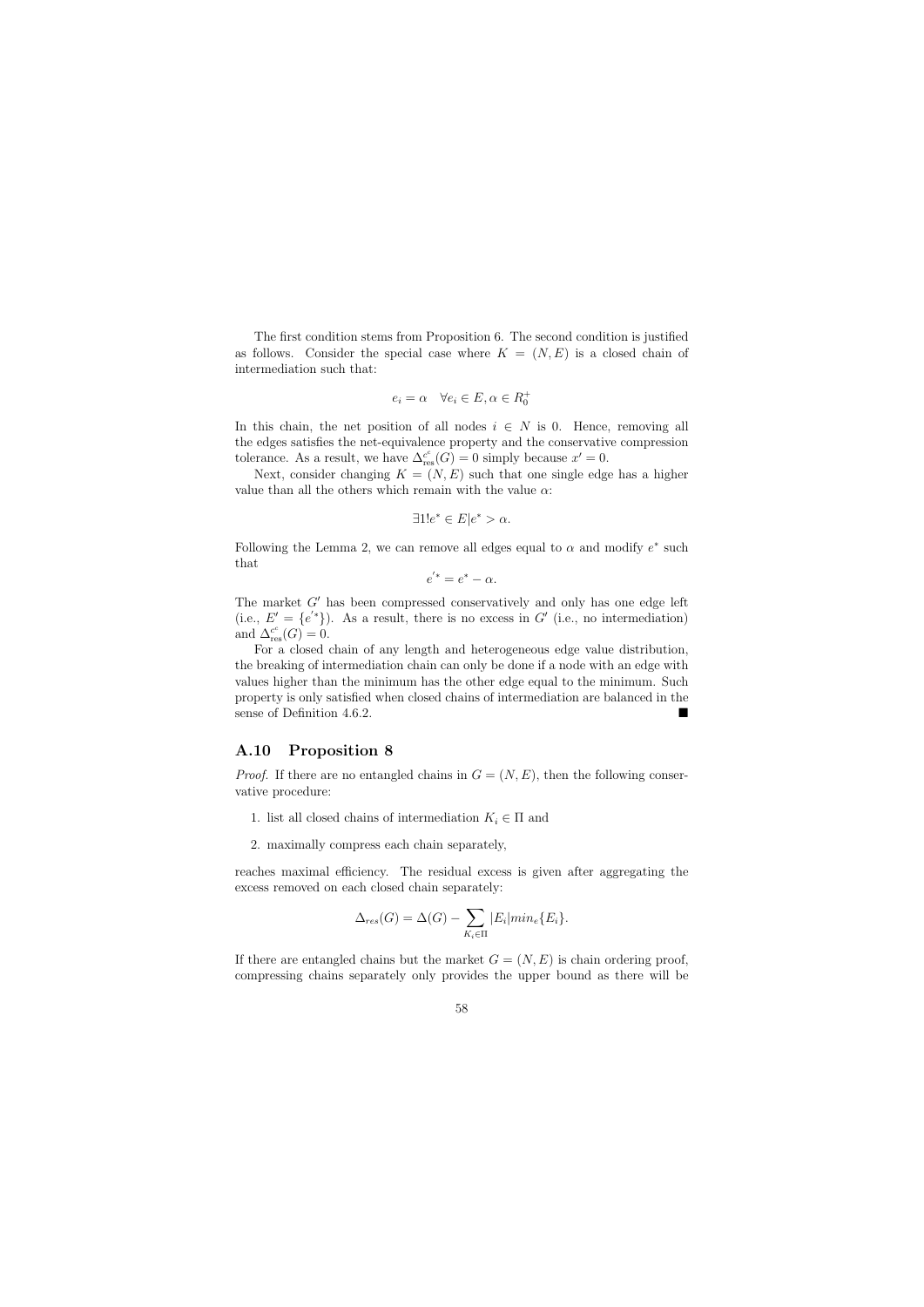cases where entangled chains will need to be updated (due to the reduction of one or more edges). Hence, we have,

$$
\Delta_{res}(G) \leq \Delta(G) - \sum_{K_i \in \Pi} |E_i| \min_e \{E_i\}.
$$

 $\blacksquare$ 

**The Second Service** 

## A.11 Proposition 9

*Proof.* If  $\Delta(N, E) = \Delta(N, E^D) + \Delta(N, E^C)$ , then we can separate the compression of each market.

Intra-dealer market  $(N, E^D)$ . According to the hybrid compression, the set of constraints in the intra-dealer market is given by a non-conservative compression tolerances set. According to Proposition 4, the residual excess is zero. We thus have:

$$
\Delta_{res}^{c^h}(N, E^D) = 0.
$$

Intra-dealer market  $(N, E^D)$ . According to the hybrid compression, the set of constraints in the customer market is given by a conservative compression tolerances set. Since, by construction, the customer market does not have closed chains of intermediation, it is not possible to reduce the excess on the customer market via conservative compression. We thus have:

$$
\Delta_{res}^{c^h}(N, E^C) = \Delta(N, E^C).
$$

Finally, we obtain

$$
\Delta_{\text{res}}^{c^h}(N, E) = \Delta_{\text{res}}^{c^h}(N, E^D) + \Delta_{\text{res}}^{c^h}(N, E^C)
$$

$$
= \Delta(N, E^C)
$$

#### A.12 Proposition 10

*Proof.* If the market  $G = (N, E)$  is such that  $\nexists i, j \in N$  s.t.  $e_{ij}e_{ji} >$ 0 where  $e_{ij}, e_{ji} \in E$  then the compression tolerances will always be:

$$
a_{ij} = b_{ij} = \max\{e_{ij} - e_{ji}, 0\} = e_{ij}
$$

Hence,  $\Delta_{red}^{c^b}(G) = \Delta_{red}(G)$  and thus  $\Delta_{res}^{c^b}(G) = 0$ . If the market  $G = (N, E)$ is such that  $\exists i, j \in N$  s.t.  $e_{ij}.e_{ji} > 0$  where  $e_{ij}, e_{ji} \in E$  then the bilateral compression will yield a market  $G' = (N, E')$  where  $x' < x$ . Hence,  $\Delta_{red}^{c^b}(G)$  <  $\Delta_{red}(G)$  and thus  $\Delta_{re}^{c^b}$  $r_{res}^{c^b}(G) > 0$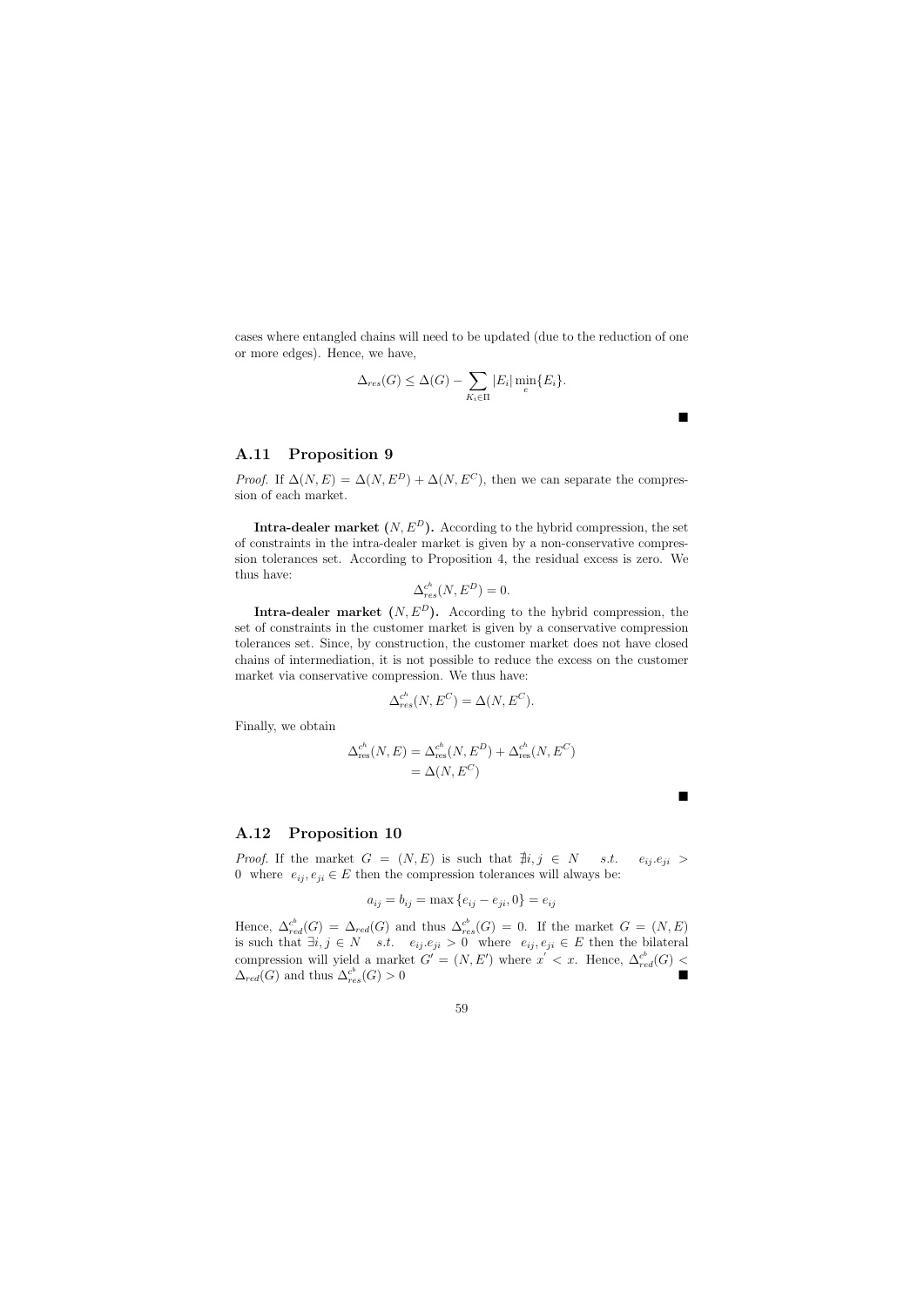#### A.13 Proposition 11

*Proof.* If the market  $G = (N, E)$  is such that  $\exists i, j \in N$  s.t.  $e_{ij}e_{ji} >$ 0 where  $e_{ii}, e_{ii} \in E$ , then, bilaterally compressing the pair i and j yields the following situation. Before compression, the gross amount on the bilateral pair was  $e_{ij} + e_{ji}$ . After compression, the gross amount on the same bilateral pair is  $|e_{ij} - eji|$ . Hence, we have a reduction of gross notional of  $2.min\{e_{ij}, e_{ji}\}.$ The market gross notional after compression of this bilateral pair is thus given by:  $x' = x - 2.min\{e_{ij}, e_{ji}\}\$ and the excess in the new market (i.e., residual excess after having bilaterally compressed the pair  $(i, j)$ ) follows the same change:  $\Delta_{res}(G) = \Delta(G) - 2.min\{e_{ij}, e_{ji}\}.$  We generalize the result by looping over all pairs and noting that the reduction  $min\{e_{ij}, e_{ji}\}$  is doubled counted: pairing by  $(i, j)$  and  $(j, i)$ . Hence, we reach the following expression of the residual excess:

$$
\Delta_{res}^{c^b}(G) = \Delta(G) - \sum_{i,j \in N} \min\{e_{ij}, e_{ji}\} \text{ where } e_{ij}, e_{ji} \in E
$$

 $\blacksquare$ 

## A.14 Proposition 12

Proof. We proceed by analyzing sequential pairs of compression operators and show the pairing dominance before generalizing. We start with the bilateral compressor  $c^b$  and the conservative compressor  $c^c$  ). Let  $(a_{ij}^b, b_{ij}^b) \in \Gamma^b$  and  $(a_{ij}^c, b_{ij}^c) \in \Gamma^c$  be the set of compression tolerance for the bilateral and conservative compressor, respectively. We have the following relationship:

$$
a_{ij}^c \le a_{ij}^b = b_{ij}^b \le b_{ij}^c \quad \forall e_{ij} \in E
$$

In fact, by definition of each compression tolerance set, we have:

$$
0 \le \max\{e_{ij} - e_{ji}, 0\} \le e_{ij} \quad \forall e_{ij} \in E
$$

Hence, we see that the set of possible values couple for bilateral compression is bounded below and above by the set of conservative compression values. By virtue of linear composition, a solution of the bilateral compression thus satisfies the conservative compression tolerance set. The other way is not true as the lower bound in the bilateral case  $a_{ij}^b$  can be equal to  $e_{ij} - e_{ji}$  while in the conservative case, we always have that  $a_{ij}^c = 0$ . Hence, in terms of efficiency, we have that a globally optimal conservative solution is always at least equal, in redundant excess, to the globally optimal bilateral solution:  $\Delta_{red}^{c^b}(G) \leq \Delta_{red}^{c^c}(G)$ . The case in which the efficiency of  $\Delta_{red}^{c^c}(G)$  is higher is a function of the network structure of G. In fact, if the market G only exhibits cycles of length one, we have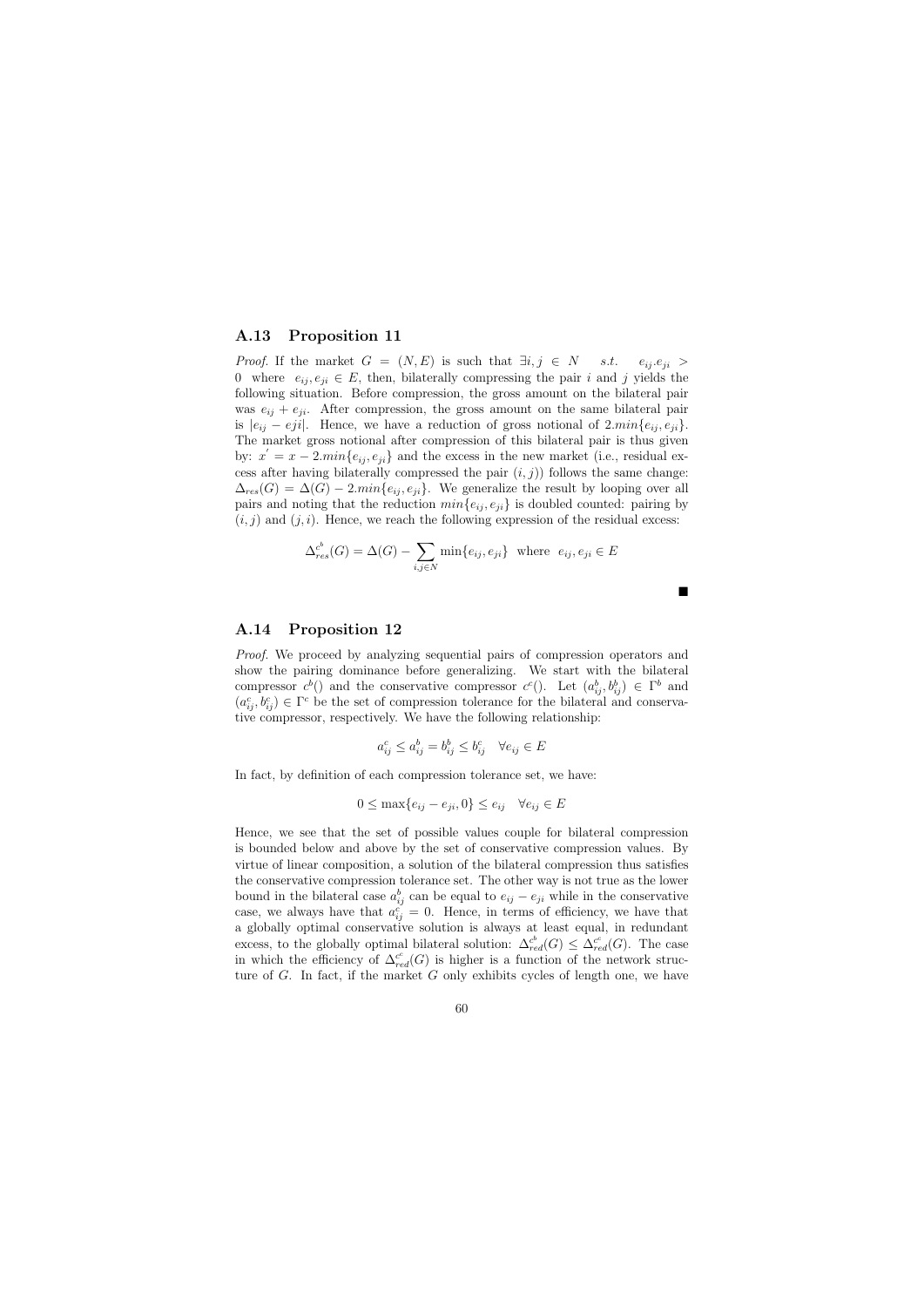$\Delta_{red}^{c^b}(G) = \Delta_{red}^{c^c}(G)$ . Once G exhibits higher length cycles, we have a strict dominance  $\Delta_{red}^{c^b}(G) < \Delta_{red}^{c^c}(G)$ . Similar reasoning is thus applied to the next pairing: conservative and hybrid compression tolerance sets. Let  $(a_{ij}^h, b_{ij}^h) \in \Gamma^h$  be the set of compression tolerance for the hybrid compressor. We have the following nested assembly:

$$
a_{ij}^c = a_{ij}^h
$$
 and  $b_{ij}^c = b_{ij}^h$   $\forall e_{ij} \in E^C$   
 $a_{ij}^c = a_{ij}^h$  and  $b_{ij}^c \le b_{ij}^h$   $\forall e_{ij} \in E^D$ 

Where  $E^C$  and  $E^D$  are the customer market and the intra-dealer market, respectively, with  $E^C + E^D = E$ . In fact, by definition of the compression tolerance sets in the customer market  $E^C$  are the same while for the intra-dealer market we have:

$$
a_{ij}^c = a_{ij}^h = 0
$$
 and  $e_{ij} \leq +\infty$   $\forall e_{ij} \in E^D$ 

Similar to the dominance between bilateral and conservative compression, we can thus conclude that:  $\Delta_{red}^{c}(G) \leq \Delta_{red}^{c^h}(G)$ . It is the relaxation of tolerances in the intra-dealer market that allows the hybrid compression to be more efficient than the conservative compression. By virtue of complementarity of this result, the hybrid and non-conservative pairing is straightforward:  $\Delta_{red}^{c^h}(G) \leq \Delta_{red}^{c^n}(G)$ . As we know from Proposition 4,  $\Delta_{red}^{c^n}(G) = \Delta(G)$ , we thus obtain the general formulation of weak dominance between the 4 compression operators:

$$
\Delta_{red}^{c^b}(G) \leq \Delta_{red}^{c^c}(G) \leq \Delta_{red}^{c^h}(G) \leq \Delta_{red}^{c^n}(G) = \Delta(G)
$$

 $\blacksquare$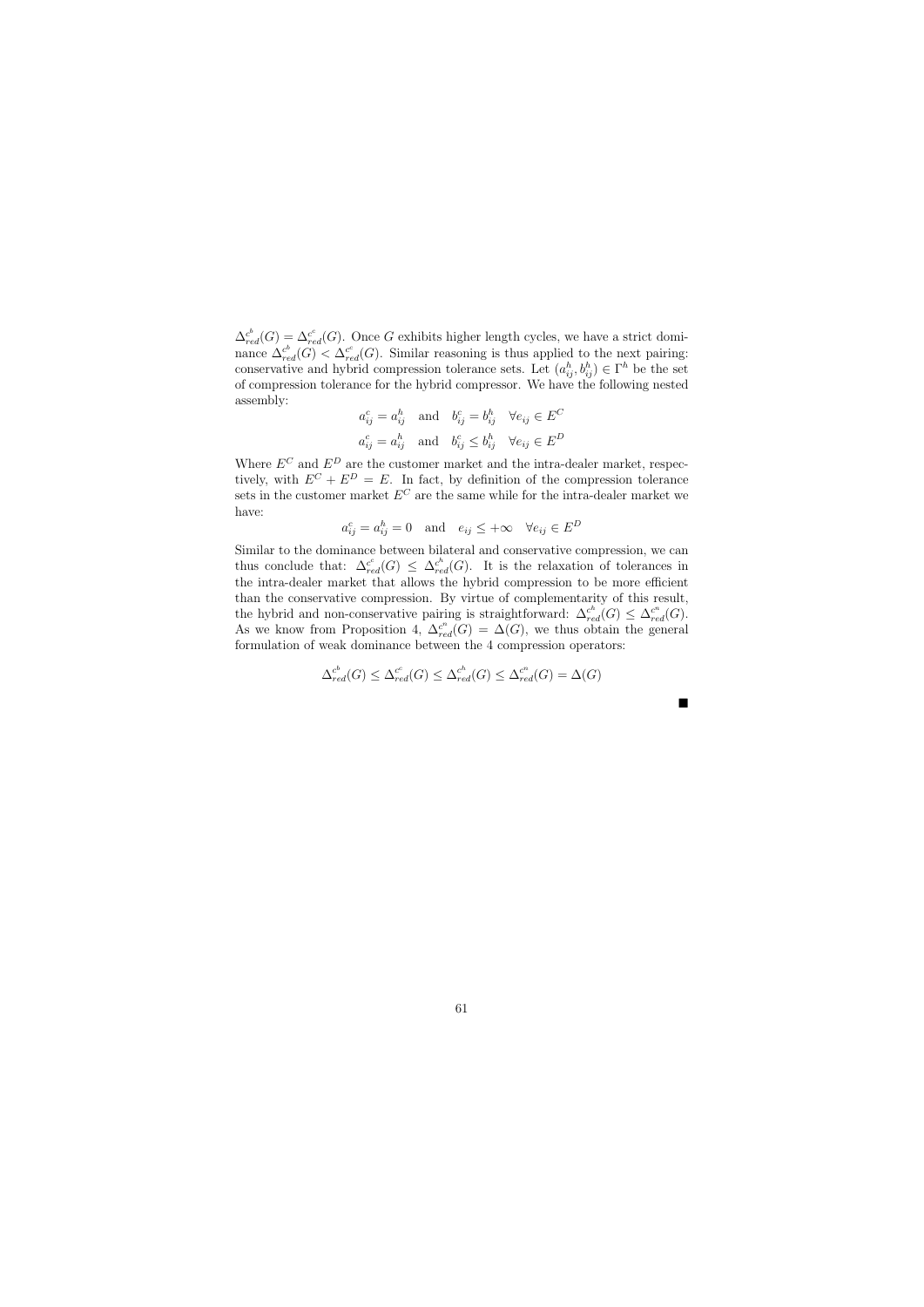

Figure 6: Original configuration the market

# B A simple example with 3 market participants

To better articulate the different ways in which portfolio compression can take place according to the conservative and non-conservative approach, let us take the following example of a market made of 3 financial institutions. Figure 6 graphically reports the financial network: the institution  $i$  has an outstanding contract sold to j of notional value 5 while buying one from  $k$  of notional value 20 and j has an outstanding contract sold to  $k$  of notional value 10. For each institution, we compute the gross and net positions:

$$
v_i^{gross} = 25 \qquad v_i^{net} = -15
$$
  
\n
$$
v_j^{gross} = 15 \qquad v_j^{net} = +5
$$
  
\n
$$
v_k^{gross} = 30 \qquad v_k^{net} = +10
$$

We also obtain the current excess in the market:

$$
\Delta(G) = 35 - 15 = 20
$$

Let us first adopt a conservative approach. In this case, we can only reduce or remove currently existing trades. A solution is to remove the trade between i and  $j$  and adjust the two other contracts accordingly (i.e., subtract the value of the ij contract from the two other contracts). The resulting market is represented in Figure 7(a). Computing the same measurements as before, we obtain:

$$
v_i'^{gross} = 15
$$
  $v_i'^{net} = -15$   
\n $v_j'^{gross} = 5$   $v_j'^{net} = +5$   
\n $v_k'^{gross} = 20$   $v_k'^{net} = +10$ 

We also obtain the new excess in the market:

$$
\Delta_{res}^{cons}(G) = 20 - 15 = 5
$$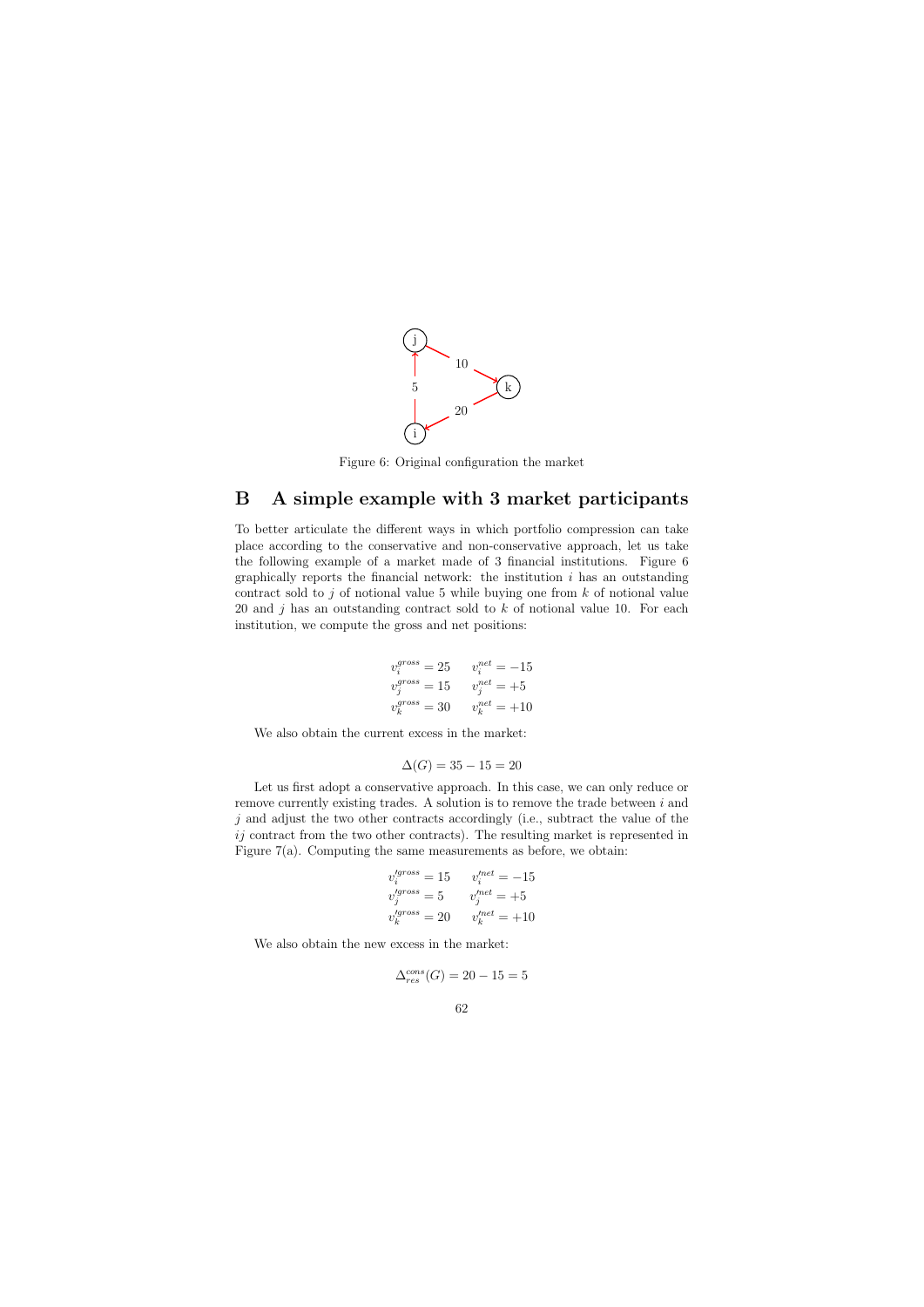|                  |    | Conservative Non-conservative |
|------------------|----|-------------------------------|
| Total excess     | 20 | 20                            |
| Redundant excess | 15 | 20                            |
| Residual excess  | 5  |                               |

Table 8: Table summarizing the results applying conservative and nonconservative compression on the market with 3 participants in Figure 7.

We see that, after applying the conservative compression operator that removed the  $(i, j)$  contract, we have reduced the excess by 15. It is not possible to reduce the total excess further without violating the conservative compression tolerances. We thus conclude that, for the conservative approach, the residual excess is 5 and the redundant excess is 15.

Let us now go back to the initial situation of Figure 6 and adopt a nonconservative approach. We can now create, if needed, new trades. A nonconservative solution is to remove all trades and create 2 new trades: one going from j to i of value 5 and one going from k to i of value 10. We have created a contract that did not exist before between  $j$  and  $i$ . The resulting market is depicted in Figure 7(b). Computing the same measurements as before, we obtain:

$$
v_i'^{g} = 15 \t v_i'^{n} = -15
$$
  

$$
v_j'^{g} = 5 \t v_j'^{n} = +5
$$
  

$$
v_k'^{g} = 10 \t v_k'^{n} = +10
$$

We also obtain the current excess in the market:

$$
\Delta_{res}^{non-cons}(G) = 15 - 15 = 0
$$

We observe that we have managed to achieve perfectly efficient compression as there is no more excess of notional in the resulting market while all the net positions have remained untouched. Individual gross positions are now completely in line with the net positions. Nevertheless the solution has generated a new trade (i.e., from  $j$  to  $i$ ). We thus conclude that, for the non-conservative approach, the residual excess is 0 and the redundant excess is 20.

The results are summarized in Table 8. Though simple, the above exercise hints at several intuitive mechanisms and results. In the following sections, we develop further those aspects in a systematic and generalized analysis.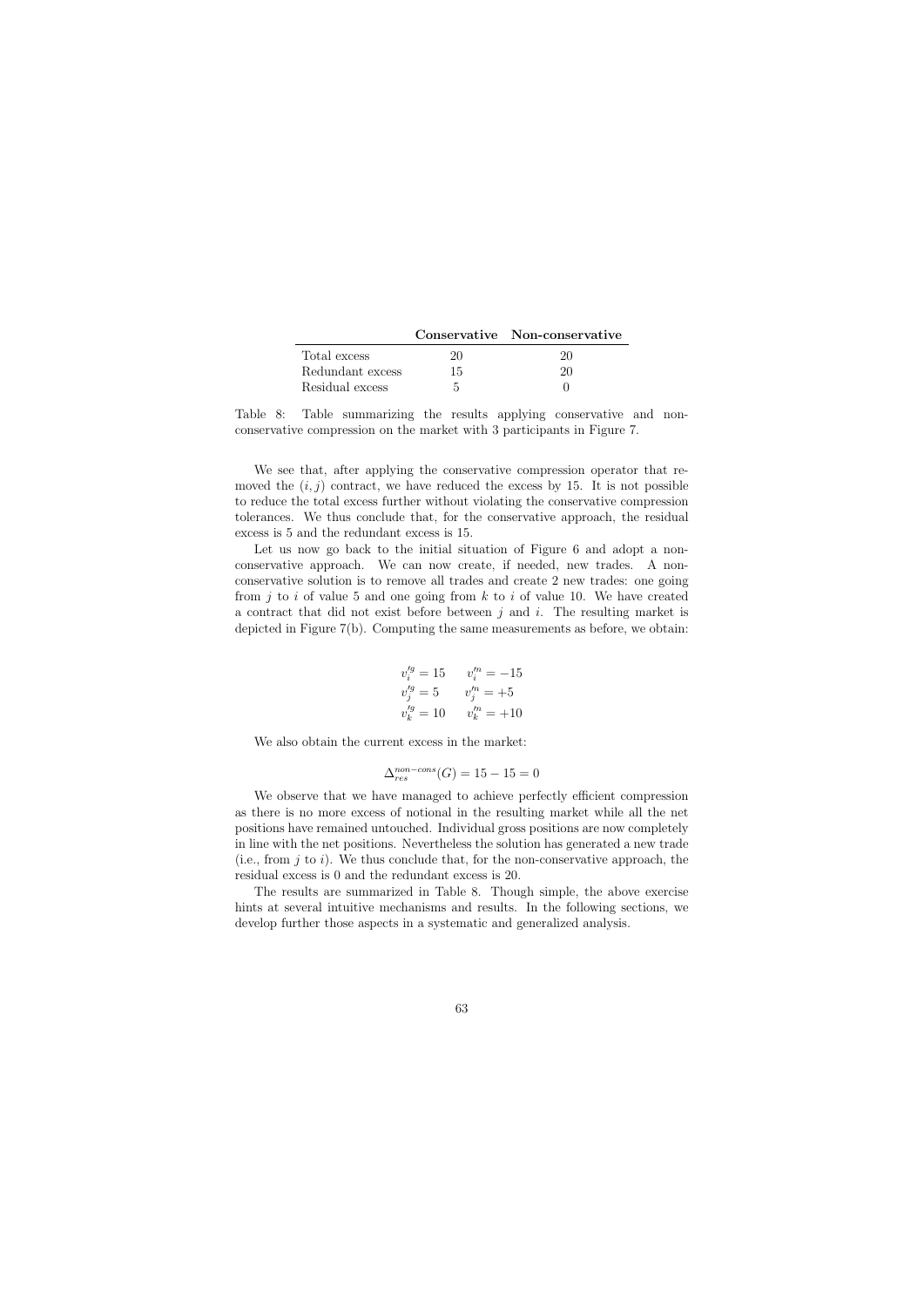

Figure 7: Examples of conservative and non-conservative compression approaches.

# C Compression Algorithms

## C.1 Non-Conservative Algorithm

In order to provide a rigorous benchmark, we propose a deterministic non-conservative compression algorithm that achieves perfectly efficient compression. In particular, the solution of the algorithm minimizes the number of trades and maximizes their concentration.

**Data:** Original Market  $G=(N,E)$ **Result:**  $G^*$  such that  $\Delta_v(G^*)=0$ Let  $N^+ = \{s \text{ s.t. } v_n^s > 0 \text{ and } s \in N\}$  be ordered such that  $v_1^{net} > v_2^{net}$ ; Let  $N^- = \{s \text{ s.t. } v_s^{net} < 0 \text{ and } s \in N\}$  be ordered such that  $v_1^{net} > v_2^{net}$ ; Let  $i = 1$  and  $j = 1$ ; while  $i! = |N^+|$  and  $j! = |N^-|$  do Create edge  $e_{ij}^* = min(v_i^{net} - \sum_{j' < j} e_{ij'}^*, v_j^{net} - \sum_{i' < i} e_{i'j}^*);$ if  $v^{net}_i = \sum_{j' then$  $i = i + 1;$ end if  $v^{net}_j = \sum_{i' then$  $j = j + 1;$ end end

Algorithm 1: A perfectly efficient non-conservative compression algorithm with minimal density

From the initial market, the algorithm constructs two sets of nodes  $N^+$  and  $N^$ which contain nodes with positive and negative net positions, respectively. Note that nodes with 0 net positions (i.e., perfectly balanced position) will become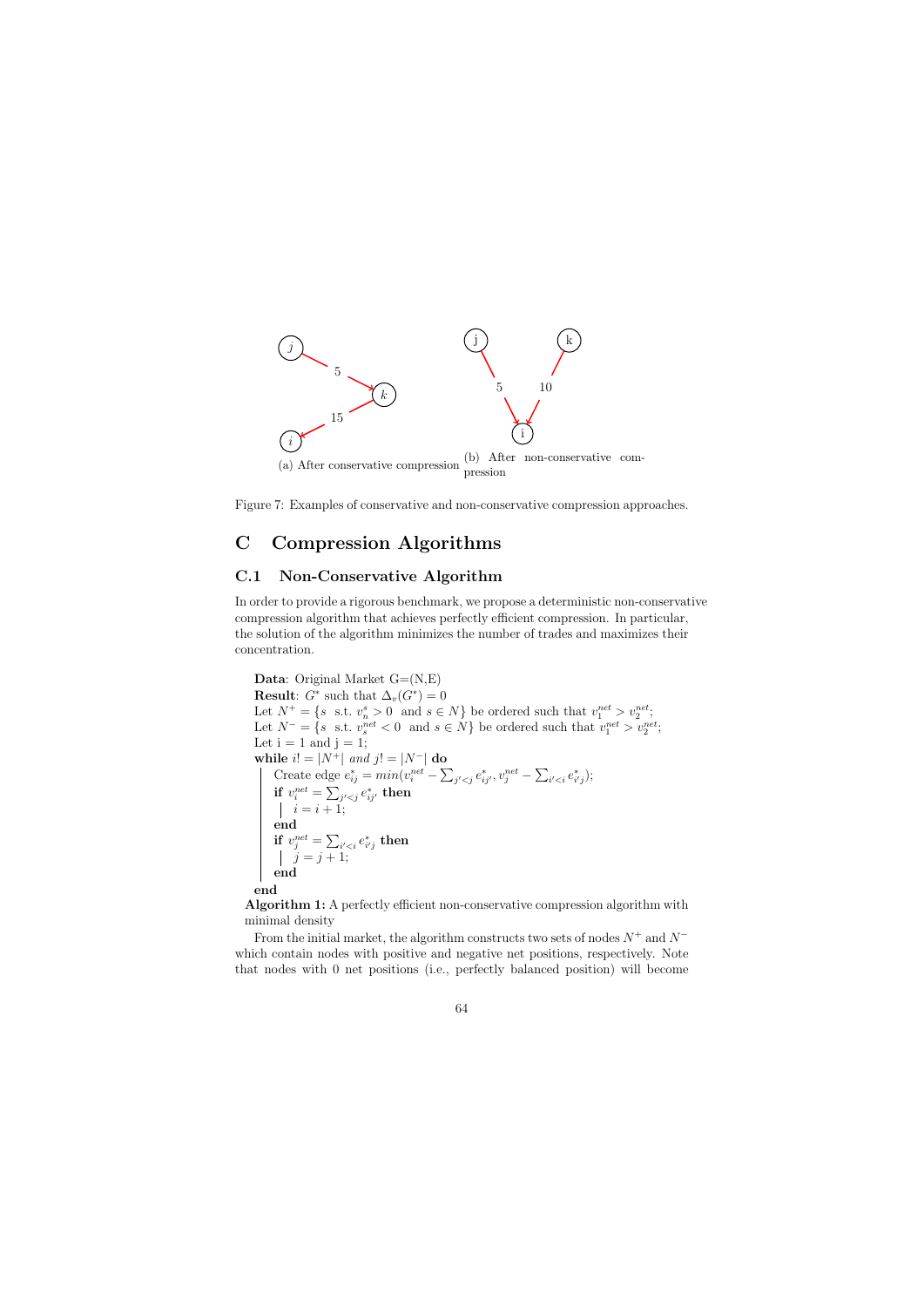isolated in the intermediation breakdown process. They are thus kept aside from this point on. In addition, those two sets are sorted from the lowest to the highest absolute net position. The goal is then to generate a set of edges such that the resulting network is in line with the net position of each node. Starting from the nodes with the highest absolute net position, the algorithm generates edges in order to satisfy the net position of at least one node in the pair (i.e., the one with the smallest need). For example, if the node with highest net positive position is i with  $v_i^{net}$  and the node with lowest net negative position is j with  $v_j^{net}$ , an edge will be created such that the node with the lowest absolute net positions does not need more edges to satisfy its net position constraint. Assume that the nodes  $i$  and  $j$  are isolated nodes at the moment of decision, an edge  $e_{ij} = min(v_i^{net}, v_j^{net})$  will thus be generated. In the more general case where i and  $j$  might already have some trades, we discount them in the edge generation process:  $e_{ij}^* = \min(v_i^{net} - \sum_{j' < j} e_{ij'}^*, v_j^{net} - \sum_{i' < i} e_{i'j}^*).$  The algorithm finishes once all the nodes have the net and gross positions equal.

The characteristics of the market resulting from a compression that follows the above algorithm are the following

Given a financial network  $G$  and a compression operator  $c()$  that is defined by the Algorithm 1, the resulting financial network  $G_{min}$  =  $c(G)$  is defined as:

$$
e_{ij} = \begin{cases} \min(v_n^i - \sum_{j' < j} e_{ij'}, v_n^j - \sum_{i' < i} e_{i'j}), & \text{if } v_n^i \cdot v_n^j < 0\\ 0, & \text{otherwise} \end{cases}
$$

where  $i \in V^+ = \{s \text{ s.t. } v_n^s > 0\}$  and  $j \in V^- = \{s \text{ s.t. } v_n^s < 0\}.$ Moreover:

- $G_{min}$  is net-equivalent to G
- $\Delta_v(G_{min})=0$
- $G_{min}$  has the minimum link density
- $G_{min}$  has maximum trade concentration

## C.2 Conservative Algorithm

As we did for the non-conservative case, we now propose and analyze a conservative algorithm with the objective function of minimizing the excess of a given market with two constraints:  $(1)$  keep the net positions constant and  $(2)$  the new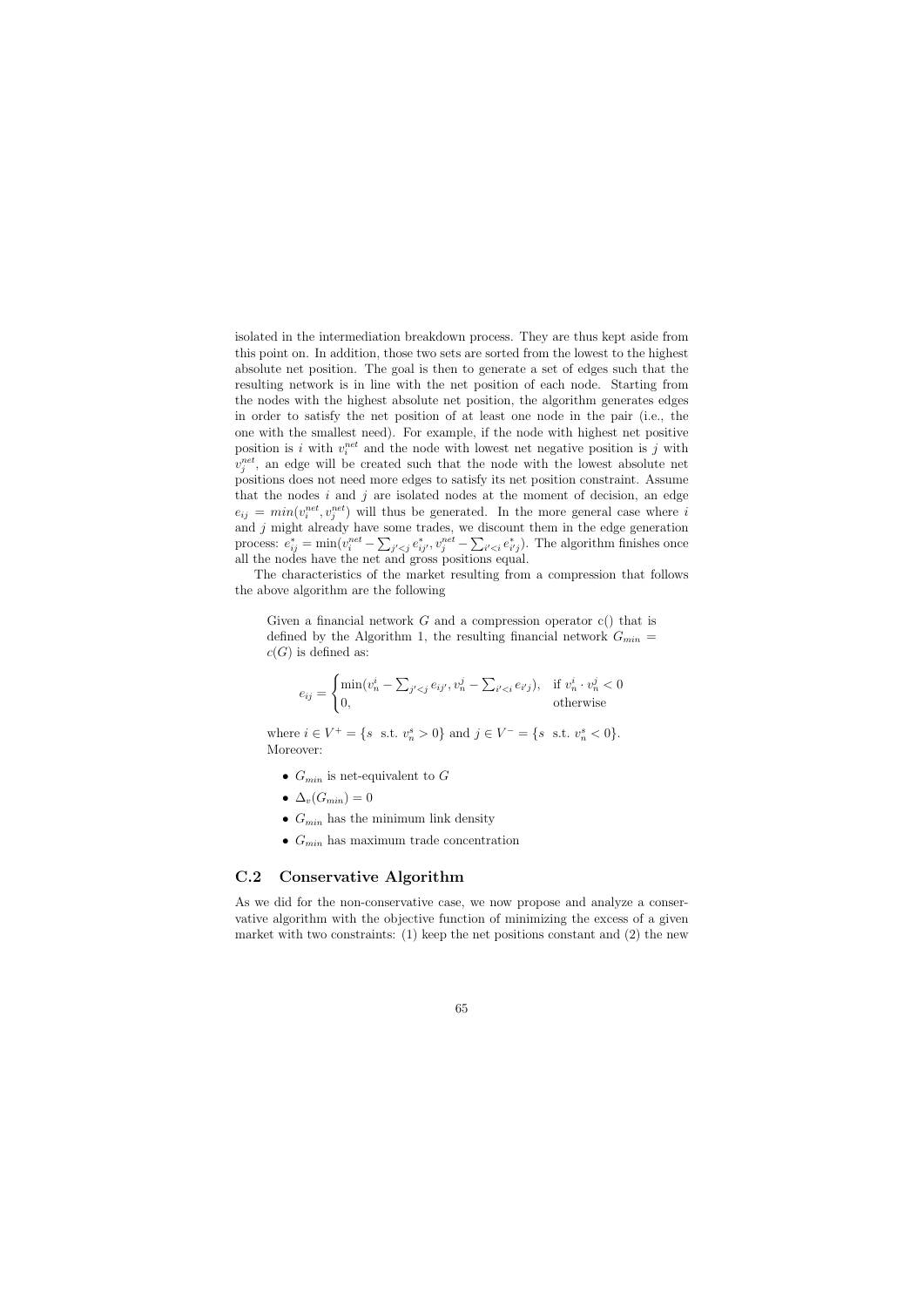set of trades is a subset of the previous one.

**Data:** Original Market  $G=(N,E)$ **Result:**  $G^*$  such that  $\Delta_v(G^*) < \Delta_v(G)$  and  $E^* \in E$ Let  $\Pi$  be set the of all directed closed chains in  $G$ ; Let  $G^* = G$ ; while  $\Pi \neq \emptyset$  do Select  $P = (N', E') \in \Pi$  such that  $|N'| \cdot min_{e \in E'}(e) = max_{P_i = (N'_i, E'_i) \in \Pi}(|N'_{P_i}| \cdot min_{e \in E'_{P_i}}(e)));$  $e_{ij} = e_{ij} - \min_{e \in E'}(e)$  for all  $e_{ij} \in E'$ ;  $E^* = E^* \setminus \{e : e = min(E')\};$  $\Pi \setminus \{P\}$ end

Algorithm 2: A deterministic conservative compression algorithm

The algorithm works as follows. First, it stores all the closed chains present in the market. Then, it selects the cycle (i.e., closed chain) that will result in the maximum marginal compression (at the cycle level), that is, the cycle where the combination of the number of nodes and the value of the lowest trades is maximized. From that cycle, the algorithm removes the trade with the lowest notional and subtracts this value from the all the trades in the cycle. It then removes the cycle from the list of cycles and iterates the procedure until the set of cycles in the market is empty.

At each cycle step  $t$  of the algorithm, the excess of the market is reduced by:

$$
\Delta_t = \Delta_{t-1} - |N'|min_{e \in E'}(e)
$$

At the end of the algorithm, the resulting compressed market does not contain directed closed chains anymore: it is a Directed Acyclic Graph (DAG). Hence no further conservative compression can be applied to it.

## C.3 Bilateral Algorithm

We now briefly describe the bilateral algorithm. In this case we can only compress bilaterally redundant positions between pairs in the market. This algorithm is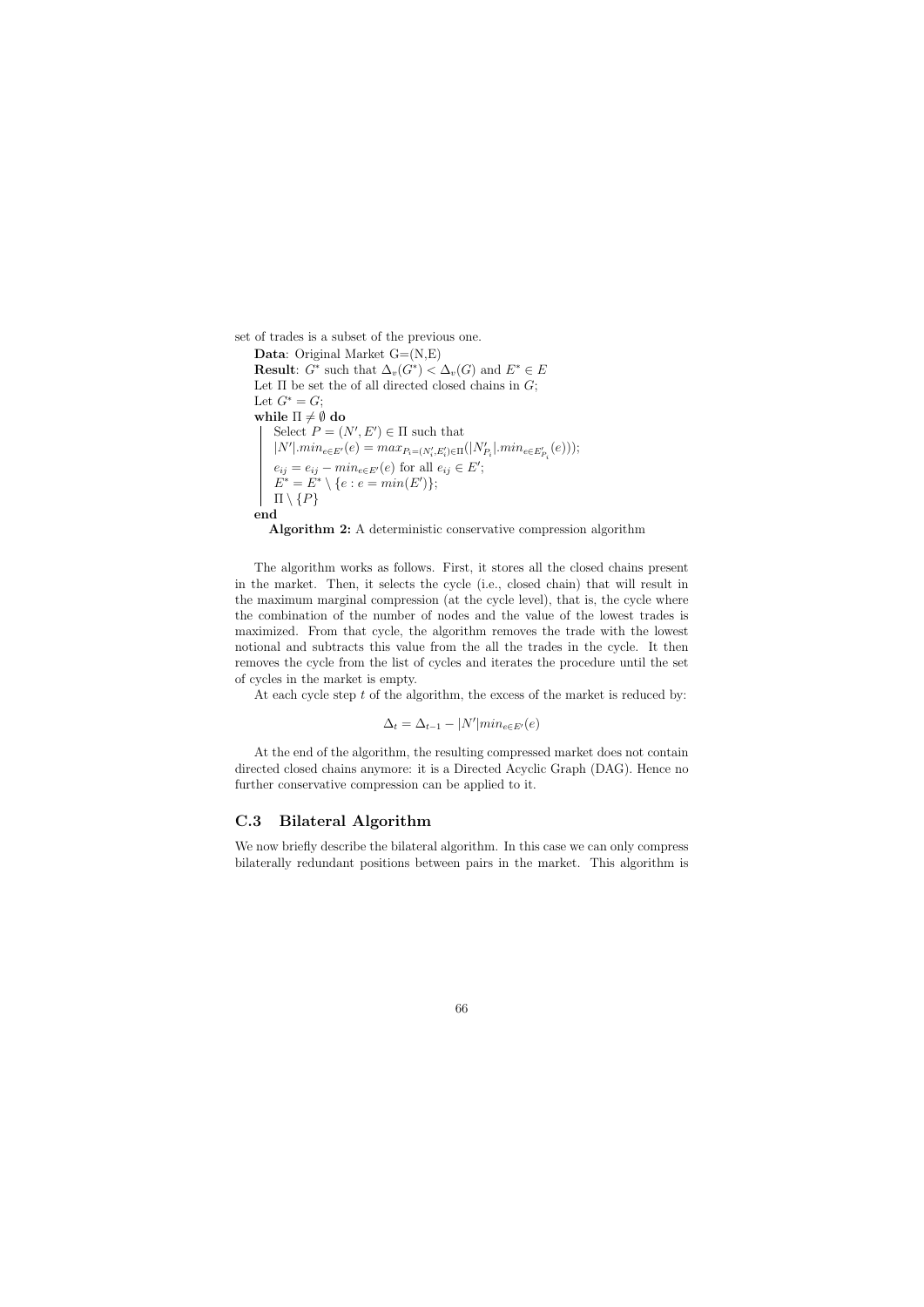straightforward and follows directly from Proposition 11:

**Data:** Original Market  $G=(N,E)$ **Result:**  $G^*$  such that  $\Delta_v(G^*) < \Delta_v(G)$  and  $E^* \in E$ Let  $G^* = (N, E^* = \{\})$ ; for i and  $j \in N$  do if  $e_{ij} > e_{ji}$  then  $e_{ij}^* = e_{ij} - e_{ji}$  $\check{E^*} \leftarrow e^*_{ij}$ end else  $e_{ji}^* = e_{ji} - e_{ij}$  $\check{E}^* \leftarrow e_{ji}^*$ end

end

Algorithm 3: A bilateral compression algorithm

# D Programming characterization and optimal algorithm

## D.1 Programming formalization

Compression can be seen as the solution of a mathematical program which minimizes a non-decreasing function of gross notional under given net-positions. By introducing constraints on counterparty relationships, we will recover the hybrid and conservative compression.

In particular, let El denote the set of edges after compression and let  $f : E \rightarrow$ R be a non decreasing function, the general compression problem is to find the optimal set  $e_{ij}$  in the following program:

Problem 1 (General compression problem).

min  $f(E')$ s.t.  $\sum_{j} (e'_{ij} - e'_{ji}) = v_i, \forall i \in V$  [net position constraint]  $a_{ij} \leq e'_{ij} \leq b_{ij}, \forall (i, j) \in E$  [compression tolerances]

with  $a_{ij} \in [0, \infty)$  and  $b_{ij} \in [0, \infty]$ . We will refer to E' as the vector of solutions of the problem.

Problem 1 maps all the compression types by translating the compression tolerances (counterparty constraints) and adopting a specific functional form for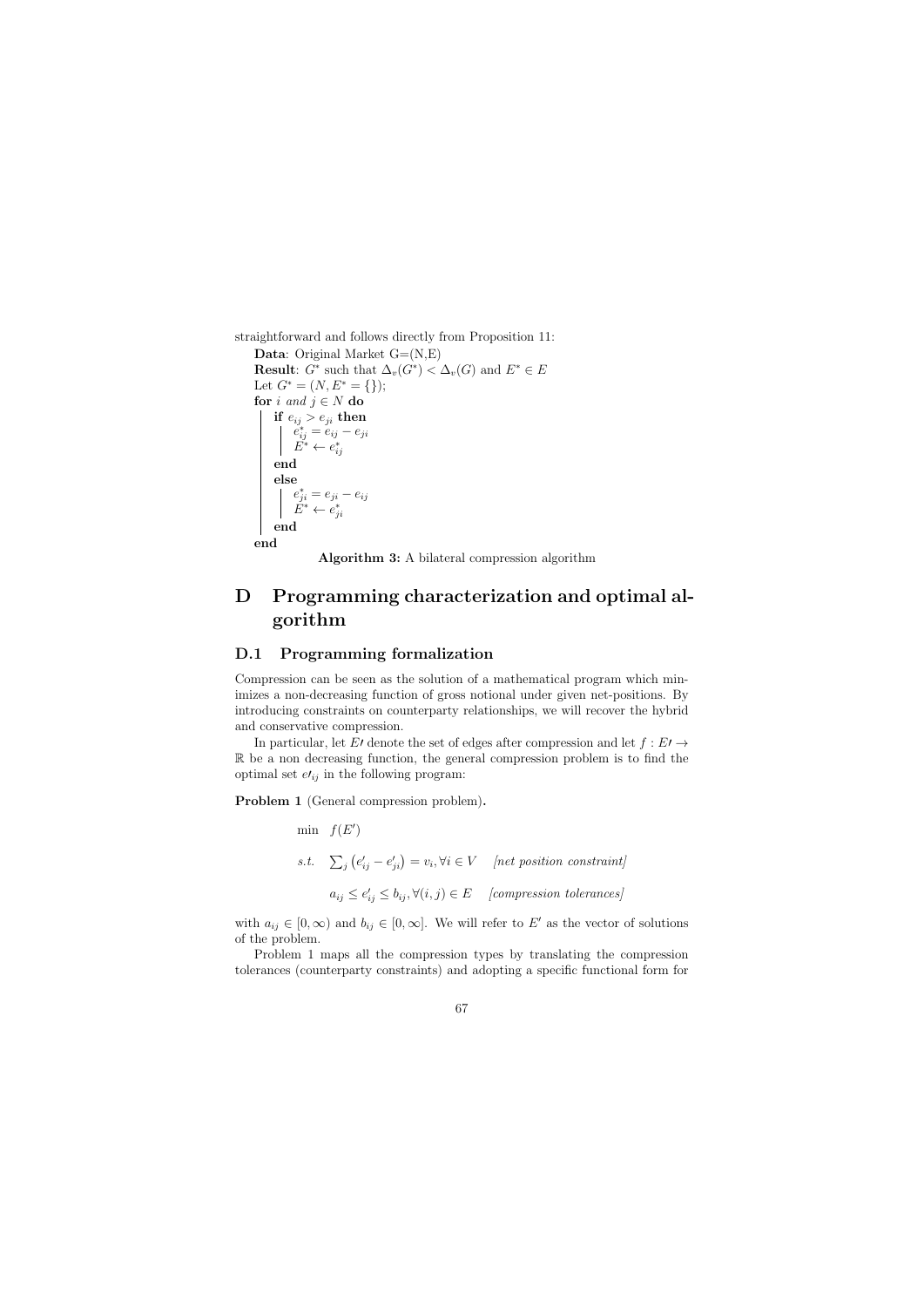f. As we are interested in reducing the total amount of notional, we will set  $f(E') = \sum_{ij} e'_{ij}$ . The non-conservative compression problem is obtained by setting  $e_{ij} \in [0, \infty)$ , as follows:

Problem 2 (Non-conservative compression problem).

min 
$$
\sum_{ij} e'_{ij}
$$
  
s.t.  $\sum_{j} (e'_{ij} - e'_{ji}) = v_i, \forall i \in N$   
 $e'_{ij} \in [0, \infty), \forall (i, j) \in E$ 

In problem 2 the tolerances are set to the largest set possible. By further reducing these tolerances for the customer sets, we obtain the hybrid compression problem:

Problem 3 (Hybrid compression problem).

min 
$$
\sum_{ij} e'_{ij}
$$
  
s.t.  $\sum_j (e'_{ij} - e'_{ji}) = v_i, \forall i \in N$   
 $e'_{ij} = e_{ij}, \forall (i, j) \in E^C$   
 $e'_{ij} \in [0, \infty), \forall (i, j) \in E^D$ 

Last, by further restricting tolerances, we obtain the conservative compression problem:

Problem 4 (Conservative compression problem).

min 
$$
\sum_{ij} e'_{ij}
$$
  
s.t.  $\sum_{j} (e'_{ij} - e'_{ji}) = v_i, \forall i \in N$   
 $0 \le e'_{ij} \le e_{ij}, \forall (i, j) \in E$ 

All problems can be interpreted as standard linear programs, which can be solved in numerous ways. Above, we propose specific closed form solutions for the non-conservative compression problem. For the conservative and hybrid approaches, the general case where the network is not chain ordering proof, a global solution can be obtained via linear programming techniques. We analyze such approach below.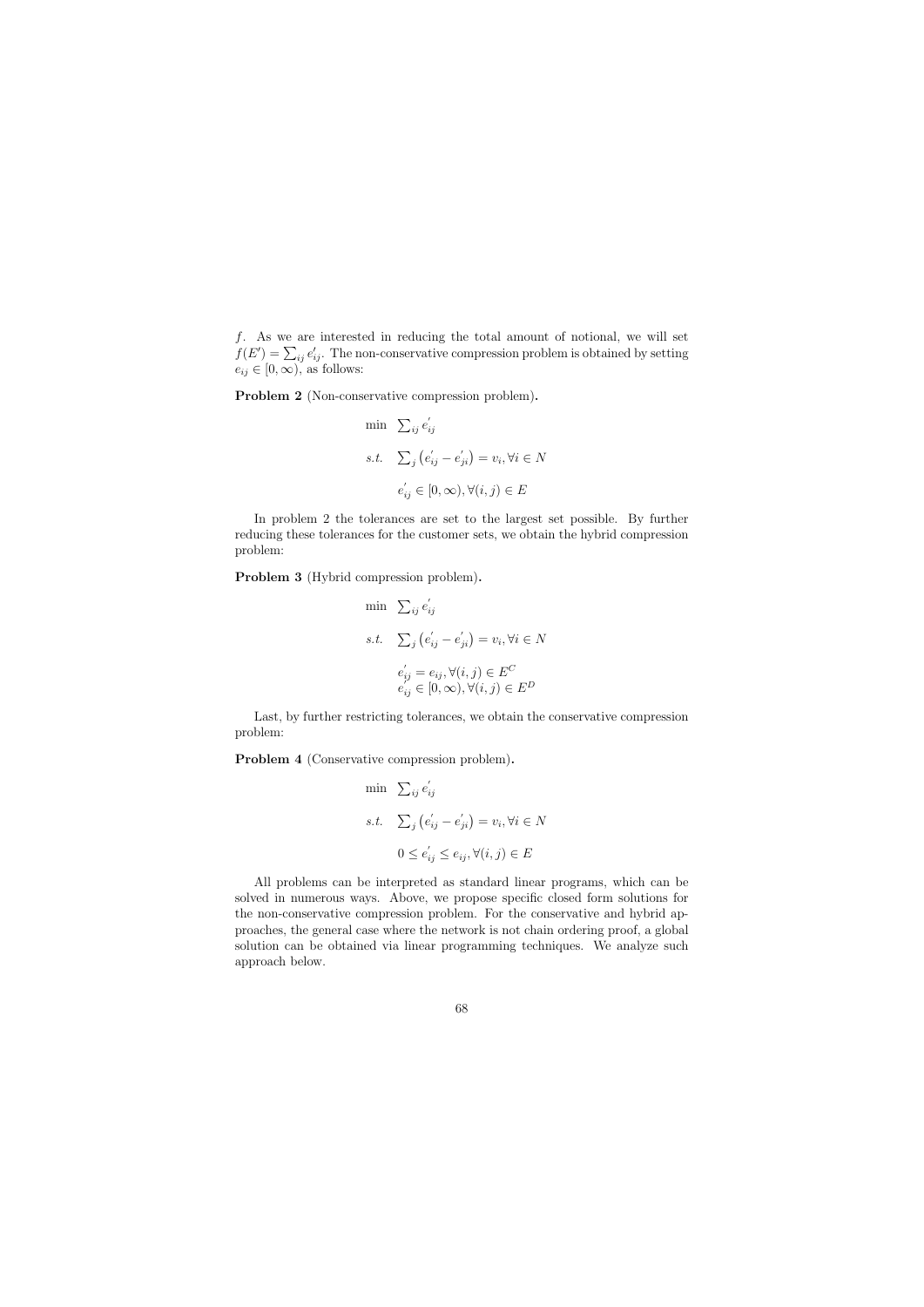## D.2 Optimal solution of the hybrid and conservative compression problem: the network simplex

If the compression problem aims for a plain constrained minimization of the total notional obligations in the system, the corresponding linear programs 2, 3 and 4 can be resolved in a number of different ways. We will hereby provide a brief explanation of a specific methodology, the simplex algorithm and its network implementation (the so-called "network simplex") since it provides ground for interesting interpretations in our context. The compression problems can be thought as finding a minimum cost flow in a network, where the costs of using each link is unitary.<sup>21</sup> In general, we refer the reader to Ahuja et al.  $(1993)$  for details on the simplex algorithm, its mathematical properties and the relative proofs.

As shown in the main text, conservative (and hybrid) compression revolves around reducing, or eliminating altogether, closed chains of intermediation (i.e., cycles) in the original market. In the simplex method, this is achieved by finding a spanning tree solution. A spanning tree of a market  $G = (N, E)$  is a subset of the original market  $G^T = (N, E^T)$ , with  $E^T \subseteq E$ , where  $G^T$  is a directed acyclic graph that is also connected (i.e. eliminating the orientation, there exists a path between any two nodes). The minimum cost flow problem is then solved by exploring different spanning trees of the original market. Indeed, a key result of network flow theory is that there always exists a cycle-free solution that is also optimal and that it has an optimal spanning tree solution.<sup>22</sup> If the market resembles the customer-dealer structure discussed in the main text, the simplex thus leads to a spanning tree solution which only affects intra-dealer trades (i.e., the subnetwork where cycles lie).

The set of risk tolerances and the levels of individual net positions constitute the constraint space of the compression problem. Consider the optimal solution  $e'_{ij}$ , and let us partition the set of edges after compression in the following two disjoint subsets: i) the set of free edges (where  $0 < e'_{ij} < e_{ij}$ ), and ii) the set of restricted edges (with  $e_{ij} = \{0, e_{ij}\}\$ ). The notions of "cycle free" and "spanning tree" solutions refer only to these edges. In the case of a spanning tree solution, then every edge not belonging to the tree must be restricted.

Let us now look at the key optimality condition for a given compression solution. First, let us split the edges of the compressed market into the ones in the spanning tree,  $T$ ; those with zero value  $L$ ; those that are fully saturated, i.e.  $e_{ij} = e_{ij}$ . As a result, let  $E' = \{T, L, U\}$  be the spanning tree partition of the compressed market. Elaborating on theorem (11.3 in Ahuja et al., 1993), this

 $21$ There are two main classes of algorithms to solve a minimum cost flow network problem. The first class aims at keeping feasible solutions while striving for optimality, whereas the second keeps optimality while striving for feasibility. The simplex relates to the former.

 $2<sup>22</sup>$ Provided that the objective function is bounded from below across the constraint space.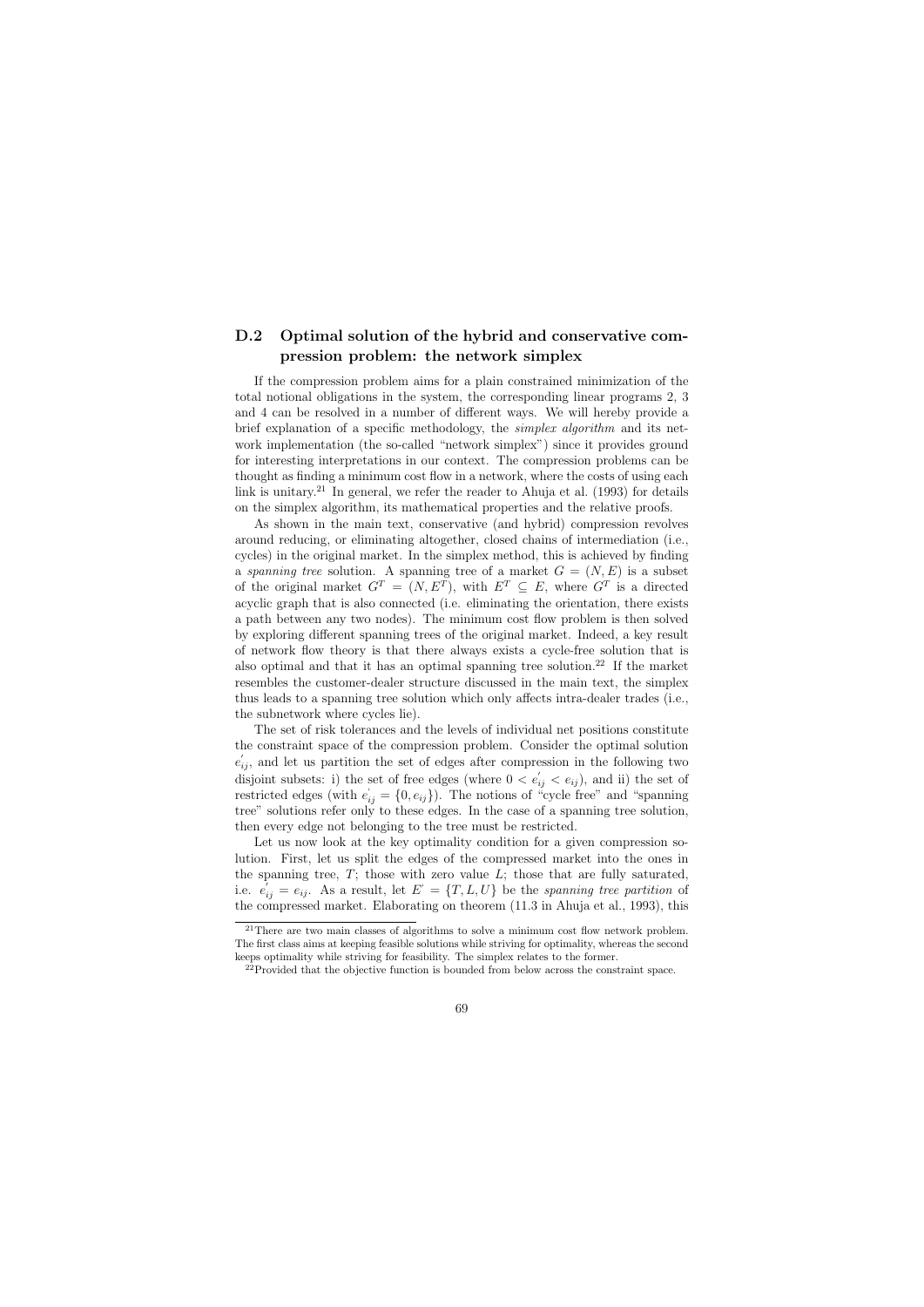structure is optimal if it is feasible (i.e. it satisfies the constraints) and the reduced costs for the arcs in the spanning tree are zero; the reduced costs for edges with zero value are nonnegative; the reduced costs for the set of fully saturated edges are negative. Reduced costs are computed as follows: for each node in the system, define a quantity  $\pi_i$ , which we term the "potential" of *i*; then the reduced cost of an edge is  $c_{ij}^{\pi} = c_{ij} - (\pi_j - \pi_j)$ , where  $c_{ij}$  is the cost (in the objective function) of one unit of notional between  $i$  and  $j$  which, since in our case compression aims at reducing total notional, is equal to one  $(c_{ij} = 1, \forall (i, j)).$ 

Reduced costs can be interpreted as the amount of total notional that would increase in case the amount on that edge would increase. Naturally, a strictly negative reduced costs means that we can increase the notional value on that edge and reduce the total notional after compression. The simplex method is based on the above condition and moves along edges in the current tree solution that have negative reduced costs in order to find the optimal solution while maintaining a spanning tree structure.

More precisely, the simplex exploits the relationship between the spanning tree solutions and the set of bases of the feasible region. Given a market  $G = (N; E)$ , consider the  $|N| \times |E|$  node-edge *incidence matrix* Q, defined as follows. The rows  $Q$  are represented by V and the column by E. We index the links by the letter l:

$$
q_{il} = \begin{cases} 1 & \text{if the } l\text{-th edge originated from i} \\ -1 & \text{if the } l\text{-th edge terminates in i} \\ 0 & \text{if the } l\text{-th does not include } i. \end{cases}
$$

Now, let **e** be the vector of all edges, **e'** be the optimal solution of the problem, v the vector of the nodes' net positions, and u be the vector of all ones. Hence, Problem 4 can be rewritten in the following matrix form

$$
\begin{array}{ll}\n\text{min } \mathbf{u}^{\top} \mathbf{e}'\\
\text{s.t. } \mathbf{Q} \mathbf{e}' = \mathbf{v}\\
\mathbf{0} \le \mathbf{e}' \le \mathbf{e}\n\end{array} \tag{4}
$$

**Q** is not full rank, but since  $\sum_i v_i = \mathbf{u}^\top \mathbf{v} = 0$ , then the first set of constraints has one redundant row (that can be eliminated). The set of bases of Q are the matrices constituted by  $|E| - 1$  linearly independent columns of Q and therefore each basis represents a subset of E. Each basis is associated to a unique solution of the linear system of equations 4.

In addition, it can be proven that, if the graph is connected (as in our case), then to each basis of  $Q$  indeed corresponds a spanning tree of  $G$ . This implies that, for each basis, the corresponding spanning tree will also satisfy constraint 4 and therefore will constitute a feasible solution. The space of basic solutions lies in the space of bases generated by the incidence matrix of the original network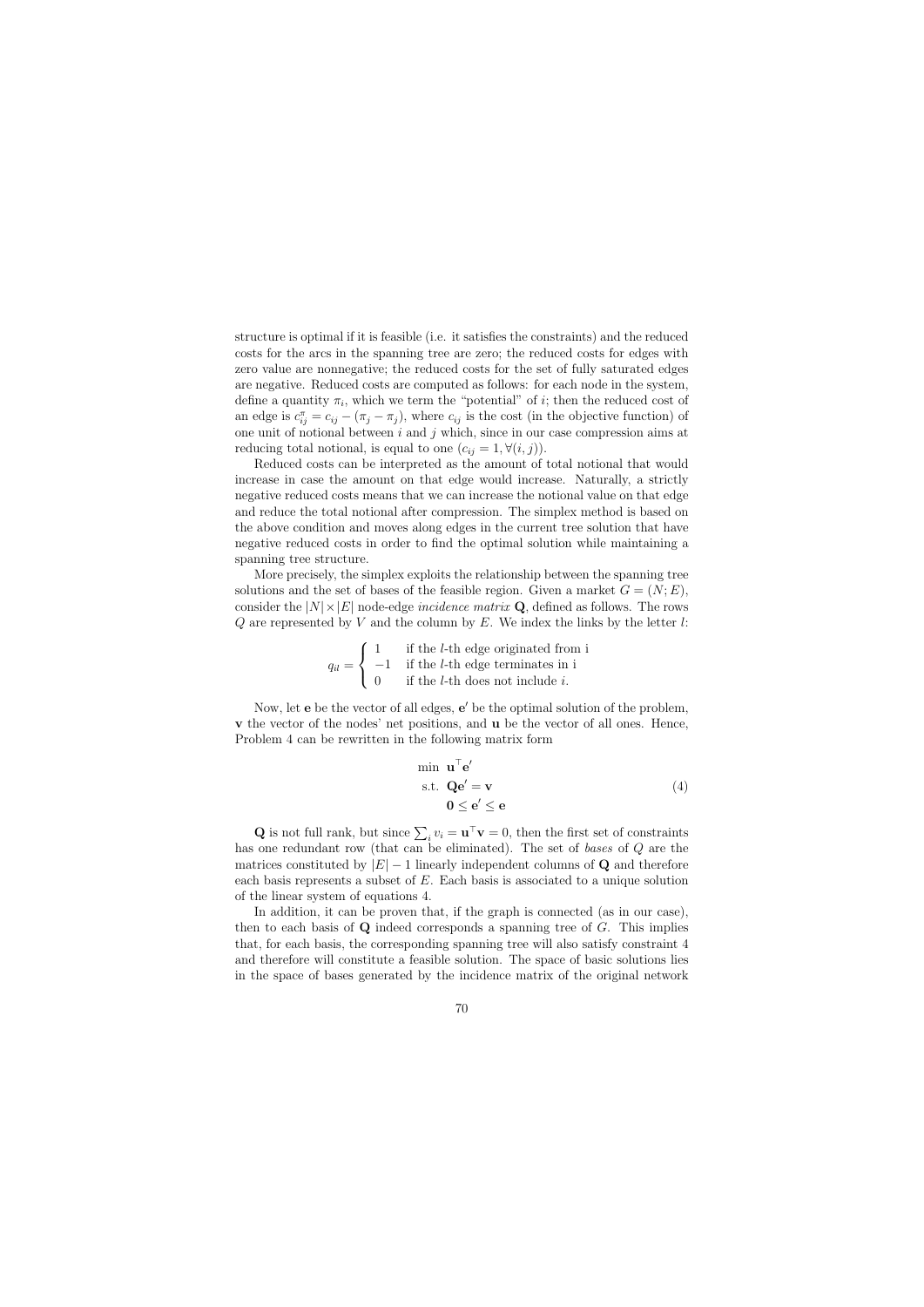and such solutions are spanning trees. This is referred to as the basis property for the min-cost flow problem (Ahuja et al., 1993, Theorem 11.10). In the context of a compression problem this can be interpreted as a key correspondence between feasible solutions of the compression problem and spanning trees.

This constitutes the key ingredient of the application of the standard simplex algorithm to a network problem. By moving along the different spanning trees (bases), the network simplex method attempts at find an optimal feasible solution. In a network context, this means to find a basis and add one edge to the current spanning tree, which creates a cycle and eliminating, if possible, the other edges composing the newly created cycle. As observed above, if the inserted arc increases the objective function, then the arc has an associated positive reduced cost; if the arc decreases the objective function, then it has a negative reduced costs; if the arc does not alter the value of the objective function, then its reduced cost is zero.

Below we report the algorithmic expression of the simplex algorithm:

**Data:** Original Market  $G = (N, E)$ , set of risk tolerances. **Result:**  $G'$  such that  $x'$  is minimized begin start with an initial tree structure  $E^T = (T, L, U)$ ; compute total notional  $x'$ , reduced costs and node potentials; while there exists some arc  $\notin E^T$  that violates optimality conditions do begin choose an edge  $(i, j)$  that violates condition; add  $(i, j)$  to E' and select the leaving edge  $(k, l)$ ; update  $E', x'$  and node potentials end end

end

Algorithm 4: Illustration of the network simplex algorithm